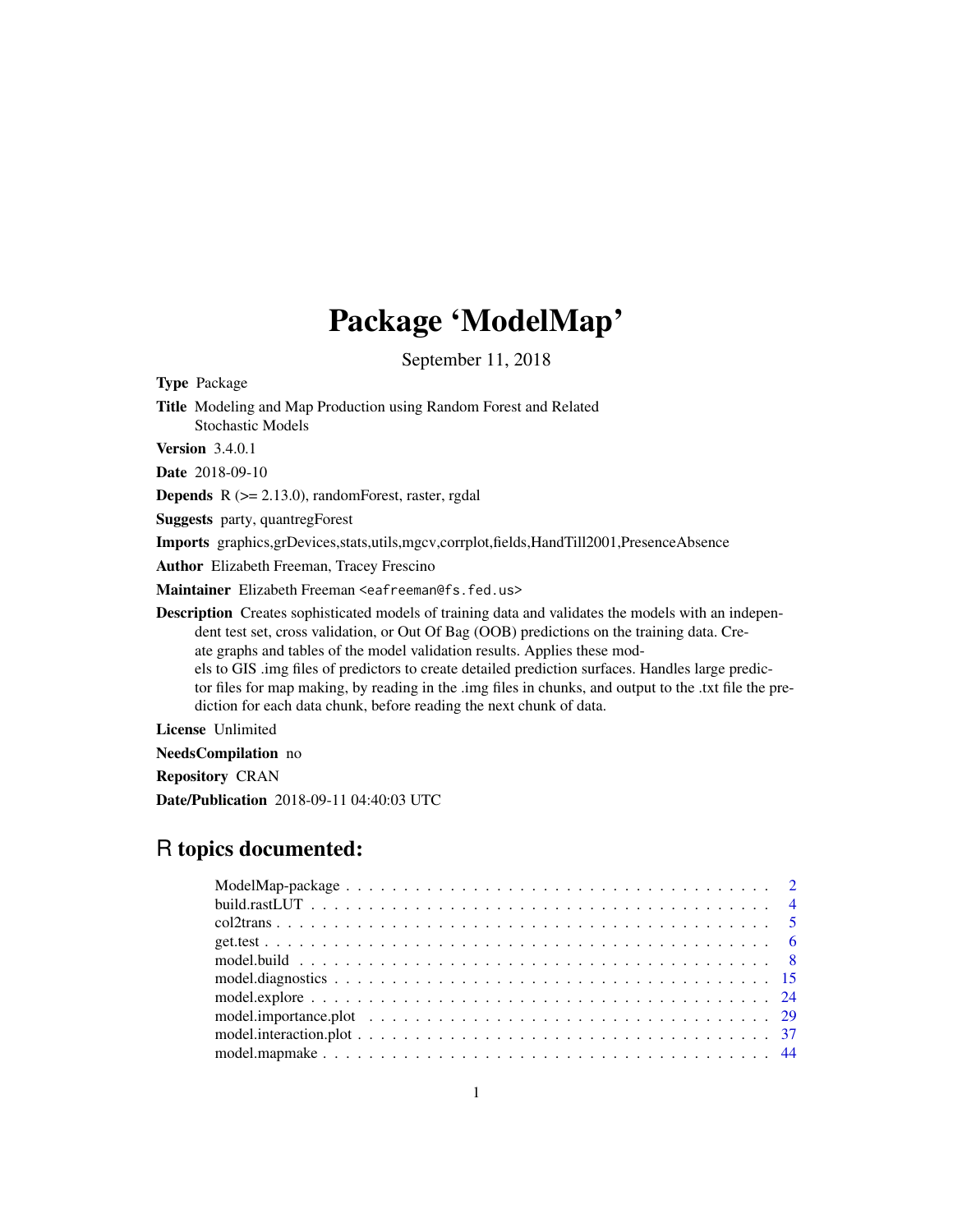<span id="page-1-0"></span>2 a material contract to the contract of the ModelMap-package of the ModelMap-package

ModelMap-package *Modeling and Map Production using Random Forest and Related Stochastic Models*

#### Description

Creates sophisticated models of training data and validates the models with an independent test set, cross validation, or with Out Of Bag (OOB) predictions on the training data. Create graphs and tables of the model validation results. Applies these models to GIS .img files of predictors to create detailed prediction surfaces. Handles large predictor files for map making, by reading in the .img files in chunks, and output to the .txt file the prediction for each data chunk, before reading the next chunk of data.

#### Details

| Package: ModelMap                                                                                                 |
|-------------------------------------------------------------------------------------------------------------------|
| Package                                                                                                           |
| 3.4.0.1                                                                                                           |
| 2018-09-10                                                                                                        |
| Unlimited. This code was written and prepared by a U.S. Government employee on official time, and therefore it is |
|                                                                                                                   |

This package provides a push button approach to complex model building and production mapping. It contains three main functions: [model.build](#page-7-1),[model.diagnostics](#page-14-1), and [model.mapmake](#page-43-1).

In addition it contains a simple function [get.test](#page-5-1) that can be used to randomly divide a training dataset into training and test/validation sets; [build.rastLUT](#page-3-1) that uses GUI prompts to walk a user through the process of setting up a Raster look up table to link predictors from the training data with the rasters used for map contruction; [model.explore](#page-23-1), for preliminary data exploration; and, [model.importance.plot](#page-28-1) and [model.interaction.plot](#page-36-1) for interpreting the effects of individual model predictors.

ModelMap can be run in a traditional R command mode, where all arguments are specified in the function call. However it can also be used in a full push button mode, where you type in the simple command such as [model.build,](#page-7-1) and GUI pop-up windows ask questions about the type of model, the file locations of the data, etc...

Random Forest is implemented through the randomForest package within R. Random Forest is more user friendly than Stochastic Gradient Boosting, as it has fewer parameters to be set by the user, and is less sensitive to tuning of these parameters. A Random Forest model consists of multiple trees that vote on predictions. For each tree a random subset of the training data is used to construct the tree, with the remaining data points used to construct out-of-bag (OOB) error estimates. At each node of the tree a random selection of predictors is chosen to determine the split. The number of predictors used to select the splits is the primary user specified parameter that can affect model performance, and this parameter can be automatically optimized using the randomForest function tuneRF(). Random Forest will not over fit data, therefore the only penalty of increasing the number of trees is computation time. Random Forest can compute variable importance, an advantage over

# **Index** [51](#page-50-0)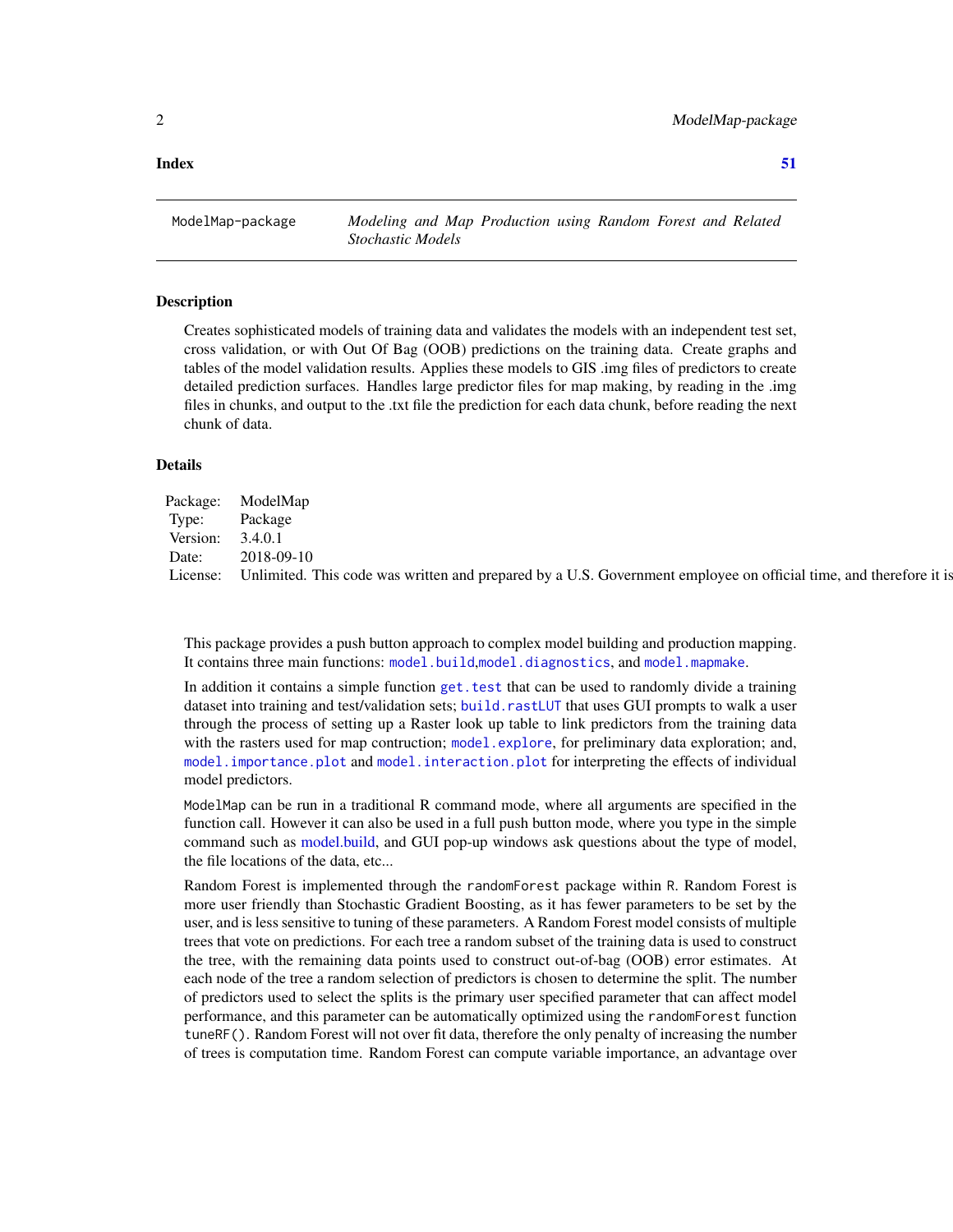# ModelMap-package 3

some "black box" modeling techniques if it is important to understand the ecological relationships underlying a model (Brieman, 2001).

Quantile Regression Forests is implemented through the quantregForest package.

Conditional Forests is implemented with the cforest() function in the party package. As stated in the party package, ensembles of conditional inference trees have not yet been extensively tested, so this routine is meant for the expert user only and its current state is rather experimental.

For Presence-Absence data, the package PresenceAbsence is used for model validation.

For model diagnostics the package corrplot is used to plot the correlation between predictor variables.

For map making, the raster is used to read and write . img files.

For interaction plots, the fields package is used to produce image plots.

#### Author(s)

Author: Elizabeth Freeman and Tracey Frescino

Maintainer: Elizabeth Freeman <eafreeman@fs.fed.us>

#### **References**

Breiman, L. (2001) Random Forests. Machine Learning, 45:5-32.

Elith, J., Leathwick, J. R. and Hastie, T. (2008). A working guide to boosted regression trees. Journal of Animal Ecology. 77:802-813.

Friedman, J.H. (2001). Greedy function approximation: a gradient boosting machine. Ann. Stat., 29(5):1189-1232.

Friedman, J.H. (2002). Stochastic gradient boosting. Comput. Stat. Data An., 38(4):367-378.

Liaw, A. and Wiener, M. (2002). Classification and Regression by randomForest. R News 2(3), 18–22.

N. Meinshausen (2006) "Quantile Regression Forests", Journal of Machine Learning Research 7, 983-999 http://jmlr.csail.mit.edu/papers/v7/

Ridgeway, G., (1999). The state of boosting. Comp. Sci. Stat. 31:172-181

Carolin Strobl, Anne-Laure Boulesteix, Achim Zeileis and Torsten Hothorn (2007). Bias in Random Forest variable Importance Measures: Illustrations, Sources and a Solution. BMC Bioinformatics, 8, 25. http://www.biomedcentral.co,/1471-2105/8/25

Carolin Strobl, James Malley and Gerhard Tutz (2009). An Introduction to Recursive Partitioning: Rationale, Application, and Characteristics of Classification and Regression Trees, Bagging, and Random forests. Phsycological Methods, 14(4), 323-348.

Torsten Hothorn, Berthold Lausen, Axel Benner and Martin Radespiel-Troeger (2004). Bagging Survival Trees. Statistics in Medicine, 23(1), 77-91.

Torsten Hothorn, Peter Buhlmann, Sandrine Dudoit, Annette Molinaro and Mark J. ven der Laan (2006a). Survival Ensembles. Biostatistics, 7(3), 355-373.

Torston Hothorn, Kurt Hornik and Achim Zeileis (2006b). Unbiased Recursive Partitioning: A Conditional Inference Framework. JOurnal of Computational and Graphical Statistics, 15(3), 651-674. Preprint available from http://statmath.wu-wein.ac.at/~zeileis/papers/Hothorn+Hornik+Zeileis-2006.pdf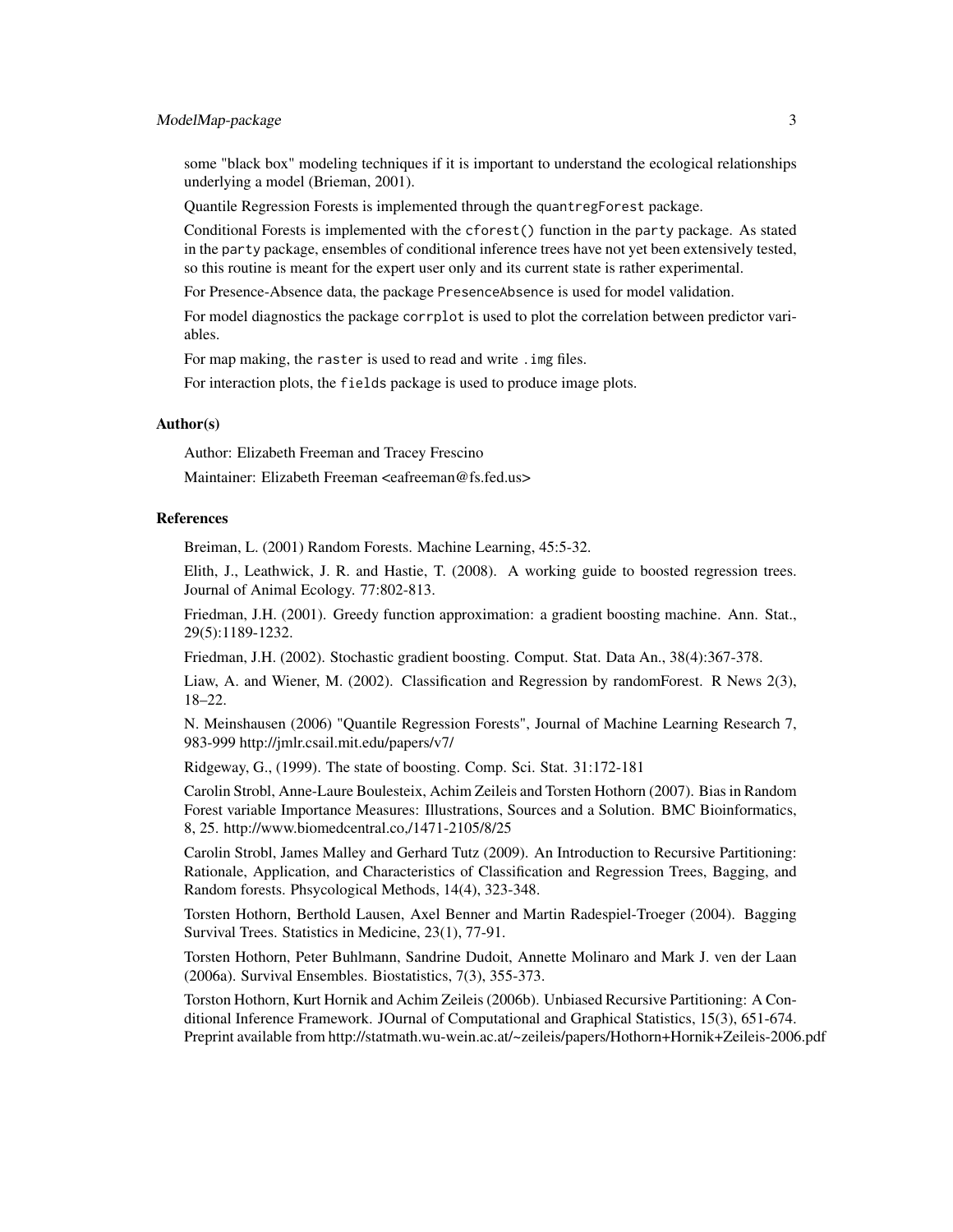# Description

GUI prompts will help the user build a Look-Up-Table to associated predictor variable with their corresponding spatial rasters.

#### Usage

```
build.rastLUT(imageList=NULL,predList=NULL,qdata.trainfn=NULL,
rastLUTfn=NULL,folder=NULL)
```
#### Arguments

| imageList     | Vector. A vector of character strings giving names and full paths to all raster<br>data files used in model.                                                                                                                                                                                                                                                                      |
|---------------|-----------------------------------------------------------------------------------------------------------------------------------------------------------------------------------------------------------------------------------------------------------------------------------------------------------------------------------------------------------------------------------|
| predList      | Vector. A vector of character strings giving the predictor names used as headers<br>in the model training data.                                                                                                                                                                                                                                                                   |
| qdata.trainfn | String. The name (full path or base name with path specified by folder) of<br>the training data file used for building the model. The file must be a comma-<br>delimited file *.csv with column headings. qdata.trainfn can also be an R<br>dataframe. The column headers from qdata. trainfn are used to generate a list<br>of possible predictors for the raster Look-UP-Table. |
| rastLUTfn     | String. The name of the file output for the Look-Up-Table. By default, if a<br>file name is provided by the "qdatatrainfn" argument "_rastLUT.csv" ap-<br>pended after "qdatatrainfn". Otherwise, default filename for look-up-table<br>is"rastLUT.csv"                                                                                                                           |
| folder        | String. The folder used for output. Do not add ending slash to path string. If<br>folder = NULL (default), a GUI interface prompts user to browse to a folder.<br>To use the working directory, specify folder = $getwd()$ .                                                                                                                                                      |

# Details

This function helps the user create a raster Look-Up-Table to be used later by model.mapmake(). Currently this function only works in a Windows environment.

First, if "folder" is not given, the user selects the output folder for the Look-UP-Table.

Second, if "predList" or "qdatatrainfn" are not given, the user selects the file containing the training data. The header of the file is used to generate a selection list of possible predictor variables.

Third, if "imageList" is not provided, the user selects the rasters.

Finally, the function steps through each band of each raster, and the user selects the appropriate predictor.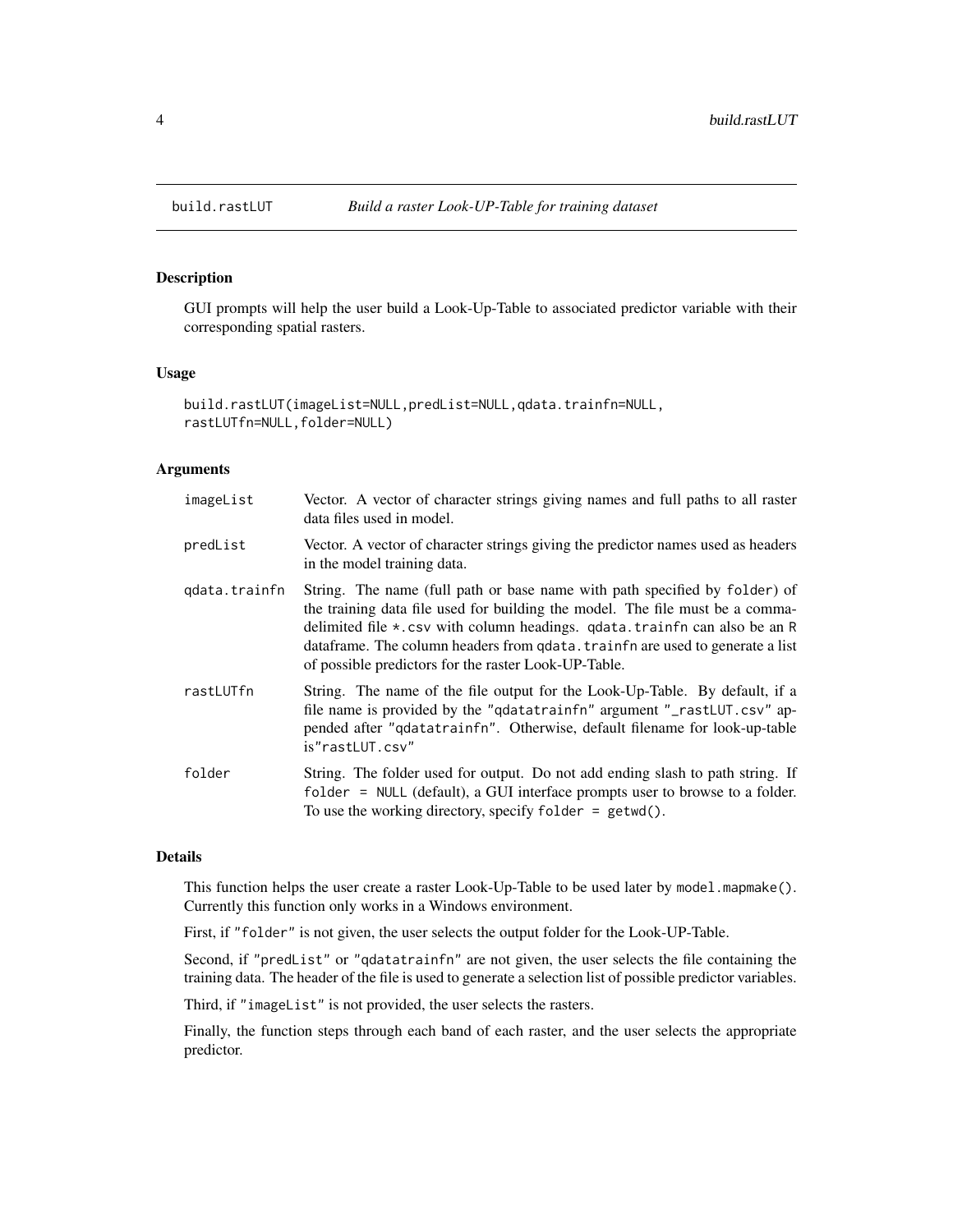#### <span id="page-4-0"></span>col2trans 5

# Value

Returns a data frame containing the raster Look-Up-Table. Also Writes a .csv file containing the raster Look-Up-Table.

#### Author(s)

Elizabeth Freeman

# Examples

```
folder<-system.file("external", "helpexamples", package = "ModelMap")
qdata.trainfn = paste(folder,"/DATATRAIN.csv",sep="")
```

```
#build.rastLUT( qdata.trainfn=qdata.trainfn,
# folder=folder)
```
col2trans *colors to transparent colors*

#### Description

transform color names to transparent versions of rgb color codes

#### Usage

col2trans(col.names,alpha=0.5)

#### Arguments

| col.names | Vector. Vector of color names from colors.                          |
|-----------|---------------------------------------------------------------------|
| alpha     | Number. Number between 0 and 1 giving alpha channel (opacity) value |

# Details

Translates a vector of color names to a vector of transparent rgb color codes. Color names must be from names given by [colors](#page-0-0).

# Value

Outputs a vector of transparent color codes.

# Author(s)

Elizabeth Freeman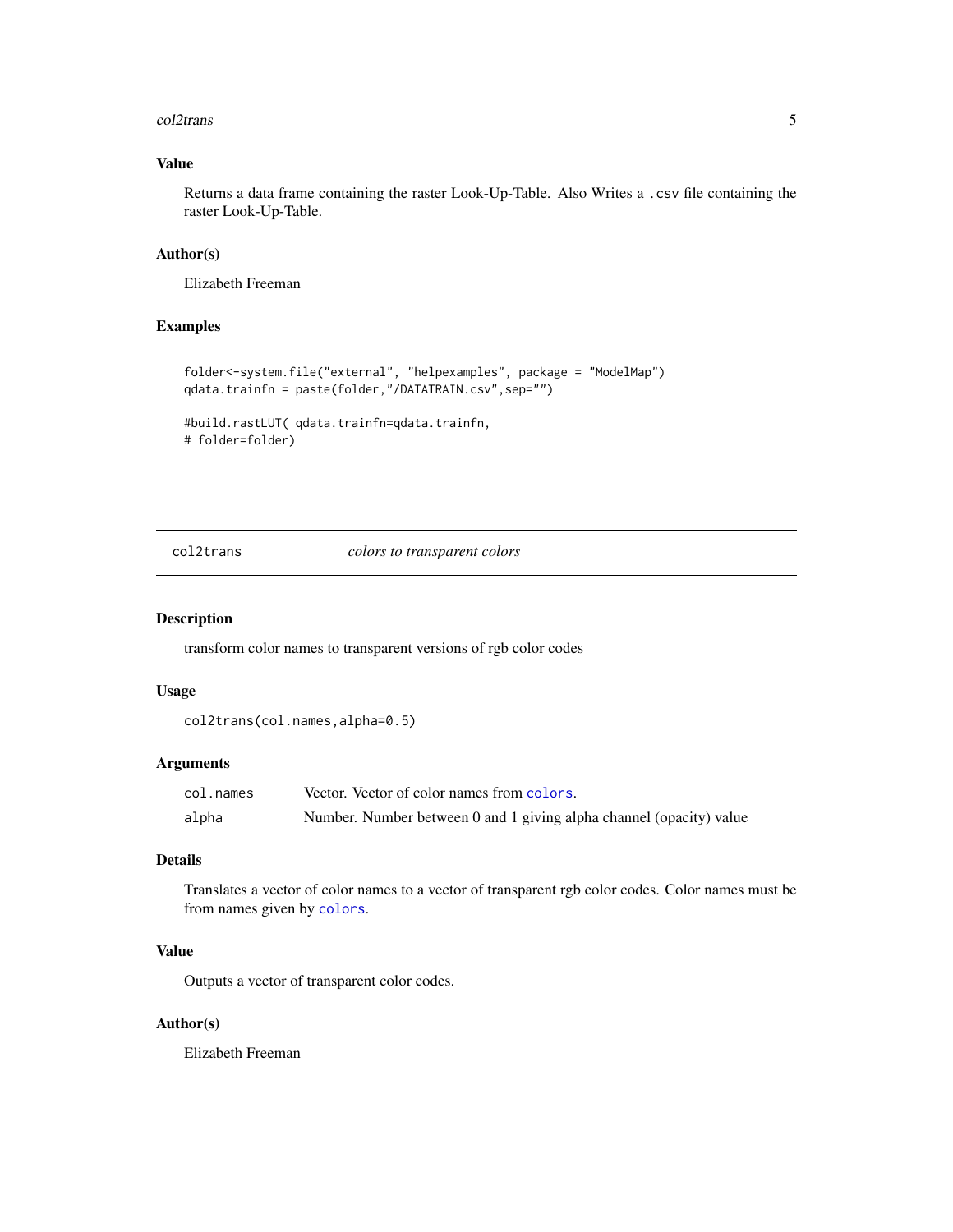#### Examples

```
col.names=c("blue","violetred4","thistle3","yellowgreen")
col2trans(col.names,alpha=.2)
###to see effect of alpha###
alpha<-(0:10)/10
colmat<-matrix( 1:(length(alpha)*length(col.names)),
nrow=length(alpha),
ncol=length(col.names),
byrow=TRUE)
color.codes<-vector("character",0)
for(i in 1:length(alpha)){
color.codes<-c(color.codes,col2trans(col.names,alpha=alpha[i]))
}
#make plot#
plot( c(0,1),c(0,1),
type="n",xlab="alpha",ylab="color name",yaxt="n",xaxs="i",yaxs="i")
abline(h=(0:100)/100)
image( z=colmat,
x=(0:length(alpha))/length(alpha),
y=(0:length(col.names))/length(col.names),
col=color.codes,
add=TRUE
)
op<-par(xpd=TRUE)
text( col.names,
x=-.08,
y=(1:length(col.names)-.5)/length(col.names),
srt=90)
par(op)
```
<span id="page-5-1"></span>get.test *Randomly Divide Data into Training and Test Sets*

#### Description

Uses random selection to split a dataset into training and test data sets

#### Usage

```
get.test(proportion.test, qdatafn = NULL, seed = NULL, folder=NULL,
qdata.trainfn = paste(strsplit(qdatafn, split = ".csv")[[1]], "_train.csv", sep = ""),
qdata.testfn = paste(strsplit(qdatafn, split = ".csv")[[1]], "_test.csv", sep = ""))
```
<span id="page-5-0"></span>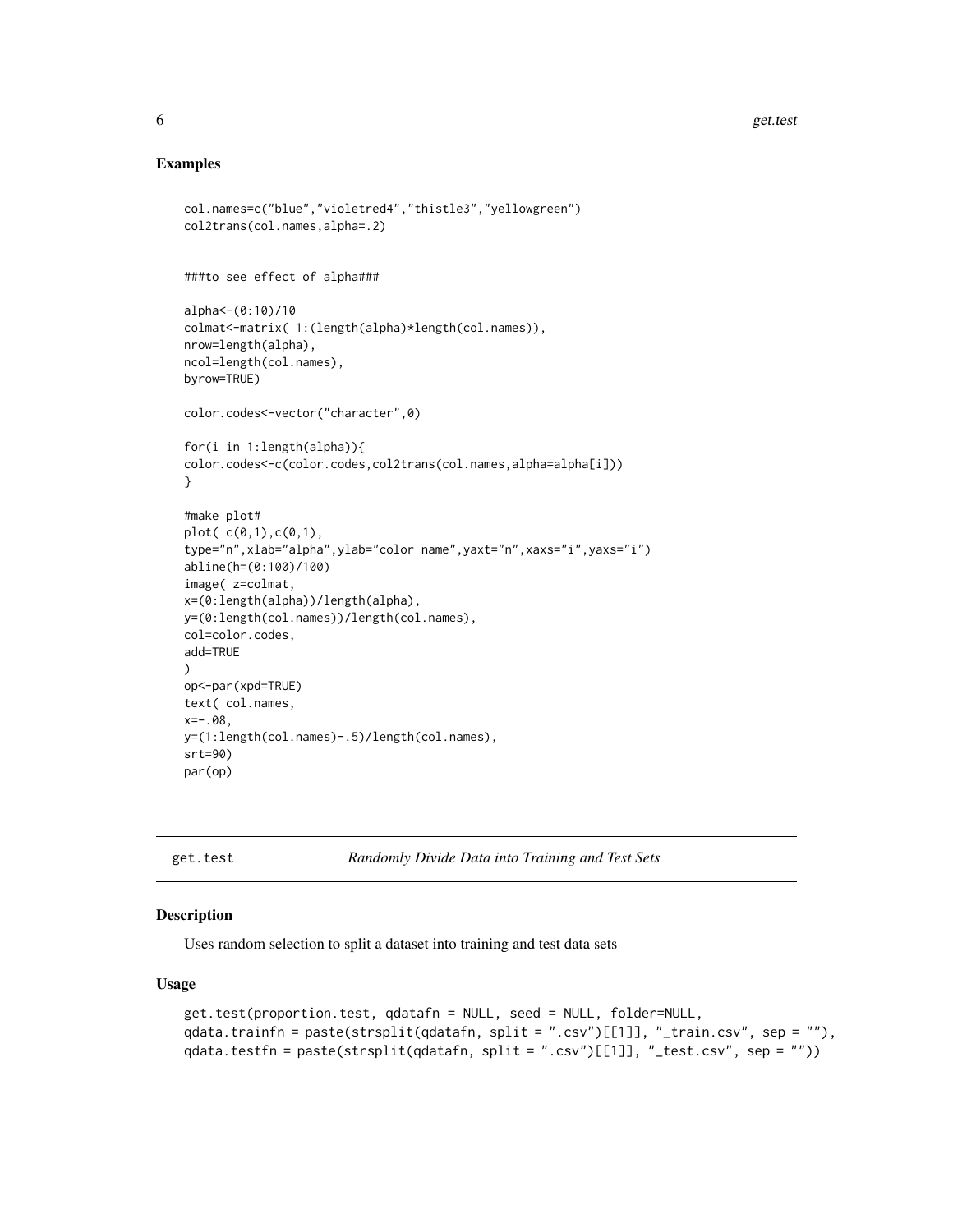#### get.test 7

# Arguments

| proportion.test |                                                                                                                                                                                                                                                                                                                                                                                                                                                                    |
|-----------------|--------------------------------------------------------------------------------------------------------------------------------------------------------------------------------------------------------------------------------------------------------------------------------------------------------------------------------------------------------------------------------------------------------------------------------------------------------------------|
|                 | Number. The proportion of the training data that will be randomly extracted for<br>use as a test set. Value between 0 and 1.                                                                                                                                                                                                                                                                                                                                       |
| qdatafn         | String. The name (basename or full path) of the data file to be split into training<br>and test data. This data should include both response and predictor variables.<br>The file must be a comma-delimited file $\star$ .csv) with column headings and the<br>predictor names in the file must match the raster layer files, if applying predic-<br>tions (predict = $TRUE$ ). If NULL (the default), a GUI interface prompts user to<br>browse to the data file. |
| seed            | Integer. The number used to initialize randomization to randomly select rows<br>for a test data set. If you want to produce the same model later, use the same<br>seed. If seed = NULL (the default), a new one is created each time.                                                                                                                                                                                                                              |
| folder          | String. The folder used for all output from predictions and/or maps. Do not<br>add ending slash to path string. If folder = NULL (default), a GUI inter-<br>face prompts user to browse to a folder. To use the working directory, specify<br>$folder = getwd()$ .                                                                                                                                                                                                 |
| qdata.trainfn   | String. The name of the file output of training data. By default, _train ap-<br>pended after qdatafn.                                                                                                                                                                                                                                                                                                                                                              |
| qdata.testfn    | String. The name of the file output of test data. By default, test appended<br>after qdatafn.                                                                                                                                                                                                                                                                                                                                                                      |
|                 |                                                                                                                                                                                                                                                                                                                                                                                                                                                                    |

# Details

This function should be run once, before starting analysis to create training and test sets. If the cross validation option is to be used with RF or SGB models, or if the OOB option is to be used for RF models, then this step is unnecessary.

# Value

Outputs a training data file and test data file. Unless qdata.trainfn or qdata.testfn are specified, the output will be located in folder. The output will have the same rows and columns as the original data.

# Author(s)

Elizabeth Freeman

# Examples

```
qdatafn<-system.file("extdata", "helpexamples","DATATRAIN.csv", package = "ModelMap")
qdata<-read.table(file=qdatafn,sep=",",header=TRUE,check.names=FALSE)
get.test( proportion.test=0.2,
qdatafn=qdatafn,
seed=42,
```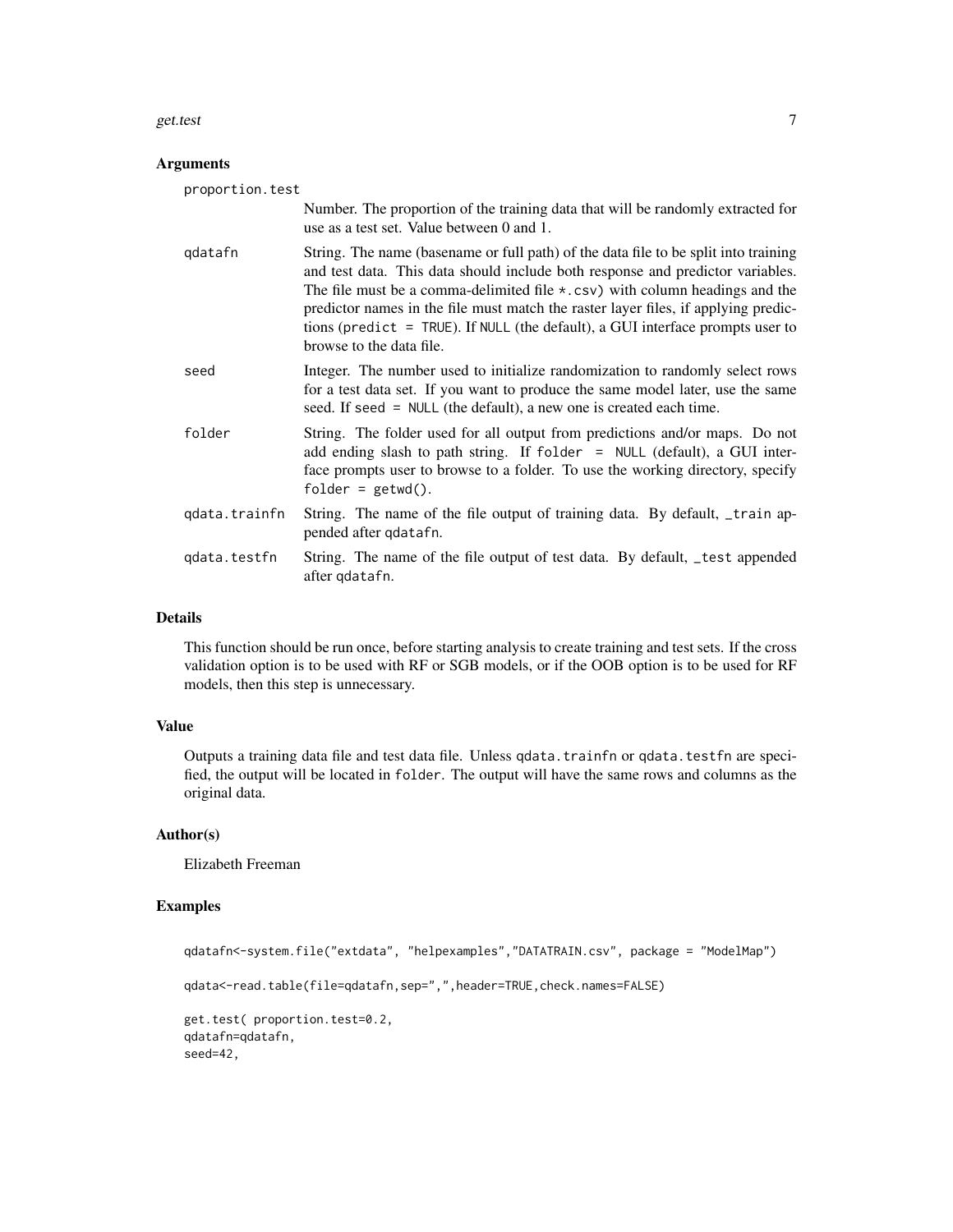```
folder=getwd(),
qdata.trainfn="example.train.csv",
qdata.testfn="example.test.csv")
```
<span id="page-7-1"></span>model.build *Model Building*

#### Description

Create sophisticated models using Random Forest, Quantile Regression Forests, Conditional Forests, or Stochastic Gradient Boosting from training data

#### Usage

```
model.build(model.type = NULL, qdata.trainfn = NULL, folder = NULL,
MODELfn = NULL, predList = NULL, predFactor = FALSE, response.name = NULL,
response.type = NULL, unique.rowname = NULL, seed = NULL, na.action = NULL,
keep.data = TRUE, ntree = switch(model.type,RF=500,QRF=1000,CF=500,500),
mtry = switch(model.type,RF=NULL,QRF=ceiling(length(predList)/3),
CF = min(5,length(predList)-1),NULL), replace = TRUE, strata = NULL,
sampsize = NULL, proximity = FALSE, importance=FALSE,
quantiles=c(0.1, 0.5, 0.9), subset = NULL, weights = NULL,
controls = NULL, xtrafo = NULL, ytrafo = NULL, scores = NULL)
```
#### Arguments

- model.type String. Model type. "RF" (random forest), "QRF" (quantile random forest), or "CF" (conditional forest). The ModelMap package does not currently support SGB models. qdata.trainfn String. The name (full path or base name with path specified by folder) of the training data file used for building the model (file should include columns for both response and predictor variables). The file must be a comma-delimited file  $\star$ .csv with column headings. qdata.trainfn can also be an R dataframe. If predictions will be made (predict  $=$  TRUE or map=TRUE) the predictor column headers must match the names of the raster layer files, or a rastLUT must be provided to match predictor columns to the appropriate raster and band. If qdata.trainfn = NULL (the default), a GUI interface prompts user to browse
- folder String. The folder used for all output from predictions and/or maps. Do not add ending slash to path string. If folder = NULL (default), a GUI interface prompts user to browse to a folder. To use the working directory, specify folder =  $getwd()$ .

to the training data file.

<span id="page-7-0"></span>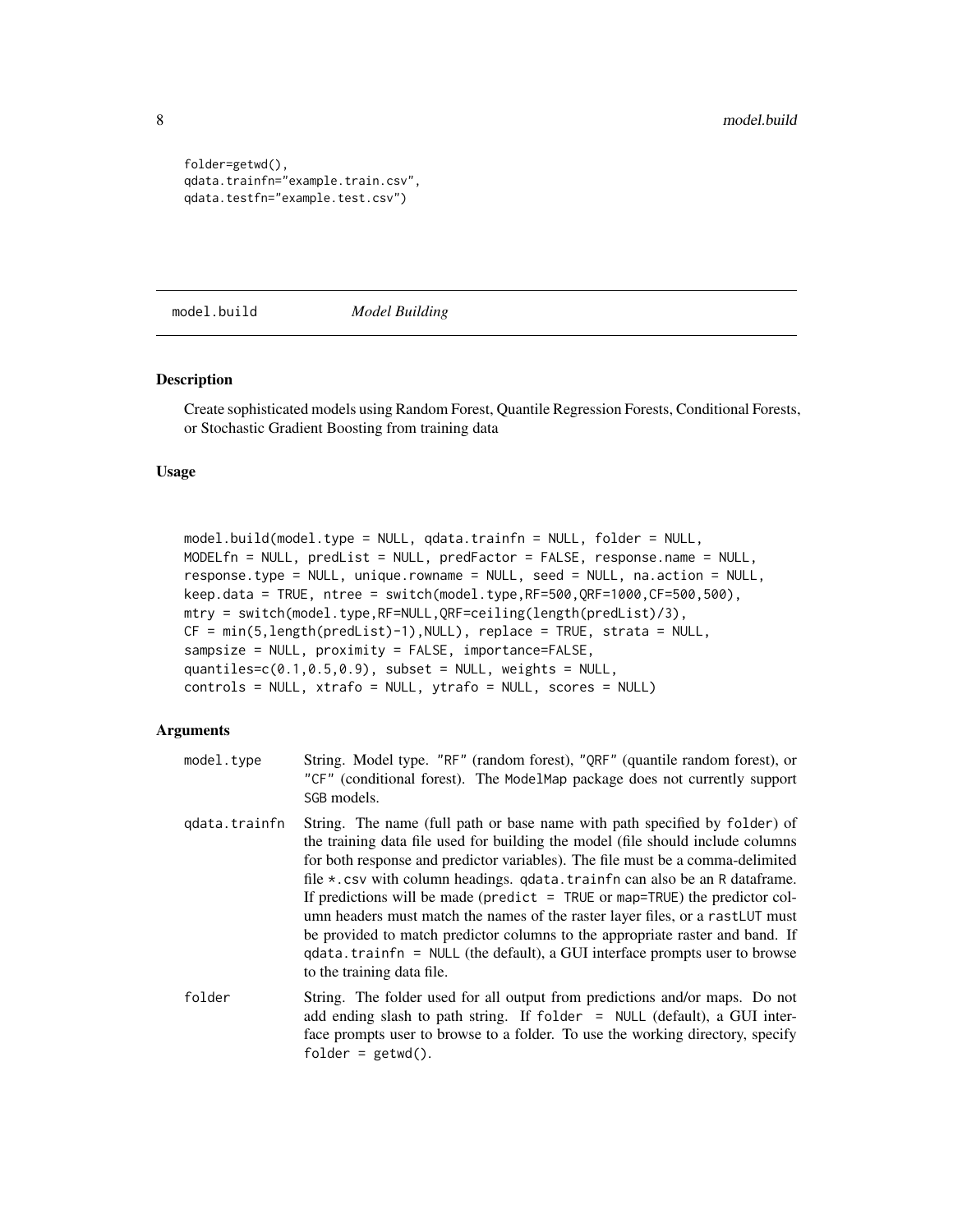<span id="page-8-0"></span>

| MODELfn        | String. The file name to use to save files related to the model object. If $MODELfn = NULL$<br>(the default), a default name is generated by pasting model. type, response. type,<br>and response.name, separated by underscores. If the other output filenames are<br>left unspecified, MODEL fn will be used as the basic name to generate other output<br>filenames. The filename can be the full path, or it can be the simple basename,<br>in which case the output will be to the folder specified by folder.                                                                                                                                                                                                                                                                                                                           |
|----------------|-----------------------------------------------------------------------------------------------------------------------------------------------------------------------------------------------------------------------------------------------------------------------------------------------------------------------------------------------------------------------------------------------------------------------------------------------------------------------------------------------------------------------------------------------------------------------------------------------------------------------------------------------------------------------------------------------------------------------------------------------------------------------------------------------------------------------------------------------|
| predList       | String. A character vector of the predictor short names used to build the model.<br>These names must match the column names in the training/test data files and the<br>names in column two of the rast LUT. If predlist = NULL (the default), a GUI<br>interface prompts user to select predictors from column 2 of rastLUT.<br>If both predList = NULL and rastLUT = NULL, then a GUI interface prompts<br>user to browse to rasters used as predictors, and select from a generated list,<br>the individual layers (bands) of rasters used to build the model. In this case<br>$(i.e., rastLUT = NULL)$ , predictor column names of training data must be stan-<br>dard format, consisting of raster stack name followed by b1, b2, etc, giving<br>the band number within each stack (Example: stacknameb1, stacknameb2,<br>stacknameb3, ). |
| predFactor     | String. A character vector of predictor short names of the predictors from<br>predList that are factors (i.e categorical predictors). These must be a subset<br>of the predictor names given in predList Categorical predictors may have mul-<br>tiple categories.                                                                                                                                                                                                                                                                                                                                                                                                                                                                                                                                                                            |
| response.name  | String. The name of the response variable used to build the model. If response . name = NULL,<br>a GUI interface prompts user to select a variable from the list of column names<br>from training data file. response.name must be column name from the train-<br>ing/test data files.                                                                                                                                                                                                                                                                                                                                                                                                                                                                                                                                                        |
| response.type  | String. Response type: "binary", "categorical" or "continuous". Binary<br>response must be binary 0/1 variable with only 2 categories. All zeros will<br>be treated as one category, and everything else will be treated as the second<br>category.                                                                                                                                                                                                                                                                                                                                                                                                                                                                                                                                                                                           |
| unique.rowname | String. The name of the unique identifier used to identify each row in the<br>training data. If unique.rowname = NULL, a GUI interface prompts user to<br>select a variable from the list of column names from the training data file.<br>If unique.rowname = $FALSE$ , a variable is generated of numbers from 1 to<br>nrow(qdata) to index each row.                                                                                                                                                                                                                                                                                                                                                                                                                                                                                        |
| seed           | Integer. The number used to initialize randomization to build RF or SGB mod-<br>els. If you want to produce the same model later, use the same seed. If seed = NULL<br>(the default), a new seed is created each run.                                                                                                                                                                                                                                                                                                                                                                                                                                                                                                                                                                                                                         |
| na.action      | String. Model validation. Specifies the action to take if there are NA values in<br>the predictor data. There are 2 options: (1) $na$ . $action = na$ . $omit$ where any<br>data point with missing predictors is removed from the model building data; (2)<br>na.action = na.roughfix where a missing categorical predictor is replaced<br>with the most common category, and a missing continuous predictor or response<br>is replaced with the median. Note: it is not recommended that na. roughf ix will<br>just be used for missing predictor. Data points with missing response will always<br>be omitted.                                                                                                                                                                                                                             |
| keep.data      | Logical. RF and SGB models. Should a copy of the predictor data be included<br>in the model object. Useful for if model.interaction.plot will be used later.                                                                                                                                                                                                                                                                                                                                                                                                                                                                                                                                                                                                                                                                                  |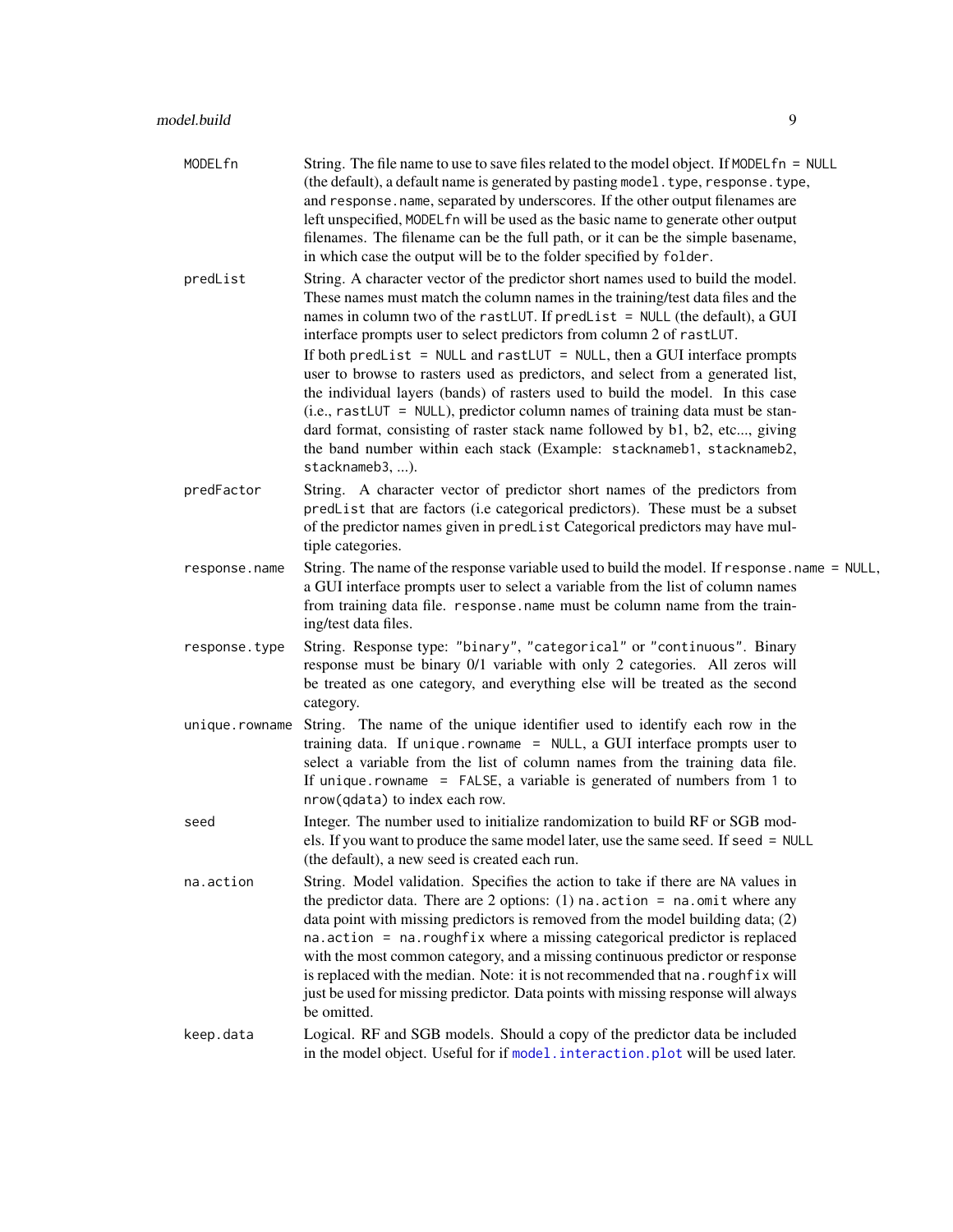| ntree      | Integer. RF QRF and CF models. The number of random forest trees for a RF<br>model. The default is 500 trees.                                                                                                                                                                                                                                                                                                                                                                                                                                                                                                                                                                                                                                                   |
|------------|-----------------------------------------------------------------------------------------------------------------------------------------------------------------------------------------------------------------------------------------------------------------------------------------------------------------------------------------------------------------------------------------------------------------------------------------------------------------------------------------------------------------------------------------------------------------------------------------------------------------------------------------------------------------------------------------------------------------------------------------------------------------|
| mtry       | Integer. RF QRF and CF models. Number of variables to try at each node of<br>Random Forest trees. By default, RF models will use the "tuneRF()" function<br>to optimize mtry.                                                                                                                                                                                                                                                                                                                                                                                                                                                                                                                                                                                   |
| replace    | Logical. RF models. Should sampling of cases be done with or without replace-<br>ment?                                                                                                                                                                                                                                                                                                                                                                                                                                                                                                                                                                                                                                                                          |
| strata     | Factor or String. RF models. A (factor) variable that is used for stratified sam-<br>pling. Can be in the form of either the name of the column in qdata or a factor<br>or vector with one element for each row of qdata.                                                                                                                                                                                                                                                                                                                                                                                                                                                                                                                                       |
| sampsize   | Vector. RF models. Size $(s)$ of sample to draw. For classification, if sampsize is<br>a vector of the length the number of factor levels strata, then sampling is strat-<br>ified by strata, and the elements of sampsize indicate the numbers to be drawn<br>from each strata. If argument strata is not provided, and repsonse. type = "binary"<br>then sampling is stratified by presence/absence. If argument sampsize is not<br>provided model.build() will use the default value from the randomForest<br>package: if (replace) nrow(data) else ceiling(.632*nrow(data)).                                                                                                                                                                                |
| proximity  | Logical. RF models. Should proximity measure among the rows be calculated<br>for unsupervised models?                                                                                                                                                                                                                                                                                                                                                                                                                                                                                                                                                                                                                                                           |
| importance | Logical. QRF models. For QRF models only, importance must be specified<br>at the time of model building. If TRUE importance of predictors is assessed<br>at the given quantiles. Warning, on large datasets calculating QRF impor-<br>tances is very memory intensive and may require increasing memory limits with<br>memory.limit(). NOTE: Importance currently unavailable for QRF models.                                                                                                                                                                                                                                                                                                                                                                   |
| quantiles  | Numeric. Used for QRF models if importance=TRUE. Specify which quan-<br>tiles of response variable to use. Later importance plots can only be made for<br>quantiles specified at the time of model building.                                                                                                                                                                                                                                                                                                                                                                                                                                                                                                                                                    |
| subset     | CF models. An optional vector specifying a subset of observations to be used in<br>the fitting process. Note: subset is not supported for cross validation diagnos-<br>tics.                                                                                                                                                                                                                                                                                                                                                                                                                                                                                                                                                                                    |
| weights    | CF models. An optional vector of weights to be used in the fitting process.<br>Non-negative integer valued weights are allowed as well as non-negative real<br>weights. Observations are sampled (with or without replacement) according<br>to probabilities weights/sum(weights). The fraction of observations to be<br>sampled (without replacement) is computed based on the sum of the weights if<br>all weights are integer-valued and based on the number of weights greater zero<br>else. Alternatively, weights can be a double matrix defining case weights for<br>all ncol (weights) trees in the forest directly. This requires more storage but<br>gives the user more control. Note: weights is not supported for cross validation<br>diagnostics. |
| controls   | CF models. An object of class ForestControl-class, which can be obtained<br>using cforest_control (and its convenience interfaces cforest_unbiased and cfor-<br>est_classical). If controls is specified, then stand alone arguments mtry and<br>ntree ignored and these parameters must be specified as part of the controls<br>argument. If controls not specified, model.build defaults to cforest_unbiased(mtry=mtry, ntree=<br>with the values of mtry and ntree specified by the stand alone arguments.                                                                                                                                                                                                                                                   |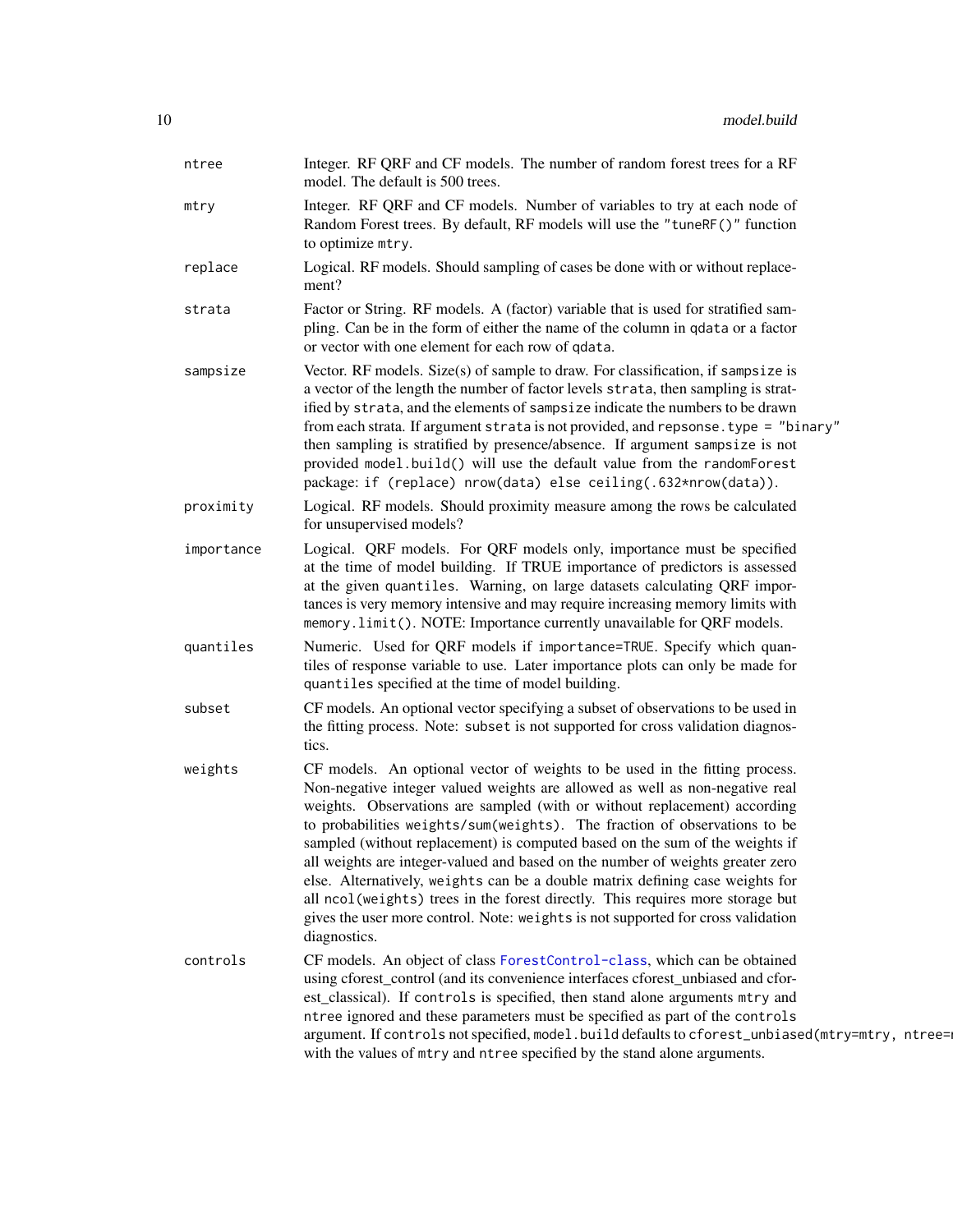<span id="page-10-0"></span>

| xtrafo | CF models. A function to be applied to all input variables. By default, the<br>ptrafo function from the party package is applied. Defaults to xtrafo=ptrafo.    |
|--------|-----------------------------------------------------------------------------------------------------------------------------------------------------------------|
| vtrafo | CF models. A function to be applied to all response variables. By default, the<br>ptrafo function from the party package is applied. Defaults to ytrafo=ptrafo. |
| scores | CF models. An optional named list of scores to be attached to ordered factors.<br>Note: weights is not supported for cross validation diagnostics.              |

# Details

This package provides a push button approach to complex model building and production mapping. It contains three main functions: [model.build](#page-7-1),[model.diagnostics](#page-14-1), and [model.mapmake](#page-43-1).

In addition it contains a simple function get. test that can be used to randomly divide a training dataset into training and test/validation sets; [build.rastLUT](#page-3-1) that uses GUI prompts to walk a user through the process of setting up a Raster look up table to link predictors from the training data with the rasters used for map contruction; [model.explore](#page-23-1), for preliminary data exploration; and, [model.importance.plot](#page-28-1) and [model.interaction.plot](#page-36-1) for interpreting the effects of individual model predictors.

These functions can be run in a traditional R command mode, where all arguments are specified in the function call. However they can also be used in a full push button mode, where you type in, for example, the simple command [model.build](#page-7-1), and GUI pop up windows will ask questions about the type of model, the file locations of the data, etc...

When running the ModelMap package on non-Windows platforms, file names and folders need to be specified in the argument list, but other pushbutton selections are handled by the select. list() function, which is platform independent.

Binary, categorical, and continuous response models are supported for Random Forest and Conditional Forest. Quantile Random Forest is appropriate for only continuous response models.

Random Forest is implemented through the randomForest package within R. Random Forest is more user friendly than Stochastic Gradient Boosting, as it has fewer parameters to be set by the user, and is less sensitive to tuning of these parameters. A Random Forest model consists of multiple trees that vote on predictions. For each tree a random subset of the training data is used to construct the tree, with the remaining data points used to construct out-of-bag (OOB) error estimates. At each node of the tree a random selection of predictors is chosen to determine the split. The number of predictors used to select the splits (argument mtry) is the primary user specified parameter that can affect model performance.

By default mtry will be automatically optimized using the randomForest package tuneRF() function. Note that this is a stochastic process. If there is a chance that models may be combined later with the randomForest package combine function then for consistency it is important to provide the mtry argument rather that using the default optimization process.

Random Forest will not over fit data, therefore the only penalty of increasing the number of trees is computation time. Random Forest can compute variable importance, an advantage over some "black box" modeling techniques if it is important to understand the ecological relationships underlying a model (Brieman, 2001).

Quantile Regression Forests is implemented through the quantregForest package.

Conditional Forests is implemented with the cforest() function in the party package. As stated in the party package, ensembles of conditional inference trees have not yet been extensively tested, so this routine is meant for the expert user only and its current state is rather experimental.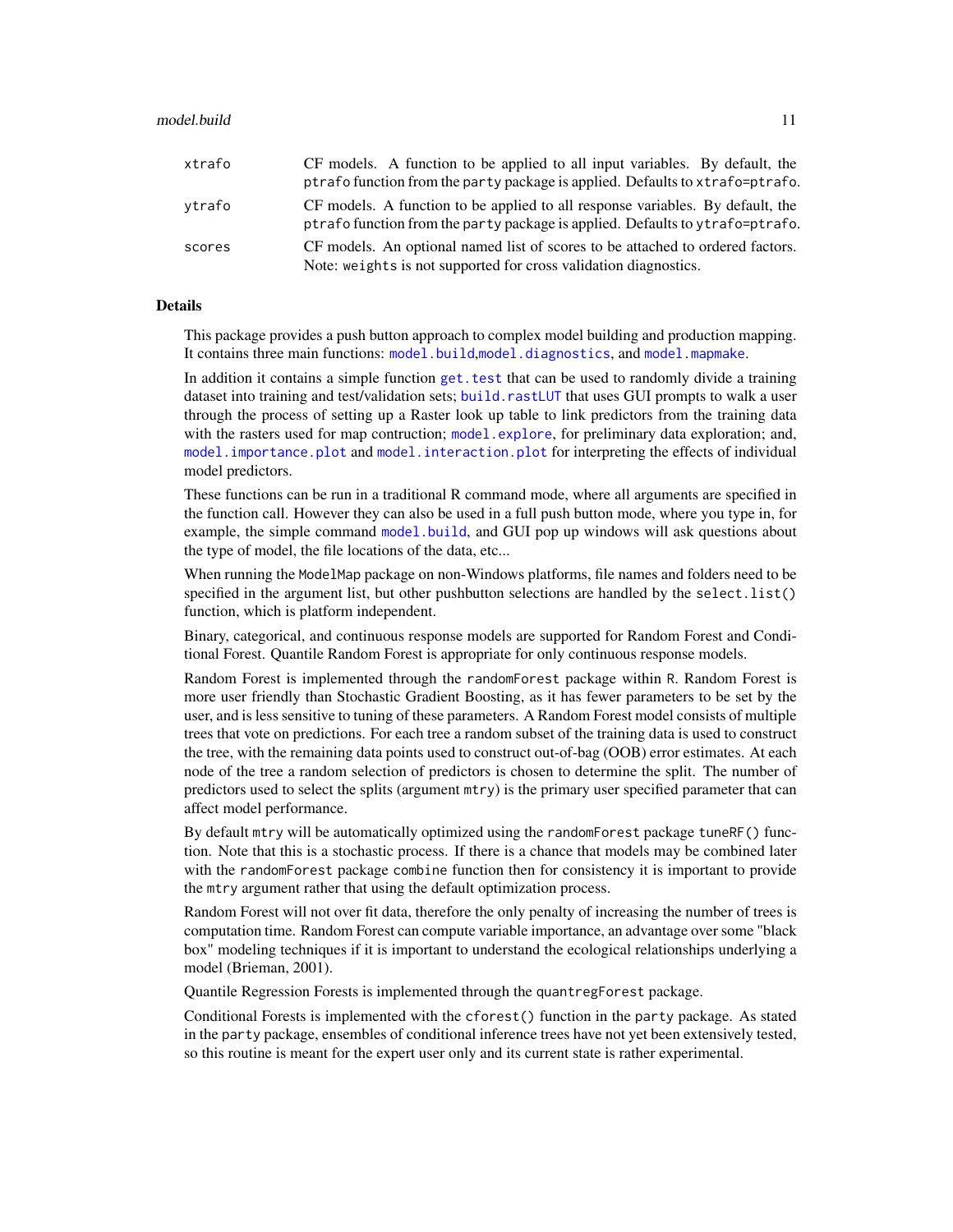<span id="page-11-0"></span>For CF models, ModelMap currently only supports binary, categorical and continuous response models. Also, for some CF model parameters (subset, weights, and scores) ModelMap only provides OOB and independent test set diagnostics, and does not support cross validation diagnostics.

Stochastic gradient boosting is not currently supported by ModelMap.

#### Value

The function will return the model object. Additionally, it will write a text file to disk, in the folder specified by folder. This file lists the values of each argument as chosen from GUI prompts used for the function call.

#### Author(s)

Elizabeth Freeman and Tracey Frescino

#### References

Breiman, L. (2001) Random Forests. Machine Learning, 45:5-32.

Elith, J., Leathwick, J. R. and Hastie, T. (2008). A working guide to boosted regression trees. Journal of Animal Ecology. 77:802-813.

Liaw, A. and Wiener, M. (2002). Classification and Regression by randomForest. R News 2(3), 18–22.

N. Meinshausen (2006) "Quantile Regression Forests", Journal of Machine Learning Research 7, 983-999 http://jmlr.csail.mit.edu/papers/v7/

Ridgeway, G., (1999). The state of boosting. Comp. Sci. Stat. 31:172-181

Carolin Strobl, Anne-Laure Boulesteix, Achim Zeileis and Torsten Hothorn (2007). Bias in Random Forest variable Importance Measures: Illustrations, Sources and a Solution. BMC Bioinformatics, 8, 25. http://www.biomedcentral.co,/1471-2105/8/25

Carolin Strobl, James Malley and Gerhard Tutz (2009). An Introduction to Recursive Partitioning: Rationale, Application, and Characteristics of Classification and Regression Trees, Bagging, and Random forests. Phsycological Methods, 14(4), 323-348.

Torsten Hothorn, Berthold Lausen, Axel Benner and Martin Radespiel-Troeger (2004). Bagging Survival Trees. Statistics in Medicine, 23(1), 77-91.

Torsten Hothorn, Peter Buhlmann, Sandrine Dudoit, Annette Molinaro and Mark J. ven der Laan (2006a). Survival Ensembles. Biostatistics, 7(3), 355-373.

Torston Hothorn, Kurt Hornik and Achim Zeileis (2006b). Unbiased Recursive Partitioning: A Conditional Inference Framework. Journal of Computational and Graphical Statistics, 15(3), 651-674. Preprint available from http://statmath.wu-wein.ac.at/~zeileis/papers/Hothorn+Hornik+Zeileis-2006.pdf

#### See Also

[get.test](#page-5-1), [model.diagnostics](#page-14-1), [model.mapmake](#page-43-1)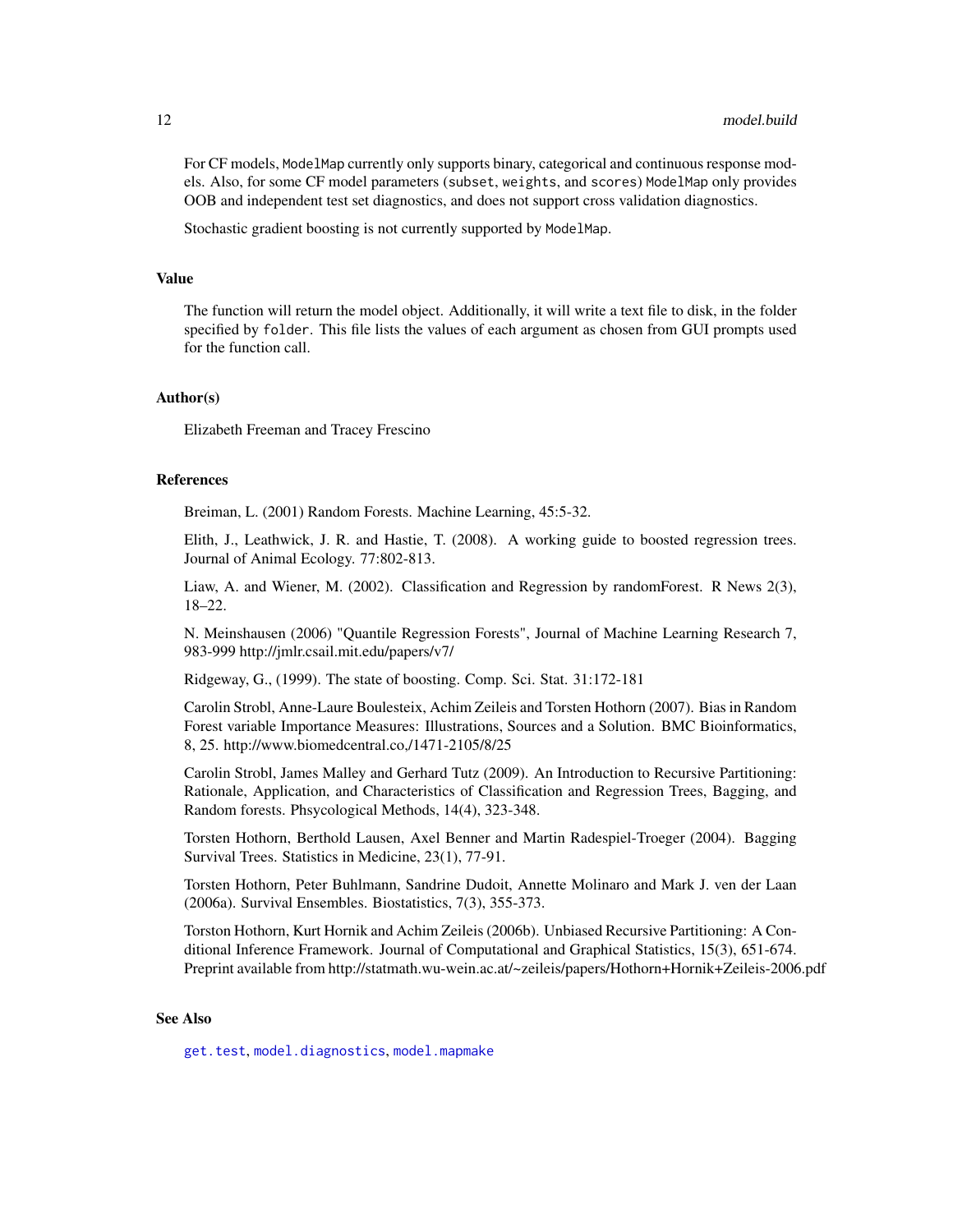#### model.build 13

# Examples

```
###########################################################################
############################# Run this set up code: #######################
###########################################################################
# set seed:
seed=38
# Define training and test files:
qdata.trainfn = system.file("extdata", "helpexamples","DATATRAIN.csv", package = "ModelMap")
# Define folder for all output:
folder=getwd()
#identifier for individual training and test data points
unique.rowname="ID"
###########################################################################
############## Pick one of the following sets of definitions: #############
###########################################################################
########## Continuous Response, Continuous Predictors ############
#file name:
MODELfn="RF_Bio_TC"
#predictors:
predList=c("TCB","TCG","TCW")
#define which predictors are categorical:
predFactor=FALSE
# Response name and type:
response.name="BIO"
response.type="continuous"
########## binary Response, Continuous Predictors ############
#file name to store model:
MODELfn="RF_CONIFTYP_TC"
#predictors:
predList=c("TCB","TCG","TCW")
#define which predictors are categorical:
predFactor=FALSE
```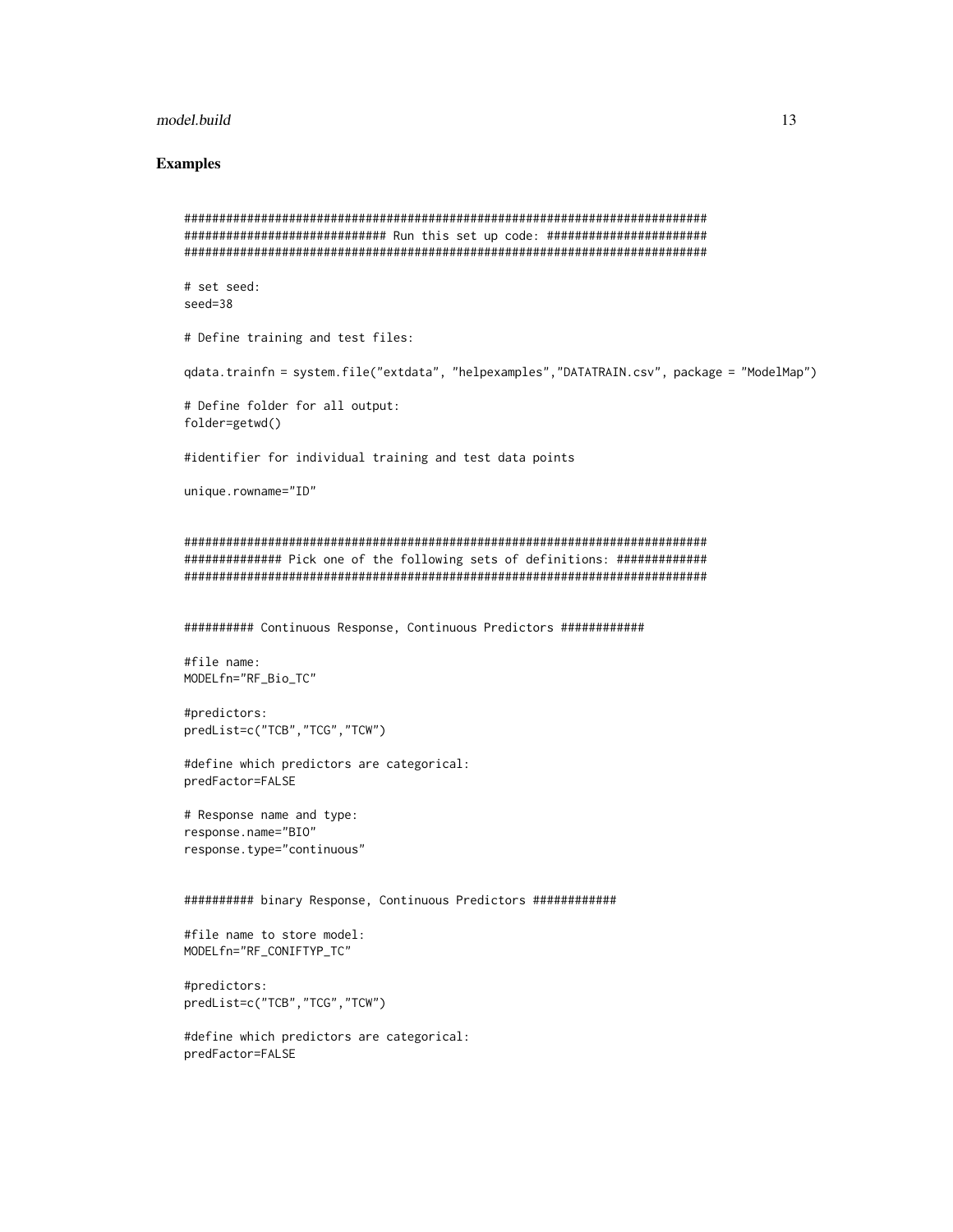#### 14 model.build

```
# Response name and type:
response.name="CONIFTYP"
# This variable is 1 if a conifer or mixed conifer type is present,
# otherwise 0.
response.type="binary"
########## Continuous Response, Categorical Predictors ############
# In this example, NLCD is a categorical predictor.
#
# You must decide what you want to happen if there are categories
# present in the data to be predicted (either the validation/test set
# or in the image file) that were not present in the original training data.
# Choices:
# na.action = "na.omit"
# Any validation datapoint or image pixel with a value for any
# categorical predictor not found in the training data will be
# returned as NA.
# na.action = "na.roughfix"
# Any validation datapoint or image pixel with a value for any
# categorical predictor not found in the training data will have
# the most common category for that predictor substituted,
# and the a prediction will be made.
# You must also let R know which of the predictors are categorical, in other
# words, which ones R needs to treat as factors.
# This vector must be a subset of the predictors given in predList
#file name to store model:
MODELfn="RF_BIO_TCandNLCD"
#predictors:
predList=c("TCB","TCG","TCW","NLCD")
#define which predictors are categorical:
predFactor=c("NLCD")
# Response name and type:
response.name="BIO"
response.type="continuous"
###########################################################################
########################### build model: ##################################
###########################################################################
```
### create model before batching (only run this code once ever!) ###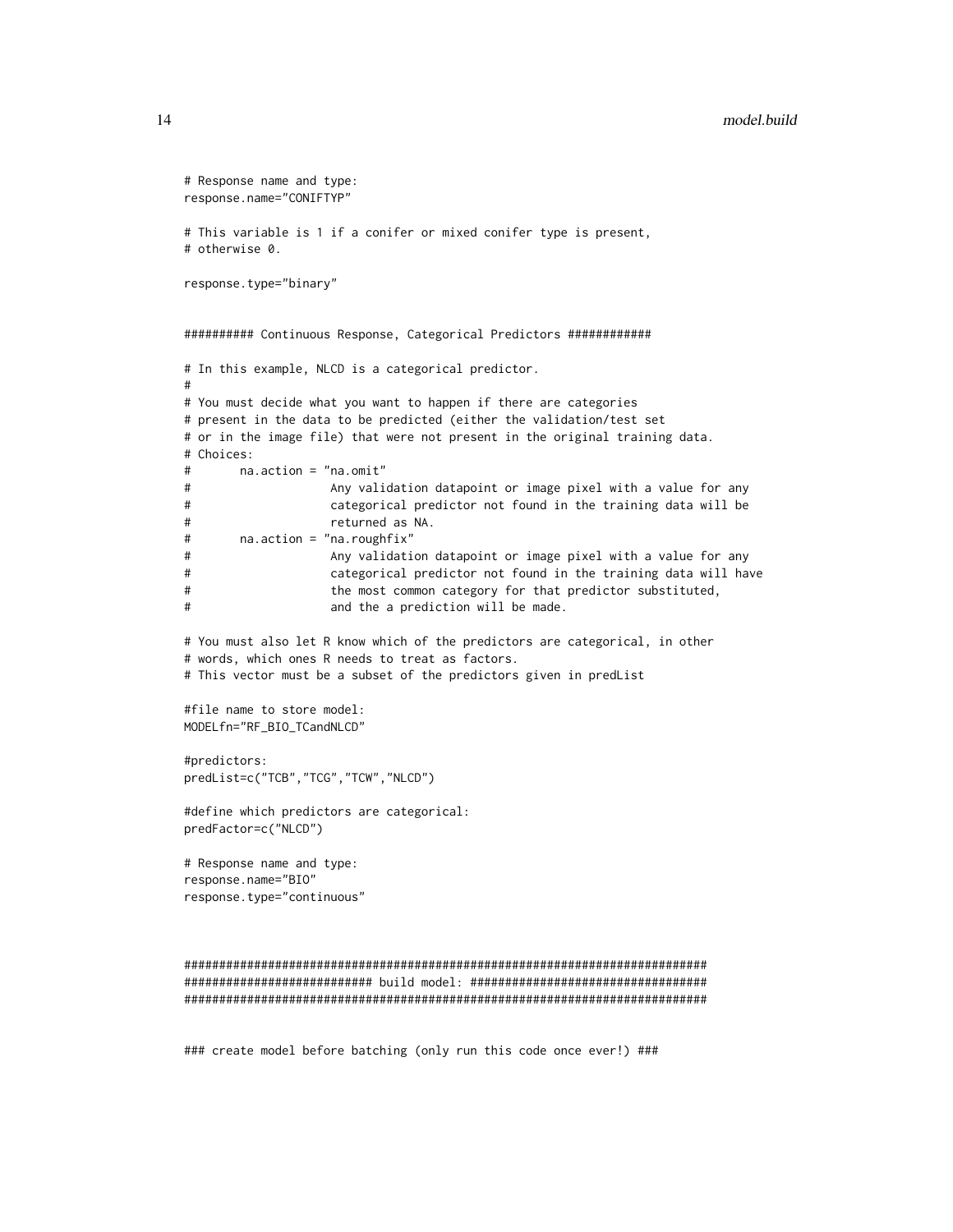```
model.obj = model.build( model.type="RF",
                       qdata.trainfn=qdata.trainfn,
                       folder=folder,
                       unique.rowname=unique.rowname,
                       MODELfn=MODELfn,
                       predList=predList,
                       predFactor=predFactor,
                       response.name=response.name,
                       response.type=response.type,
                       seed=seed,
                       na.action="na.roughfix"
```
)

<span id="page-14-1"></span>model.diagnostics *Model Predictions and Diagnostics*

#### Description

Takes model object and makes predictions, runs model diagnostics, and creates graphs and tables of the results.

#### Usage

```
model.diagnostics(model.obj = NULL, qdata.trainfn = NULL, qdata.testfn = NULL,
folder = NULL, MODELfn = NULL, response.name = NULL, unique.rowname = NULL,
diagnostic.flag=NULL, seed = NULL, prediction.type=NULL, MODELpredfn = NULL,
na.action = NULL, v.fold = 10, device.type = NULL, DIAGNOSTICfn = NULL,
res=NULL, jpeg.res = 72, device.width = 7, device.height = 7, units="in",
pointsize=12, cex=par()$cex, req.sens, req.spec, FPC, FNC, quantiles=NULL,
all=TRUE, subset = NULL, weights = NULL, mtry = NULL, controls = NULL,
xtrafo = NULL, ytrafo = NULL, scores = NULL)
```
#### Arguments

| model.obj     | R model object. The model object to use for prediction. The model object must<br>be of type "RF" (random forest), "QRF" (quantile random forest), or "CF" (con-<br>ditional forest). The ModelMap package does not currently support SGB models.                                                                                                                                                                                                                                                                                                                                 |
|---------------|----------------------------------------------------------------------------------------------------------------------------------------------------------------------------------------------------------------------------------------------------------------------------------------------------------------------------------------------------------------------------------------------------------------------------------------------------------------------------------------------------------------------------------------------------------------------------------|
| gdata.trainfn | String. The name (full path or base name with path specified by folder) of<br>the training data file used for building the model (file should include columns<br>for both response and predictor variables). The file must be a comma-delimited<br>file *.csv with column headings. qdata.trainfn can also be an R dataframe.<br>If predictions will be made (predict $=$ TRUE or map=TRUE) the predictor col-<br>umn headers must match the names of the raster layer files, or a rastLUT must<br>be provided to match predictor columns to the appropriate raster and band. If |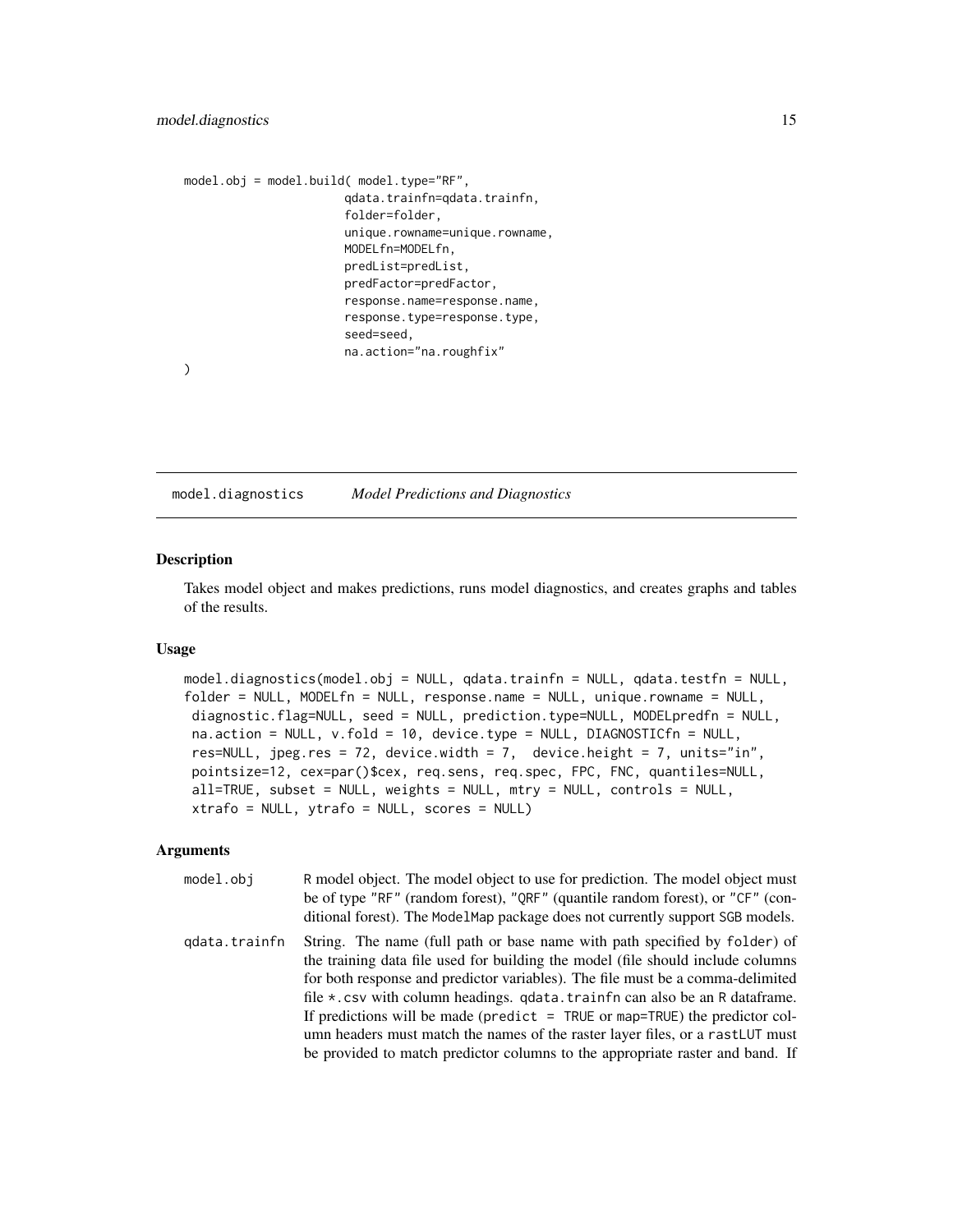qdata.trainfn = NULL (the default), a GUI interface prompts user to browse to the training data file.

- qdata.testfn String. The name (full path or base name with path specified by folder) of the independent data set for testing (validating) the model's predictions. The file must be a comma-delimited file ".csv" with column headings and the column headings must be the same as those in the training data file. gdata.testfn can also be an R dataframe. If qdata.testfn = NULL (default), a GUI interface asks user if there is a test set available, then prompts user to browse to the test data file. If no test set is desired (for example, cross-fold validation will be performed, or for RF models, Out-Of-Bag estimation, set qdata.testfn = FALSE. If no test set is given, and qdata.testfn is not set to FALSE, the GUI interface asks if a proportion of the data should be set aside as an independent test set. If this is desired, the user will be prompted to specify the proportion to set aside as test data, and two new data files will be generated in the out put folder. The new file names will be the original data file name with "\_train" and "\_test" appended to the end of the file names.
- folder String. The folder used for all output from predictions and/or maps. Do not add ending slash to path string. If folder  $=$  NULL (default), a GUI interface prompts user to browse to a folder. To use the working directory, specify folder =  $getwd()$ .
- MODELfn String. The file name to use to save the generated model object. If MODELfn = NULL (the default), a default name is generated by pasting model.type\_response.type\_response.name. If the other output filenames are left unspecified, MODELfn will be used as the basic name to generate other output filenames. The filename can be the full path, or it can be the simple basename, in which case the output will be to the folder specified by folder.
- response.name String. The name of the response variable used to build the model. The response.name must be column name from the training/test data files. If the model.obj was constructed in ModelMap with the model.build() function, then the model.diagnostics() can extract the response.name from the model.obj. If the model was constructed outside of ModelMap the you may need to specify the response.name. In particular, if a SGB model was constructed with the aid of Elith's code, it is necessary to specify the response.name argument, as all models constructed with this code are given a response name of "y.data". If the response.name argument differs from the response name in the model.obj, the specified argument is giver preference, and a warning generated.
- unique.rowname String. The name of the unique identifier used to identify each row in the training data. If unique.rowname = NULL, a GUI interface prompts user to select a variable from the list of column names from the training data file. If unique.rowname = FALSE, a variable is generated of numbers from 1 to nrow(qdata) to index each row.

diagnostic.flag

String. The name of a column used to identify a subset of rows in the training data or test data to use for model diagnostics. This column must be either a logical vector (TRUE and FALSE) or a vector of zeros ond ones (where 0=FALSE and 1=TRUE. If this argument is used model diagnostics that depend on predicted and observed values will be calculated from a subset of the training or test data.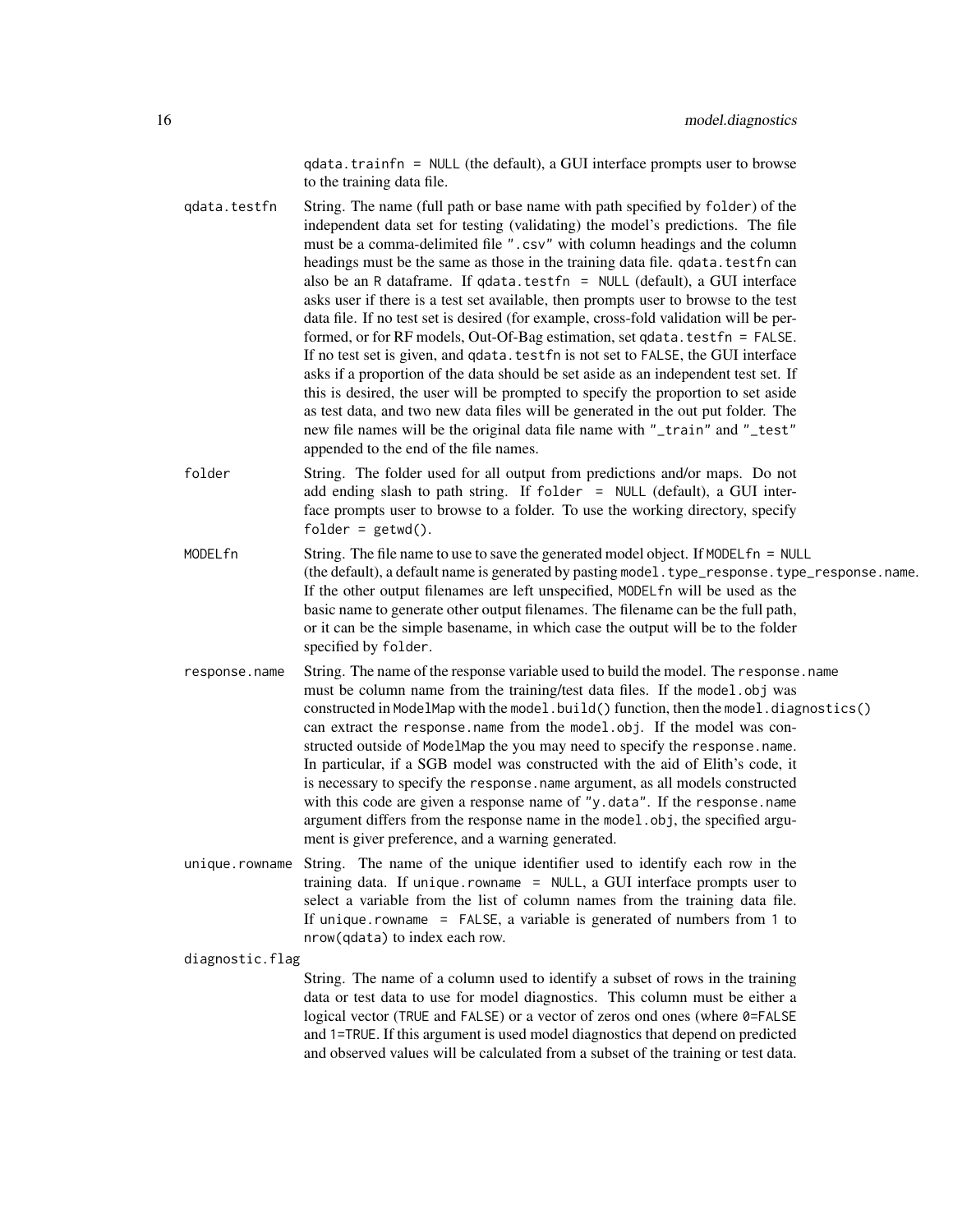|                 | for the diagnostics.                           | These include confusion matrix and threshold criteria for binary response mod-<br>els and the scatterplot for continuous response models. The output file of pre-<br>dicted and observed values will have an aditional column, indicating which rows<br>were used in the diagnostic calculations. Note that for cross validation, the en-<br>tire training dataset will be used to create cross validation predictions, but that<br>only the predictions on the the rows indicated by diagnostic. flag will be used                                                                                                                                                                                                                                                |
|-----------------|------------------------------------------------|--------------------------------------------------------------------------------------------------------------------------------------------------------------------------------------------------------------------------------------------------------------------------------------------------------------------------------------------------------------------------------------------------------------------------------------------------------------------------------------------------------------------------------------------------------------------------------------------------------------------------------------------------------------------------------------------------------------------------------------------------------------------|
| seed            | (the default), a new seed is created each run. | Integer. The number used to initialize randomization to build RF or SGB mod-<br>els. If you want to produce the same model later, use the same seed. If seed = NULL                                                                                                                                                                                                                                                                                                                                                                                                                                                                                                                                                                                                |
| prediction.type |                                                |                                                                                                                                                                                                                                                                                                                                                                                                                                                                                                                                                                                                                                                                                                                                                                    |
|                 | in the specified (or default) folder.          | String. Prediction type. "TEST", "CV", "OOB" or "TRAIN". If predict = "TEST",<br>validation predictions will be made on the test set provided by qdata. testfn. If<br>$predict = "CV", cross validation will be used on the training data provided by$<br>qdata.trainfn. If model.obj is a Random Forest model and predict = "OOB"<br>the Out-of-Bag predictions will be calculated on the training data. If model.obj<br>is a Stochastic Gradient Boosting model and predict = "TRAIN" the predic-<br>tions will be calculated on the training data, but these predictions should be used<br>with caution as this will lead to over optimistic estimates of model quality. A<br>*. csv file of the unique id, observed, and predicted values is generated and put |
| MODELpredfn     | created by pasting modelfn and "_pred".        | String. Model validation. A character string used to construct the output file<br>names for the validation diagnostics, for example the prediction *.csv file, and<br>the graphics $\star$ . jpg, $\star$ . pdf and $\star$ . ps files. The filename can be the full path,<br>or it can be the simple basename, in which case the output will be to the folder<br>specified by folder. If MODELpredfn = NULL (the default), a default name is                                                                                                                                                                                                                                                                                                                      |
| na.action       | always be omitted.                             | String. Model validation. Specifies the action to take if there are NA values<br>in the predictor data or if there is a level or class of a categorical predictor<br>variable in the validation test set, but not in the training data set. By default,<br>model.daignostics() will use the same na.action as was given to model.build.<br>There are 2 options: (1) na. action = "na. omit" where any data point with<br>NA or any new levels for any of the factored predictors is removed from the data;<br>(2) na. action = "na. roughfix" where a missing categorical predictor is re-<br>placed with the most common category, and a missing continuous predictor is<br>replaced with the median. Note: data points with missing response values will         |
| v.fold          | if prediction.type = $"CV".$                   | Integer (or logical FALSE). Model validation. The number of cross validation<br>folds to use when making validation predictions on the training data. Only used                                                                                                                                                                                                                                                                                                                                                                                                                                                                                                                                                                                                    |
| device.type     | Current choices:                               | String or vector of strings. Model validation. One or more device types for<br>graphical output from model validation diagnostics.                                                                                                                                                                                                                                                                                                                                                                                                                                                                                                                                                                                                                                 |
|                 | "default"<br>"jpeg"<br>"none"                  | default graphics device<br>*.jpg files<br>no graphics device generated                                                                                                                                                                                                                                                                                                                                                                                                                                                                                                                                                                                                                                                                                             |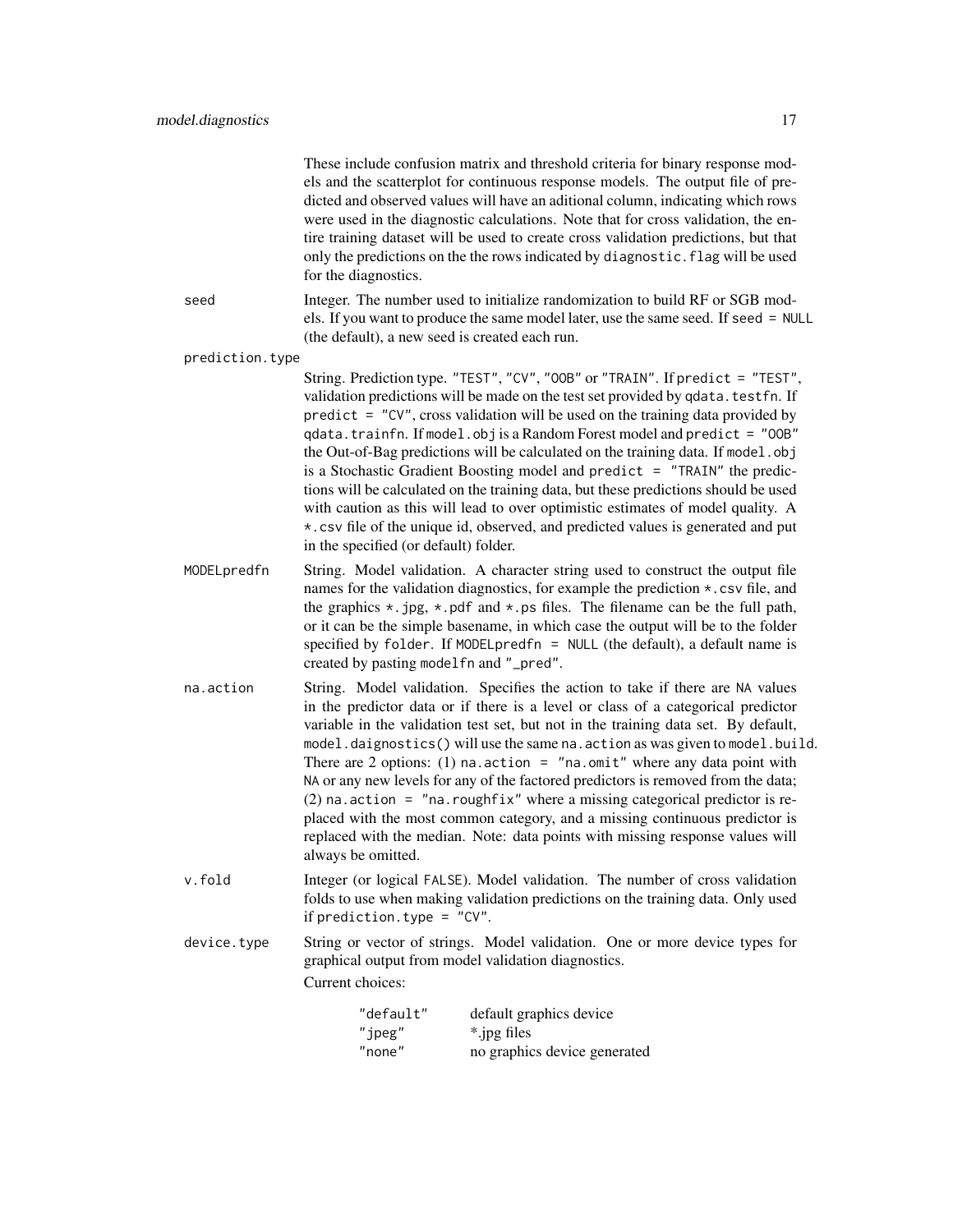| *.pdf files |
|-------------|
| *.png files |
| *.ps files  |
| * tif files |
|             |

DIAGNOSTICfn String. Model validation. Name used as base to create names for output files from model validation diagnostics. The filename can be the full path, or it can be the simple basename, in which case the output will be to the folder specified by folder. Defaults to DIAGNOSTICfn = MODELfn followed by the appropriate suffixes (i.e. ".csv", ".jpg", etc...).

res Integer. Model validation. Pixels per inch for jpeg, png, and tiff plots. The default is 72dpi, good for on screen viewing. For printing, suggested setting is 300dpi.

jpeg.res Integer. Model validation. Deprecated. Ignored unless res not provided.

device.width Integer. Model validation. The device width for diagnostic plots in inches.

device.height Integer. Model validation. The device height for diagnostic plots in inches.

units Model validation. The units in which device.height and device.width are given. Can be "px" (pixels), "in" (inches, the default), "cm" or "mm".

pointsize Integer. Model validation. The default pointsize of plotted text, interpreted as big points (1/72 inch) at res ppi

cex Integer. Model validation. The cex for diagnostic plots.

- req.sens Numeric. Model validation. The required sensitivity for threshold optimization for binary response model evaluation.
- req.spec Numeric. Model validation. The required specificity for threshold optimization for binary response model evaluation.
- FPC Numeric. Model validation. The False Positive Cost for threshold optimization for binary response model evaluation.
- FNC Numeric. Model validation. The False Negative Cost for threshold optimization for binary response model evaluation.
- quantiles Numeric Vector. QRF models. The quantiles to predict. A numeric vector with values between zero and one. If model was built without specifying quantiles, quantile importance can not be calculated, but quantiles can still be used to specify prediction quantiles. If model was built with quantiles specified, then the model quantiles will be used for importance graph. If quantiles are not specified for model building or diagnostics, prediction quantiles will default to quantiles=c(0.1,0.5,0.9)
- all Logical. QRF models. all=TRUE uses all observations for prediction. all=FALSE uses only a certain number of observations per node for prediction (set with argument obs). Unlike in the quantredForest package itself, the default in ModelMap is all=TRUE, to more closely parallel ordinary random forest models.
- subset CF models. NOT SUPPORTED. Only needed for prediction.type="CV" for CF models. An optional vector specifying a subset of observations to be used in the fitting process. Note: subset is not yet supported for cross validation diagnostics.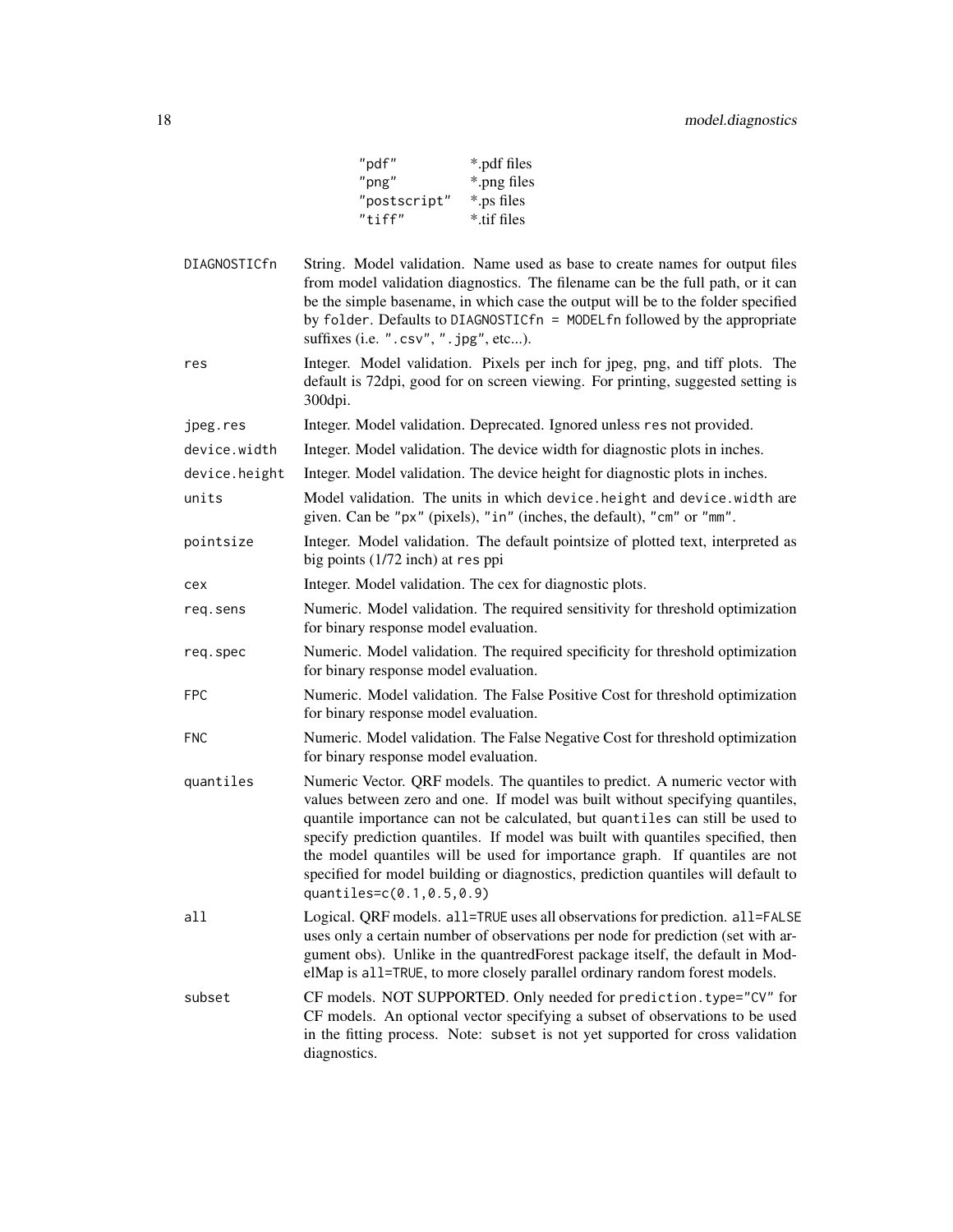| weights  | CF models. NOT SUPPORTED. Only needed for prediction. type="CV" for<br>CF models. An optional vector of weights to be used in the fitting process.<br>Non-negative integer valued weights are allowed as well as non-negative real<br>weights. Observations are sampled (with or without replacement) according<br>to probabilities weights/sum(weights). The fraction of observations to be<br>sampled (without replacement) is computed based on the sum of the weights if<br>all weights are integer-valued and based on the number of weights greater zero<br>else. Alternatively, weights can be a double matrix defining case weights for all<br>ncol (weights) trees in the forest directly. This requires more storage but gives<br>the user more control. Note: weights is not yet supported for cross validation<br>diagnostics. |
|----------|--------------------------------------------------------------------------------------------------------------------------------------------------------------------------------------------------------------------------------------------------------------------------------------------------------------------------------------------------------------------------------------------------------------------------------------------------------------------------------------------------------------------------------------------------------------------------------------------------------------------------------------------------------------------------------------------------------------------------------------------------------------------------------------------------------------------------------------------|
| mtry     | Integer. Only needed for prediction.type="CV" for CF models (for RF and<br>QRF models mtry will be determined from the model object). Number of vari-<br>ables to try at each node of Random Forest trees.                                                                                                                                                                                                                                                                                                                                                                                                                                                                                                                                                                                                                                 |
| controls | CF models. Only needed for prediction. type="CV" for CF models. An object<br>of class ForestControl-class, which can be obtained using cforest_control<br>(and its convenience interfaces cforest_unbiased and cforest_classical). If controls<br>is specified, then stand alone arguments mtry and ntree ignored and these pa-<br>rameters must be specified as part of the controls argument. If controls not<br>specified, model.build defaults to cforest_unbiased(mtry=mtry, ntree=ntree)<br>with the values of mtry and ntree specified by the stand alone arguments.                                                                                                                                                                                                                                                                |
| xtrafo   | CF models. Only needed for prediction. type="CV" for CF models. A func-<br>tion to be applied to all input variables. By default, the ptrafo function from<br>the party package is applied.                                                                                                                                                                                                                                                                                                                                                                                                                                                                                                                                                                                                                                                |
| ytrafo   | CF models. Only needed for prediction. type="CV" for CF models. A func-<br>tion to be applied to all response variables. By default, the ptrafo function from<br>the party package is applied.                                                                                                                                                                                                                                                                                                                                                                                                                                                                                                                                                                                                                                             |
| scores   | CF models. NOT SUPPORTED. Only needed for prediction. type="CV" for<br>CF models. An optional named list of scores to be attached to ordered factors.<br>Note: scores is not yet supported for cross validation diagnostics.                                                                                                                                                                                                                                                                                                                                                                                                                                                                                                                                                                                                               |
|          |                                                                                                                                                                                                                                                                                                                                                                                                                                                                                                                                                                                                                                                                                                                                                                                                                                            |

#### Details

model.diagnostics()takes model object and makes predictions, runs model diagnostics, and creates graphs and tables of the results.

model.diagnostics() can be run in a traditional R command mode, where all arguments are specified in the function call. However it can also be used in a full push button mode, where you type in the simple command model.map(), and GUI pop up windows will ask questions about the type of model, the file locations of the data, etc...

When running model.map() on non-Windows platforms, file names and folders need to be specified in the argument list, but other pushbutton selections are handled by the select.list() function, which is platform independent.

Diagnostic predictions are made my one of four methods, and a text file is generated consisting of three columns: Observation ID, observed values and predicted values. If predition.type = "CV") an additional column indicates which cross-fold each observation fell into. If the models response type is categorical then in addition a column giving the category predicted by majority vote, there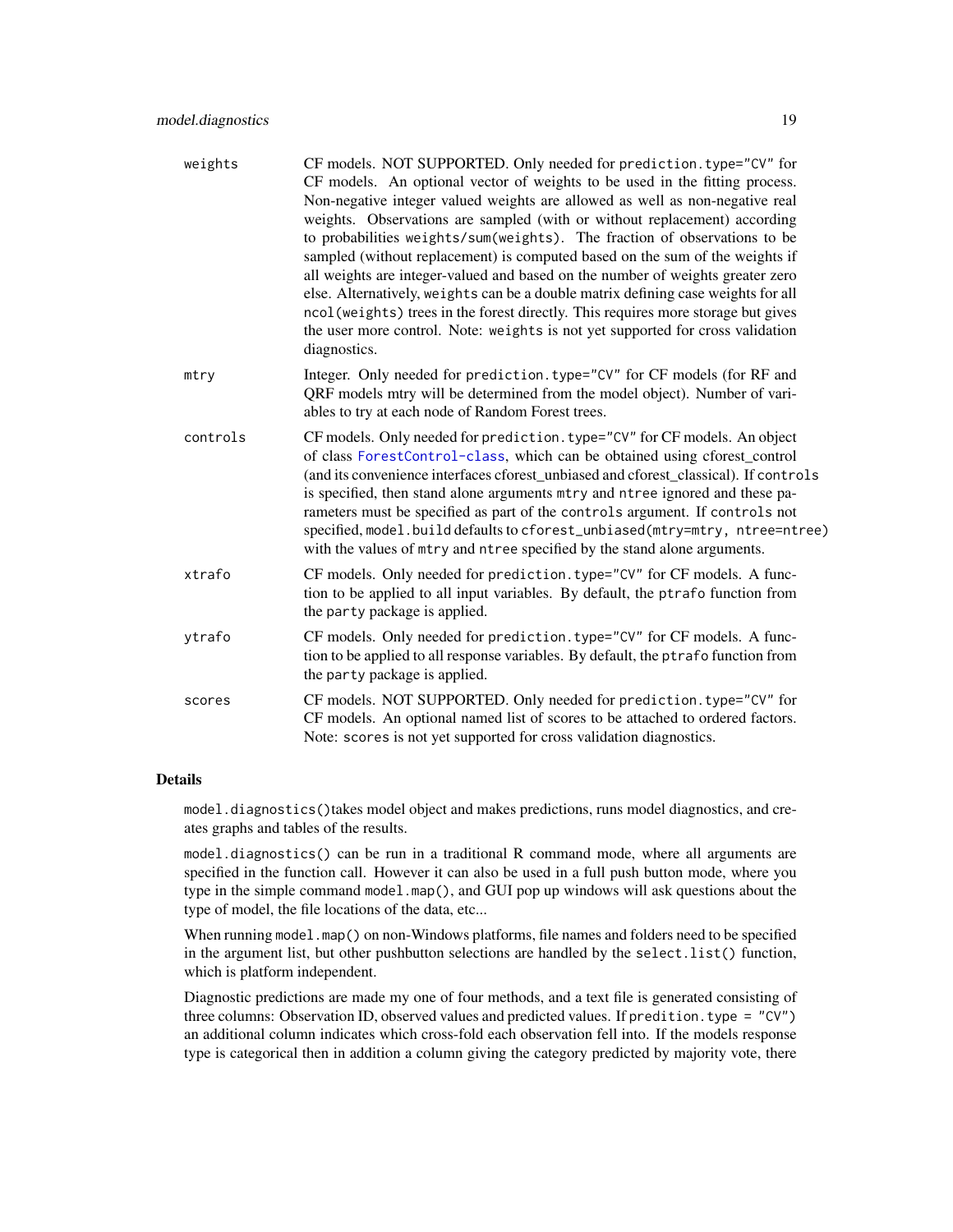are also categories for each possible response category giving the proportion of trees that predicted that category.

A variable importance graph is made. If response.type = "categorical", category specific graphs are generated for variable importance. These show how much the model accuracy for each category is affected when the values of each predictor variable is randomly permuted.

The package corrplot is used to generate a plot of correlation between predictor variables. If there are highly correlated predictor variables, then the variable importances of "RF" and "QRF" models need to be interpreted with care, and users may want to consider looking at the conditional variable importances available for "CF" models produced by the party package.

If model. type  $=$  "RF", the OOB error is plotted as a function of number of trees in the model. If response.type = "binary" or If response.type = "categorical" category specific graphs are generated for OOB error as a function of number of trees.

If response.type = "binary", a summary graph is made using the PresenceAbsence package and a \*.csv spreadsheets are created of optimized thresholds by several methods with their associated error statistics, and predicted prevalence.

If response. type  $=$  "continuous" a scatterplot of observed vs. predicted is created with a simple linear regression line. The graph is labeled with slope and intercept of this line as well as Pearson's and Spearman's correlation coefficients.

If response.type = "categorical", a confusion matrix is generated, that includes erros of ommission and comission, as well as Kappa, Percent Correctly Classified (PCC) and the Multicategorical Area Under the Curve (MAUC) as defined by Hand and Till (2001) and calculated by the package HandTill2001.

# Value

The function will return a dataframe of the row ID, and the Observed and predicted values.

For Binary response models the predicted probability of presence is returned.

For Categorical Response models the predicted category (by majority vote) is returned as well as a column for each category giving the probability of that category. If necessary, [make.names](#page-0-0) is applied to the categories to create valid column names.

For Continuous response models the predicted value is returned.

If prediction. type =  $"CV"$  the dataframe also includes a column indicating which cross-validation fold each datapoint was in.

# **Note**

Importance currently unavailable for QRF models.

If you are running cross validation diagnostics on a CF model, the model parameters will NOT automatically be passed to model.diagnostics(). For cross validation, it is the users responsibility to be certain that the CF arguments are the same in model.build() and model.diagnostics().

Also, for some CF model parameters (subset, weights, and scores) ModelMap only provides OOB and independent test set diagnostics, and does not support cross validation diagnostics.

#### Author(s)

Elizabeth Freeman and Tracey Frescino

<span id="page-19-0"></span>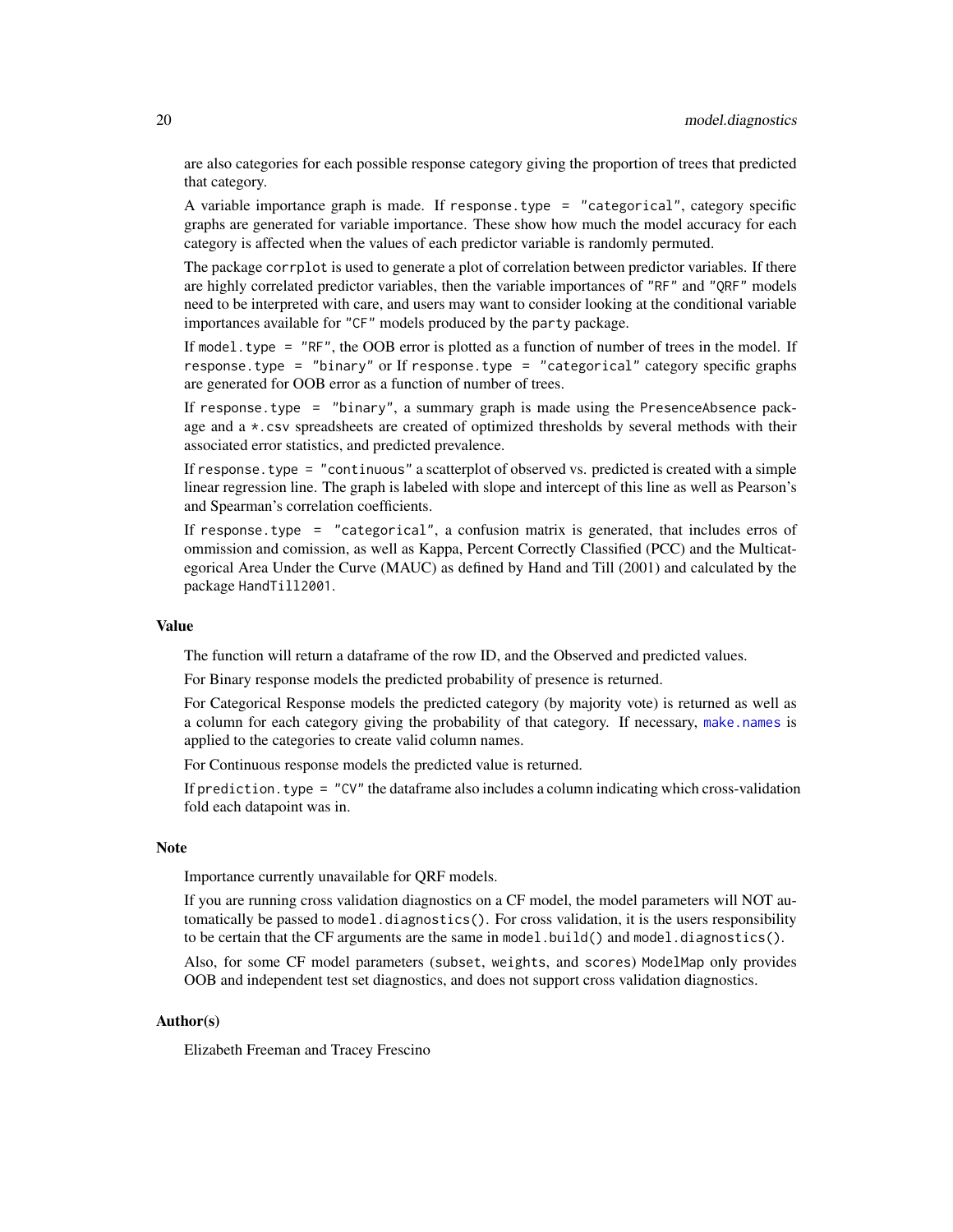#### <span id="page-20-0"></span>References

Breiman, L. (2001) Random Forests. Machine Learning, 45:5-32.

Elith, J., Leathwick, J. R. and Hastie, T. (2008). A working guide to boosted regression trees. Journal of Animal Ecology. 77:802-813.

Hand, D. J., & Till, R. J. (2001). A simple generalisation of the area under the ROC curve for multiple class classification problems. Machine Learning, 45(2), 171-186.

Liaw, A. and Wiener, M. (2002). Classification and Regression by randomForest. R News 2(3), 18–22.

Ridgeway, G., (1999). The state of boosting. Comp. Sci. Stat. 31:172-181

#### See Also

[get.test](#page-5-1), [model.build](#page-7-1), [model.mapmake](#page-43-1)

#### Examples

```
###########################################################################
############################# Run this set up code: #######################
###########################################################################
# set seed:
seed=38
```
# Define training and test files:

```
qdata.trainfn = system.file("extdata", "helpexamples","DATATRAIN.csv", package = "ModelMap")
qdata.testfn = system.file("extdata", "helpexamples","DATATEST.csv", package = "ModelMap")
```

```
# Define folder for all output:
folder=getwd()
```
#identifier for individual training and test data points

unique.rowname="ID"

```
###########################################################################
############## Pick one of the following sets of definitions: #############
###########################################################################
```
########## Continuous Response, Continuous Predictors ############

```
#file name to store model:
MODELfn="RF_Bio_TC"
```

```
#predictors:
predList=c("TCB","TCG","TCW")
```
#define which predictors are categorical: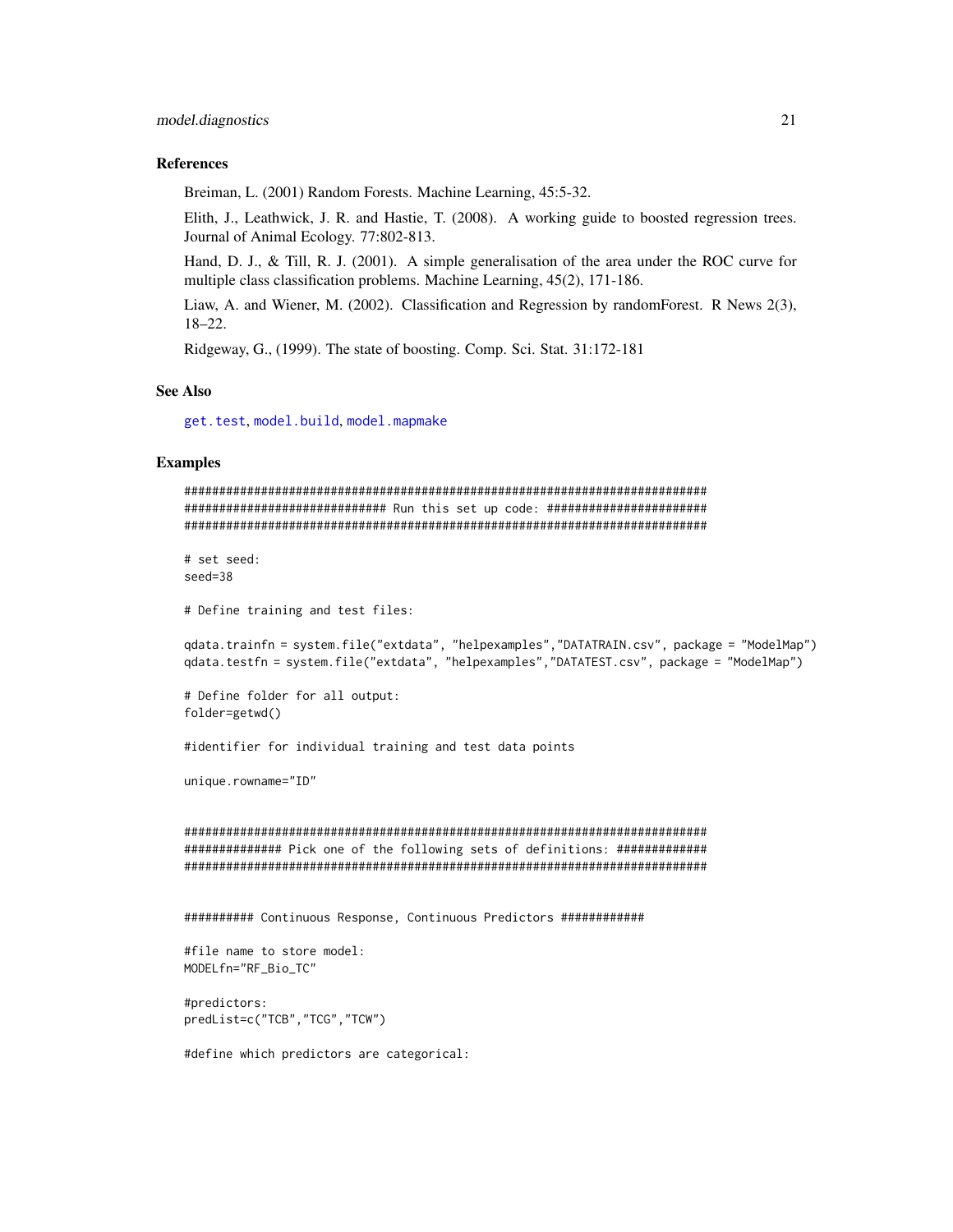```
predFactor=FALSE
# Response name and type:
response.name="BIO"
response.type="continuous"
########## binary Response, Continuous Predictors ############
#file name to store model:
MODELfn="RF_CONIFTYP_TC"
#predictors:
predList=c("TCB","TCG","TCW")
#define which predictors are categorical:
predFactor=FALSE
# Response name and type:
response.name="CONIFTYP"
# This variable is 1 if a conifer or mixed conifer type is present,
# otherwise 0.
response.type="binary"
########## Continuous Response, Categorical Predictors ############
# In this example, NLCD is a categorical predictor.
#
# You must decide what you want to happen if there are categories
# present in the data to be predicted (either the validation/test set
# or in the image file) that were not present in the original training data.
# Choices:
# na.action = "na.omit"
# Any validation datapoint or image pixel with a value for any
# categorical predictor not found in the training data will be
# returned as NA.
# na.action = "na.roughfix"
# Any validation datapoint or image pixel with a value for any
# categorical predictor not found in the training data will have
# the most common category for that predictor substituted,
# and the a prediction will be made.
# You must also let R know which of the predictors are categorical, in other
# words, which ones R needs to treat as factors.
# This vector must be a subset of the predictors given in predList
#file name to store model:
MODELfn="RF_BIO_TCandNLCD"
```
#predictors: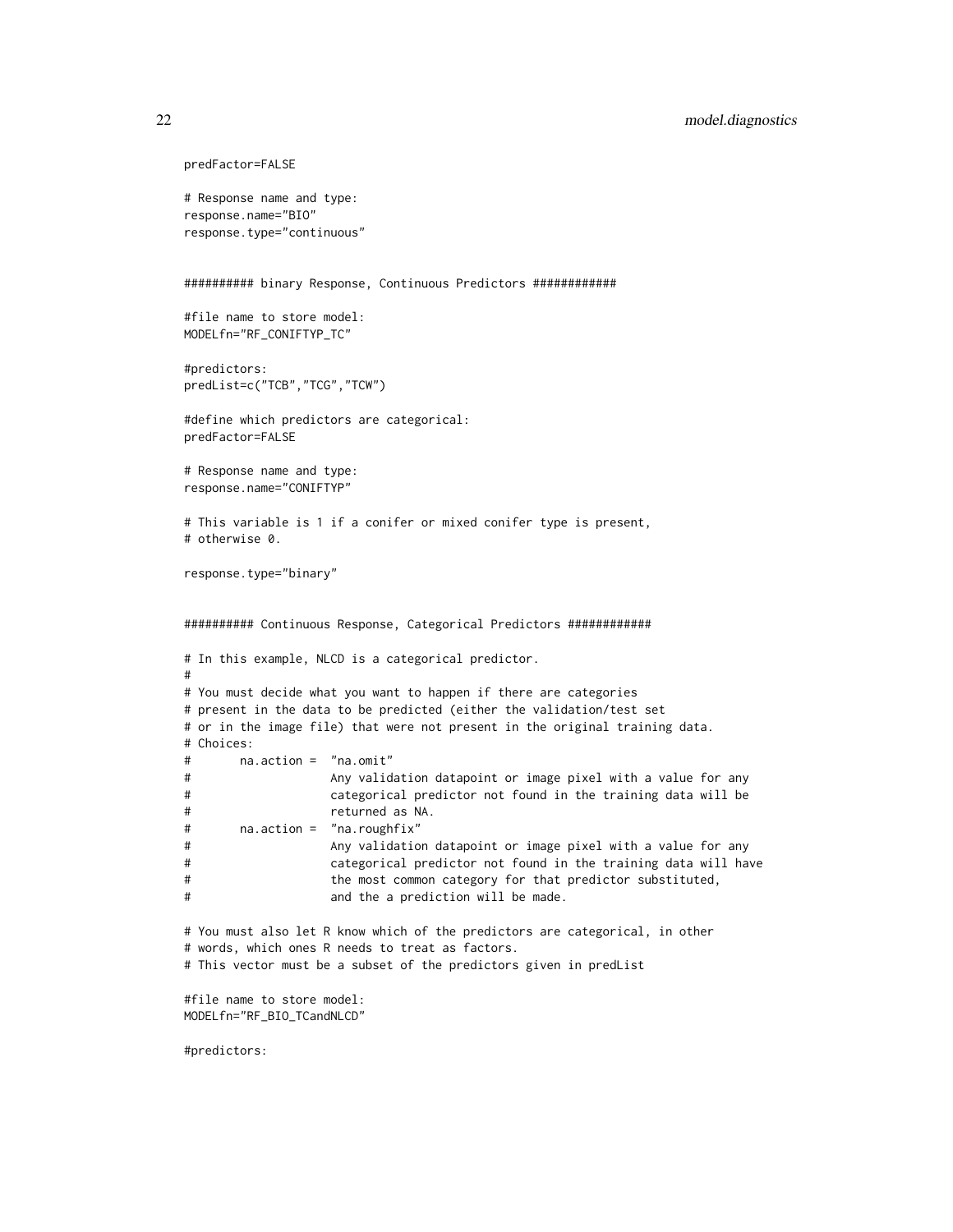#### model.diagnostics 23

```
predList=c("TCB","TCG","TCW","NLCD")
#define which predictors are categorical:
predFactor=c("NLCD")
# Response name and type:
response.name="BIO"
response.type="continuous"
###########################################################################
########################### build model: ##################################
###########################################################################
### create model ###
model.obj = model.build( model.type="RF",
                       qdata.trainfn=qdata.trainfn,
                       folder=folder,
                       unique.rowname=unique.rowname,
                       MODELfn=MODELfn,
                       predList=predList,
                       predFactor=predFactor,
                       response.name=response.name,
                       response.type=response.type,
                       seed=seed,
                       na.action="na.roughfix"
\mathcal{L}###########################################################################
#### Then Run this code make validation predictions and diagnostics: ######
###########################################################################
### for Out-of-Bag predictions ###
MODELpredfn<-paste(MODELfn,"_OOB",sep="")
PRED.OOB<-model.diagnostics( model.obj=model.obj,
qdata.trainfn=qdata.trainfn,
                    folder=folder,
                     unique.rowname=unique.rowname,
                 # Model Validation Arguments
                    prediction.type="OOB",
                    MODELpredfn=MODELpredfn,
                    device.type=c("default","jpeg","pdf"),
                    na.action="na.roughfix"
\lambdaPRED.OOB
```
### for Cross-Validation predictions ###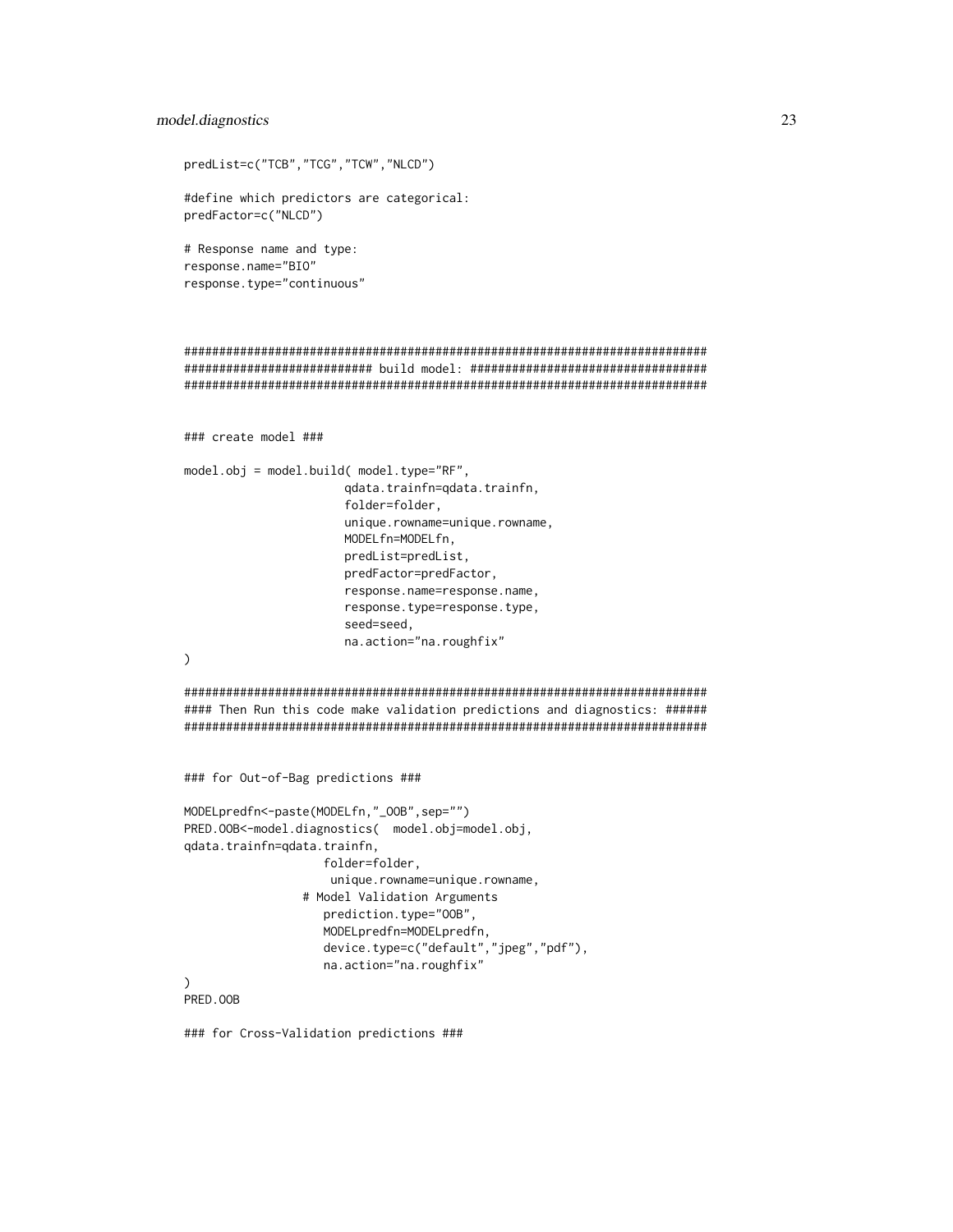```
#MODELpredfn<-paste(MODELfn,"_CV",sep="")
#PRED.CV<-model.diagnostics( model.obj=model.obj,
# qdata.trainfn=qdata.trainfn,
# folder=folder,
# unique.rowname=unique.rowname,
# seed=seed,
# # Model Validation Arguments
# prediction.type="CV",
# MODELpredfn=MODELpredfn,
# device.type=c("default","jpeg","pdf"),
# v.fold=10,
# na.action="na.roughfix"
#)
#PRED.CV
### for Independent Test Set predictions ###
#MODELpredfn<-paste(MODELfn,"_TEST",sep="")
#PRED.TEST<-model.diagnostics( model.obj=model.obj,
# qdata.testfn=qdata.testfn,
# folder=folder,
# unique.rowname=unique.rowname,
# # Model Validation Arguments
# prediction.type="TEST",
# MODELpredfn=MODELpredfn,
# device.type=c("default","jpeg","pdf"),
# na.action="na.roughfix"
#)
#PRED.TEST
```
<span id="page-23-1"></span>model.explore *Exploratory data analysis*

#### Description

Graphically explores the relationships between the training data and the predictor rasters.

#### Usage

```
model.explore(qdata.trainfn = NULL, folder = NULL, predList = NULL,
predFactor = FALSE, response.name = NULL, response.type = NULL,
response.colors = NULL, unique.rowname = NULL, OUTPUTfn = NULL,
device.type = NULL, allow.default.graphics=FALSE, res=NULL, jpeg.res = 72,
MAXCELL=100000, device.width = NULL, device.height = NULL, units="in",
pointsize=12, cex=1, rastLUTfn = NULL, create.extrapolation.masks = FALSE,
na.value = -9999, col.random = rainbow(101, start = 0, end = 0.5),col.cat = palette()[-1])
```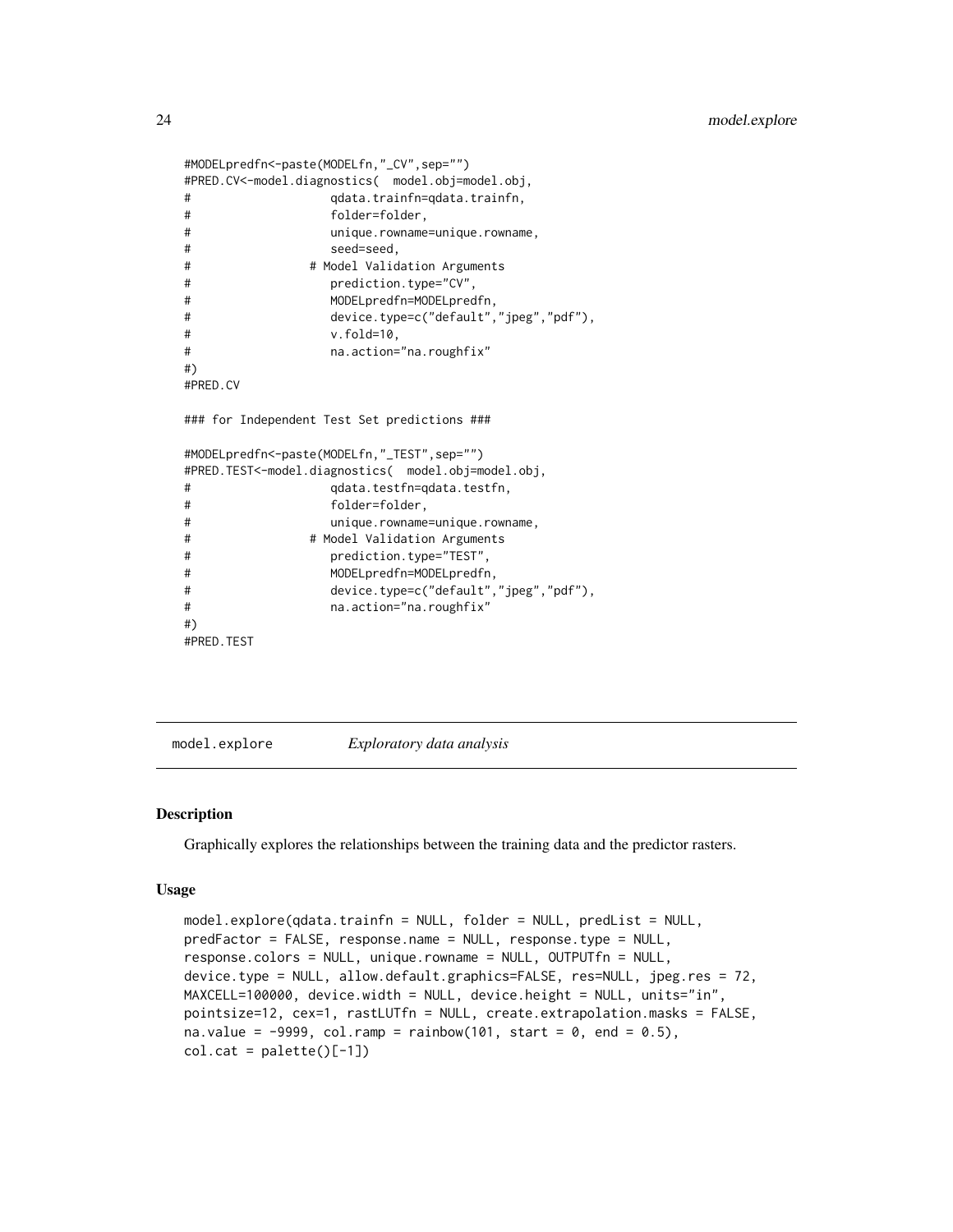# model.explore 25

# Arguments

| qdata.trainfn   | String. The name (full path or base name with path specified by folder) of<br>the training data file used for building the model (file should include columns<br>for both response and predictor variables). The file must be a comma-delimited<br>file *.csv with column headings. qdata.trainfn can also be an R dataframe.<br>If predictions will be made (predict $=$ TRUE or map=TRUE) the predictor col-<br>umn headers must match the names of the raster layer files, or a rastLUT must<br>be provided to match predictor columns to the appropriate raster and band. If<br>qdata.trainfn = NULL (the default), a GUI interface prompts user to browse<br>to the training data file. |  |  |  |
|-----------------|----------------------------------------------------------------------------------------------------------------------------------------------------------------------------------------------------------------------------------------------------------------------------------------------------------------------------------------------------------------------------------------------------------------------------------------------------------------------------------------------------------------------------------------------------------------------------------------------------------------------------------------------------------------------------------------------|--|--|--|
| folder          | String. The folder used for all output from predictions and/or maps. Do not<br>add ending slash to path string. If folder = NULL (default), a GUI inter-<br>face prompts user to browse to a folder. To use the working directory, specify<br>$folder = getwd()$ .                                                                                                                                                                                                                                                                                                                                                                                                                           |  |  |  |
| predList        | String. A character vector of the predictor short names used to build the model.<br>These names must match the column names in the training/test data files and the<br>names in column two of the rast LUT. If predlist = NULL (the default), a GUI<br>interface prompts user to select predictors from column 2 of rastLUT.                                                                                                                                                                                                                                                                                                                                                                 |  |  |  |
| predFactor      | String. A character vector of predictor short names of the predictors from<br>predList that are factors (i.e categorical predictors). These must be a subset<br>of the predictor names given in predList Categorical predictors may have mul-<br>tiple categories.                                                                                                                                                                                                                                                                                                                                                                                                                           |  |  |  |
| response.name   | String. The name of the response variable used to build the model. If response.name = NULL,<br>a GUI interface prompts user to select a variable from the list of column names<br>from training data file. response.name must be column name from the train-<br>ing/test data files.                                                                                                                                                                                                                                                                                                                                                                                                         |  |  |  |
| response.type   | String. Response type: "binary", "categorical" or "continuous". Binary<br>response must be binary 0/1 variable with only 2 categories. All zeros will<br>be treated as one category, and everything else will be treated as the second<br>category.                                                                                                                                                                                                                                                                                                                                                                                                                                          |  |  |  |
| response.colors |                                                                                                                                                                                                                                                                                                                                                                                                                                                                                                                                                                                                                                                                                              |  |  |  |
|                 | Data frame. A two column data frame. Column names must be:category, the<br>response categories; and, color, the colors associated with each category.                                                                                                                                                                                                                                                                                                                                                                                                                                                                                                                                        |  |  |  |
| unique.rowname  | String. The name of the unique identifier used to identify each row in the<br>training data. If unique.rowname = NULL, a GUI interface prompts user to<br>select a variable from the list of column names from the training data file.<br>If unique.rowname = FALSE, a variable is generated of numbers from $1$ to<br>nrow(qdata) to index each row.                                                                                                                                                                                                                                                                                                                                        |  |  |  |
| OUTPUTfn        | String. Filename that ouput file names will be based on.                                                                                                                                                                                                                                                                                                                                                                                                                                                                                                                                                                                                                                     |  |  |  |
| device.type     | String or vector of strings. Model validation. One or more device types for<br>graphical output from model validation diagnostics.<br>Current choices:                                                                                                                                                                                                                                                                                                                                                                                                                                                                                                                                       |  |  |  |
|                 | "default"<br>default graphics device<br>"jpeg"<br>*.jpg files                                                                                                                                                                                                                                                                                                                                                                                                                                                                                                                                                                                                                                |  |  |  |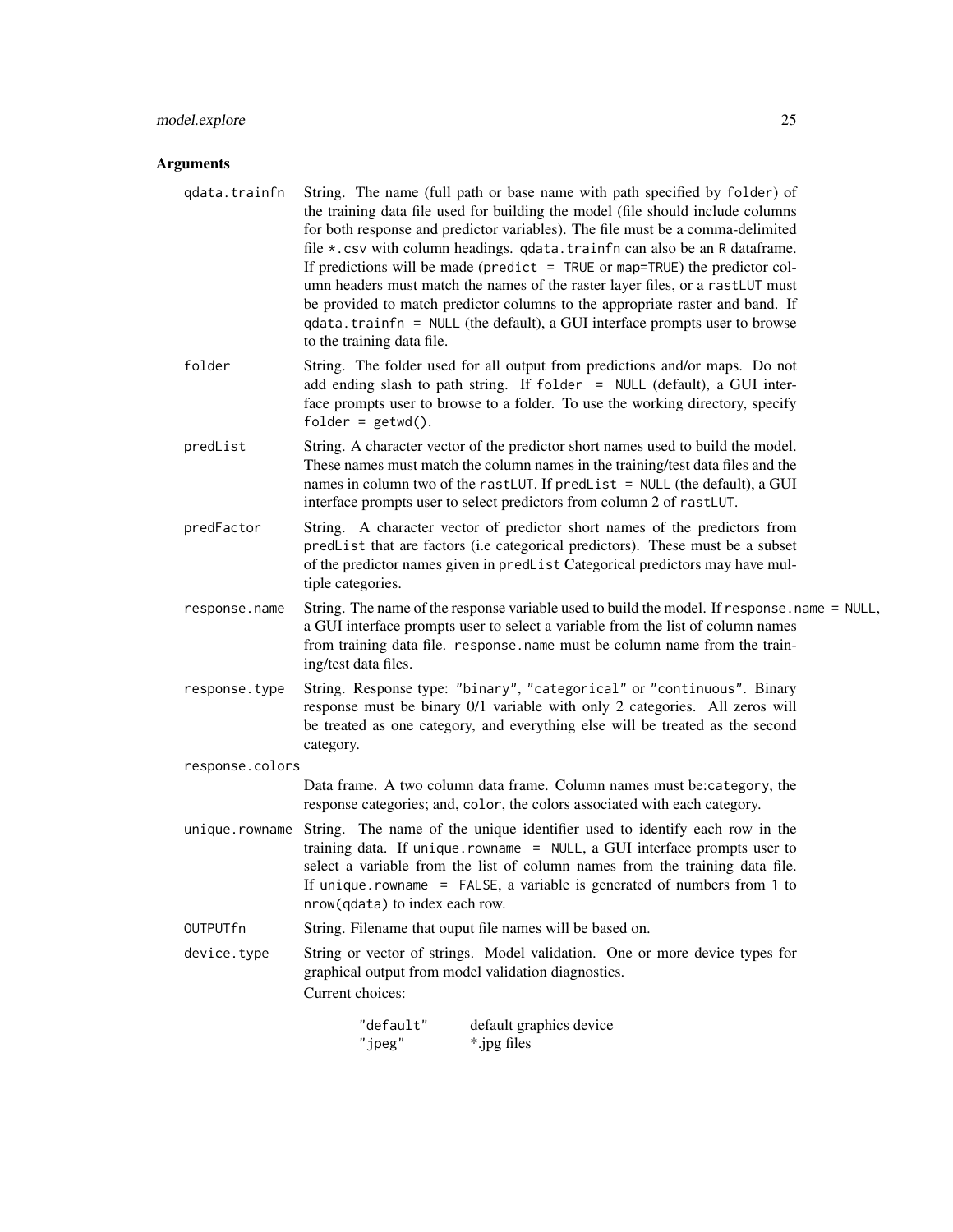| "none"       | no graphics device generated |
|--------------|------------------------------|
| "pdf"        | *.pdf files                  |
| $"$ png"     | *.png files                  |
| "postscript" | *.ps files                   |
| "tiff"       | *.tif files                  |

Note that the "default" device is disabled unless allow.default.graphics=TRUE. This is because these graphics are slow to produce, and if the onscreen graphics window is moved or closed while the function is in progress there is a risk of crashing the entire R session.

allow.default.graphics

Logical. Should the default on-screen graphics device be allowed. USE WITH CAUTION! These graphics are complicated and slow to produce. If the onscreen default graphics device is moved or closed before the plot is completed it can crash the entire R session.

- res Integer. Model validation. Pixels per inch for jpeg, png, and tiff plots. The default is 72dpi, good for on screen viewing. For printing, suggested setting is 300dpi.
- jpeg.res Integer. Graphical output. Deprecated. Ignored unless res not provided.
- MAXCELL Integer. Graphical output. The maximum number of raster cells used to create the graphical output. Rasters larger than this value will be subsampled for the graphical maps and figures. The default value of MAXCELL=100000 is generally a good resolution for onscreen viewing with the default jpeg resolution of 72dpi. Publication quality qraphics may require higher MAXCELL. Higher values require more memory and are slower to process.

Note: MAXCELL only affects graphical figures. Output rasters generated when create.extrapolation.masks=TRUE are always done on full resolution rasters.

- device.width Integer. Model validation. The device width for diagnostic plots in inches.
- device.height Integer. Model validation. The device height for diagnostic plots in inches.
- units Model validation. The units in which device.height and device.width are given. Can be "px" (pixels), "in" (inches, the default), "cm" or "mm".
- pointsize Integer. Model validation. The default pointsize of plotted text, interpreted as big points (1/72 inch) at res ppi
- cex Integer. Model validation. The cex for diagnostic plots.
- rastLUTfn String. The file name (full path or base name with path specified by folder) of a .csv file for a rastLUT. Alternatively, a dataframe containing the same information. The rastLUT must include 3 columns: (1) the full path and name of the raster file; (2) the shortname of each predictor  $\ell$  raster layer (band); (3) the layer (band) number. The shortname (column 2) must match the names predList, the predictor column names in training/test data set (qdata.trainfn and qdata.testfn, and the predictor names in model.obj. Example of comma-delimited file:

| $C:$ /button_test/tc99_2727subset.img, | tc99 2727subsetb1. |     |
|----------------------------------------|--------------------|-----|
| C:/button test/tc99 2727subset.img.    | tc99_2727subsetb2, | - 2 |
| $C$ :/button_test/tc99_2727subset.img, | tc99 2727subsetb3. | - 3 |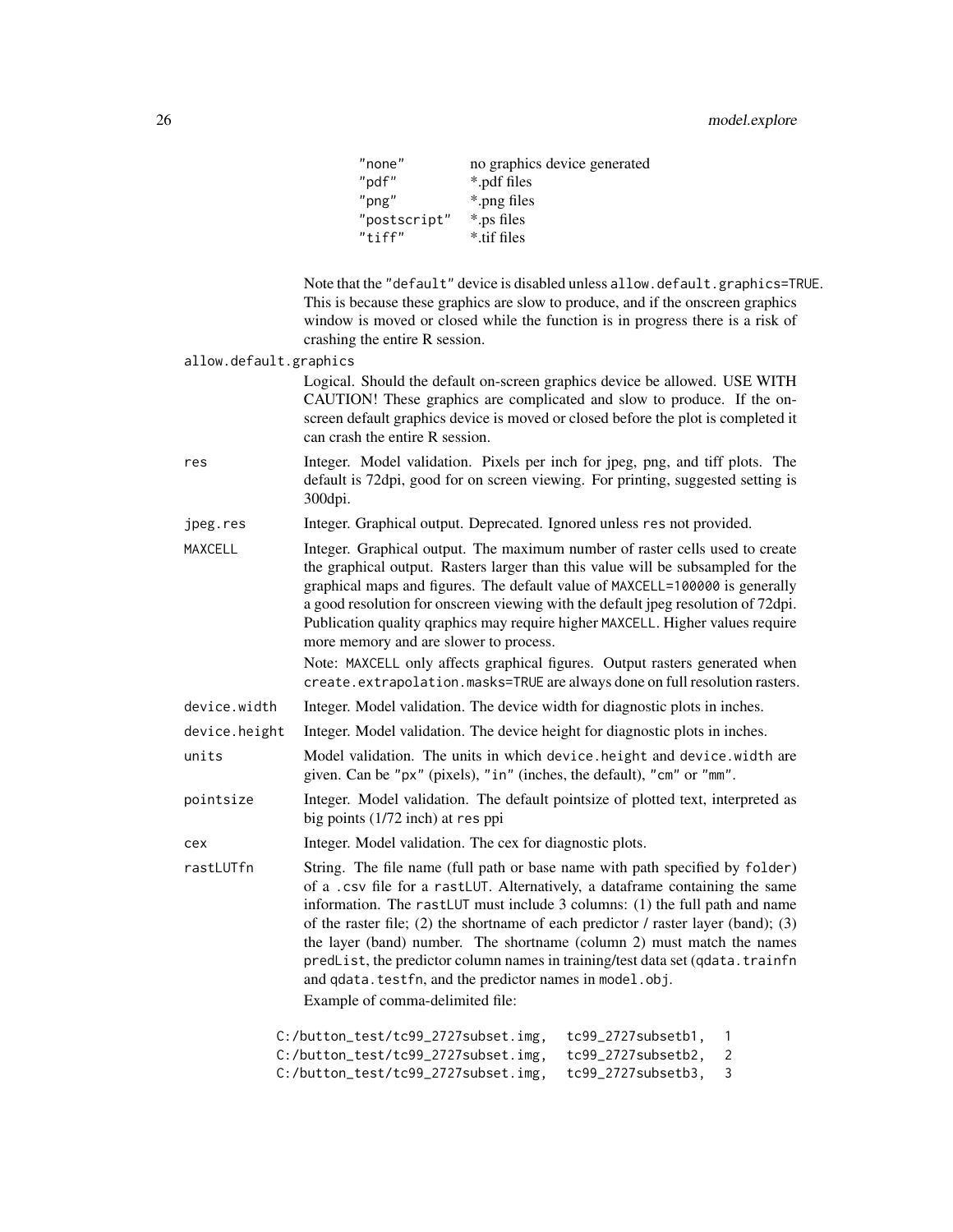<span id="page-26-0"></span>

| create.extrapolation.masks |                                                                                                                                                                                                                                          |
|----------------------------|------------------------------------------------------------------------------------------------------------------------------------------------------------------------------------------------------------------------------------------|
|                            | Logical. If TRUE then the raster brick containing the masks for all predictors<br>from predlet is saved as image file. The layers in this file will be in the same<br>order as the predictors in predList                                |
| na.value                   | Value used in rasters to indicate NA. Note this value is only used for NA values in<br>the predictor rasters. Note: all predictor rasters must use the same value for NA.<br>NA values in the training data should be indicated with NA. |
| col.ramp                   | Color ramp to use for continuous predictors                                                                                                                                                                                              |
| col.cat                    | Vector. Vector of colors to use for categorical predictors.                                                                                                                                                                              |

# **Details**

The model.explore function is intended to aid with preliminary data exploration before model building. It includes graphical tools to explore the relationships between the training data (both predictors and responses) as well as the predictor rasters. It uses the corrplot package to create a correlation plot of the continuous predictor. This can aid in interpreting the model. importance. plot output from the models, as Random Forest models divide importance between correlated predictors, while Stochastic Gradient Boosting models assing the majority of the importance to the correlated predictor that is used earlies in the model.

The model.explore function also can aid in identifying if additional training data is needed. For example, the maps of the extrapolation masks for the predictor rasters help spot areas of the map where the pixels lie outside the range of the training data, and therefore any model predictions will be extrapolations, and possibly unreliable. The user can decide to either collect additional training data, or mask out these areas of the final prediction output of model, mapmake.

To increase speed, the default behavior for large predictor rasters is to create the graphics from subsampled rasters. (Note: for categorical predictors, the full raster is always used to identify all categories found in the map area.) If create.extrapolation.masks=TRUE, then the full rasters are used for the extrapolation masks, regardless of size of the reasters. This option runs much slower, as large rasters need to be read into R a block at a time.

#### Value

Function does not return a value, but does create files.

Graphical files are created for each predictor variable, with file type determined by device.type. In addition, if create.extrapolation.masks, an extrapolation mask raster is created for each predictor as well as an overall extrapolation mask, with the value 1 for pixels with predictor values within the range of the training data, or categories found in the training data, and the value  $\theta$  for pixels outside the range of the training data, categories not found in the training data, or NA value. The overall extrapolation mask has  $\theta$  if any of the predictors for that pixel are extrapolated. Note that this option is much slower to run.

#### Note

The default graphics device is disabled unless allow.default.graphics is set to TRUE. These graphics can be slow to produce, and if the on screen graphics device is moved or closed while the graphic is in progress, it can crash R. It is recomended that graphics be written to a file by using jpeg, pdf, etc... device.type.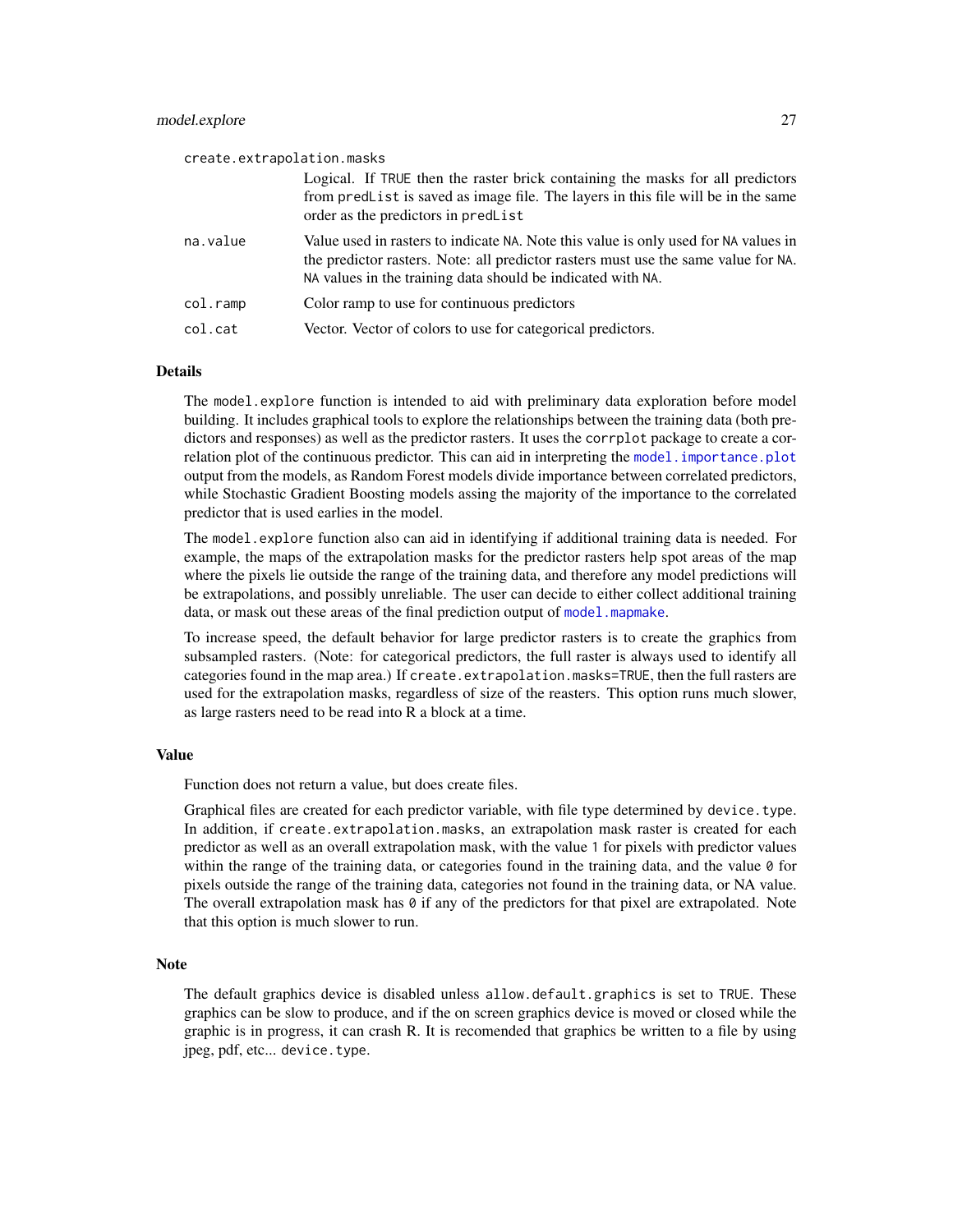#### Author(s)

Elizabeth Freeman

# Examples

```
###########################################################################
############################# Run this set up code: #######################
###########################################################################
###Define training and test files:
qdata.trainfn = system.file("extdata", "helpexamples","DATATRAIN.csv", package = "ModelMap")
###Define folder for all output:
folder=getwd()
###identifier for individual training and test data points
unique.rowname="ID"
###predictors:
predList=c("TCB","TCG","TCW","NLCD")
###define which predictors are categorical:
predFactor=c("NLCD")
###Create a the filename (including path) for the rast Look up Tables ###
rastLUTfn.2001 <- system.file( "extdata",
"helpexamples",
"LUT_2001.csv",
package="ModelMap")
###Load rast LUT table, and add path to the predictor raster filenames in column 1 ###
rastLUT.2001 <- read.table(rastLUTfn.2001,header=FALSE,sep=",",stringsAsFactors=FALSE)
for(i in 1:nrow(rastLUT.2001)){
rastLUT.2001[i,1] <- system.file("extdata",
"helpexamples",
rastLUT.2001[i,1],
package="ModelMap")
}
#################Continuous Response###################
###Response name and type:
response.name="BIO"
response.type="continuous"
###file name to store model:
OUTPUTfn="BIO_TCandNLCD.img"
###run model.explore
```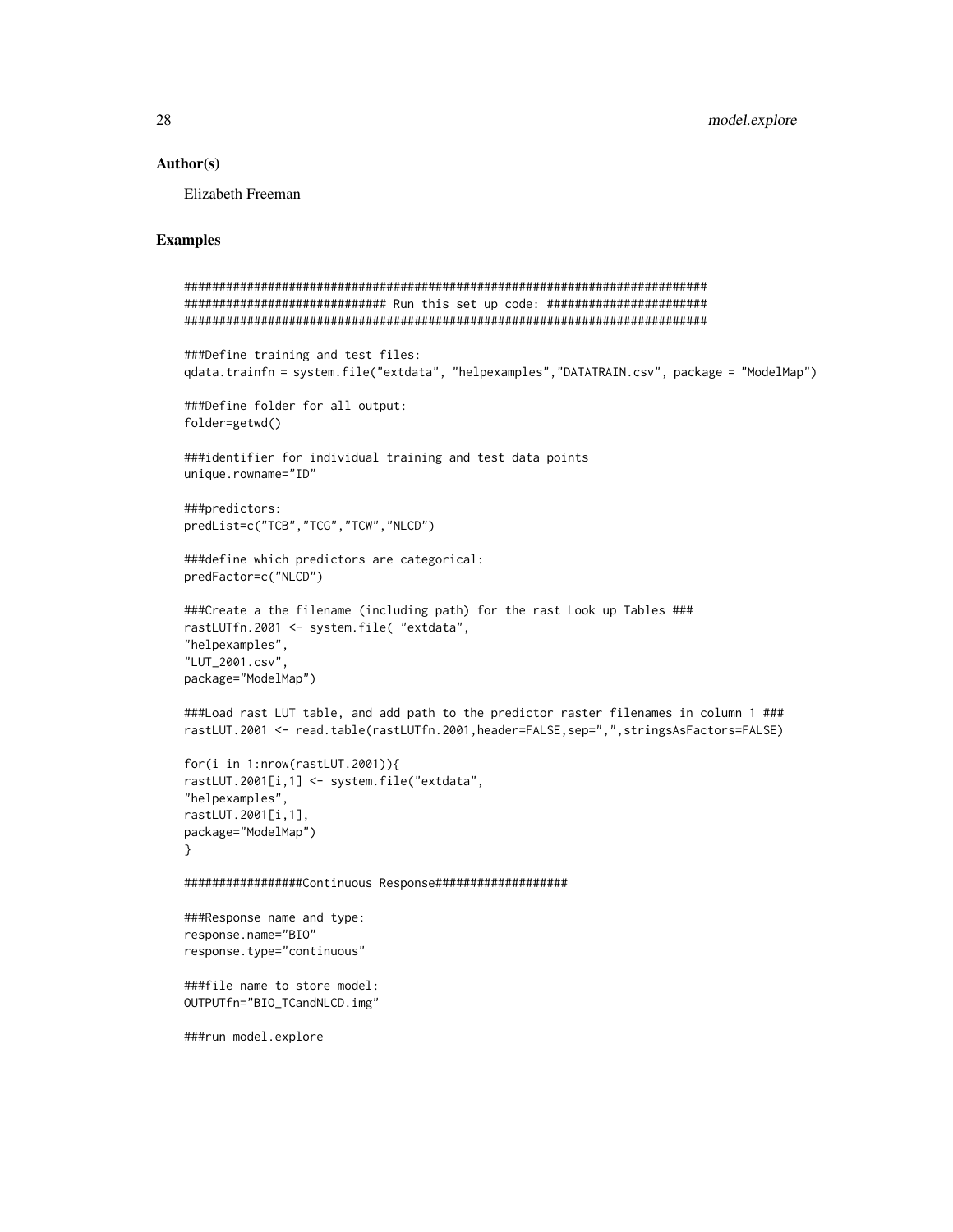# <span id="page-28-0"></span>model.importance.plot 29

```
model.explore( qdata.trainfn=qdata.trainfn,
folder=folder,
predList=predList,
predFactor=predFactor,
response.name=response.name,
response.type=response.type,
unique.rowname=unique.rowname,
OUTPUTfn=OUTPUTfn,
device.type="jpeg",
jpeg.res=144,
# Raster arguments
rastLUTfn=rastLUT.2001,
na.value=-9999,
# colors for continuous predictors
col.ramp=rainbow(101,start=0,end=.5),
# colors for categorical predictors
col.cat=c("wheat1","springgreen2","darkolivegreen4",
  "darkolivegreen2","yellow","thistle2",
  "brown2","brown4")
```
<span id="page-28-1"></span>model.importance.plot *Compares the variable importance of two models with a back to back barchart.*

#### Description

)

Takes two models and produces a back to back bar chart to compare the importance of the predictor variables. Models can be any combination of Random Forest or Stochastic Gradient Boosting, as long as both models have the same predictor variables.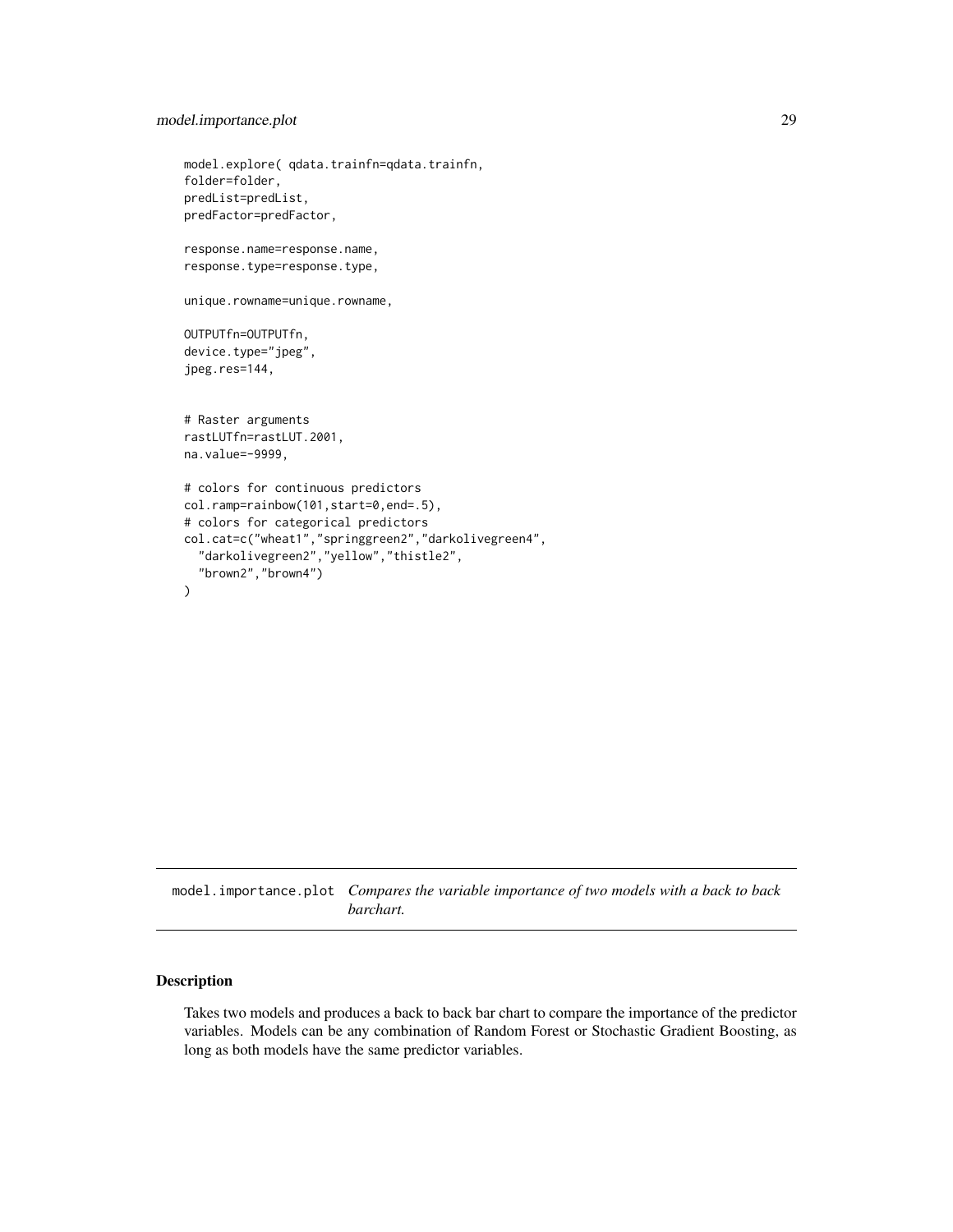## Usage

```
model.importance.plot(model.obj.1 = NULL, model.obj.2 = NULL,
model.name.1 = "Model 1", model.name.2 = "Model 2", imp.type.1 = NULL,
imp.type.2 = NULL, type.label=TRUE, class.1 = NULL, class.2 = NULL,
quantile.1=NULL, quantile.2=NULL,
col.1="grey", col.2="black", scale.by = "sum", sort.by = "model.obj.1",
cf.mincriterion.1 = 0, cf.conditional.1 = FALSE, cf.threshold.1 = 0.2,
cf.nperm.1 = 1, cf.mincriterion.2 = 0, cf.conditional.2 = FALSE,
cf. threshold.2 = 0.2, cf. nperm.2 = 1, predList = NULL, folder = NULL,
PLOTfn = NULL, device.type = NULL, res=NULL, jpeg.res = 72,
device.width = 7, device.height = 7, units="in", pointsize=12,
cex=par()$cex,...)
```
# Arguments

| model.obj.1       | R model object. The model object to use for left side of barchart. The model<br>object must be of type "RF" (random forest), "QRF" (quantile random forest), or<br>"CF" (conditional forest). The ModelMap package does not currently support SGB<br>models. The model object must have the exact same predictors as model . obj. 2.                                                                                                        |
|-------------------|---------------------------------------------------------------------------------------------------------------------------------------------------------------------------------------------------------------------------------------------------------------------------------------------------------------------------------------------------------------------------------------------------------------------------------------------|
| $model.$ obj. $2$ | R model object. The model object to use for right side of barchart. The model<br>object must be of type "RF" (random forest), "QRF" (quantile random forest), or<br>"CF" (conditional forest). The ModelMap package does not currently support SGB<br>models. The model object must have the exact same predictors as model.obj.1.                                                                                                          |
| model.name.1      | String. Label for left side of barchart.                                                                                                                                                                                                                                                                                                                                                                                                    |
| model.name.2      | String. Label for right side of barchart.                                                                                                                                                                                                                                                                                                                                                                                                   |
| imp.type.1        | Number. Type of importance to use for model 1. Importance type 1 is permuta-<br>tion based, as described in Breiman (2001). Importance type 2 is model based.<br>For RF models is the decrease in node impurities attributable to each predictor<br>variable. For SGB models, it is the reduction attributable to each variable in<br>predicting the gradient on each iteration. Default for random forest models is<br>$imp. type.1 = 1.$  |
| imp.type.2        | Number. Type of importance to use for model 2. Importance type 1 is permuta-<br>tion based, as described in Breiman (2001). Importance type 2 is model based.<br>For RF models is the decrease in node impurities attributable to each predictor<br>variable. For SGB models, it is the reduction attributable to each variable in<br>predicting the gradient on each iteration. Default for random forest models is<br>$imp. type. 2 = 1.$ |
| type.label        | Logical. Should axis labels include importance type for each side of plot.                                                                                                                                                                                                                                                                                                                                                                  |
| class.1           | String. For binary and categorical random forest models. If the name a class is<br>specified, the class-specific relative influence is used for plot. If class $.1 = NULL$<br>overall relative influence used for plot.                                                                                                                                                                                                                     |
| class.2           | String. For binary and categorical random forest models. If the name a class is<br>specified, the class-specific relative influence is used for plot. If class. 2 = NULL<br>overall relative influence used for plot.                                                                                                                                                                                                                       |
| quantile.1        | Numeric. QRF models. Quantile to use for model 1. Must be one of the quan-<br>tiles used in building the QRF model.                                                                                                                                                                                                                                                                                                                         |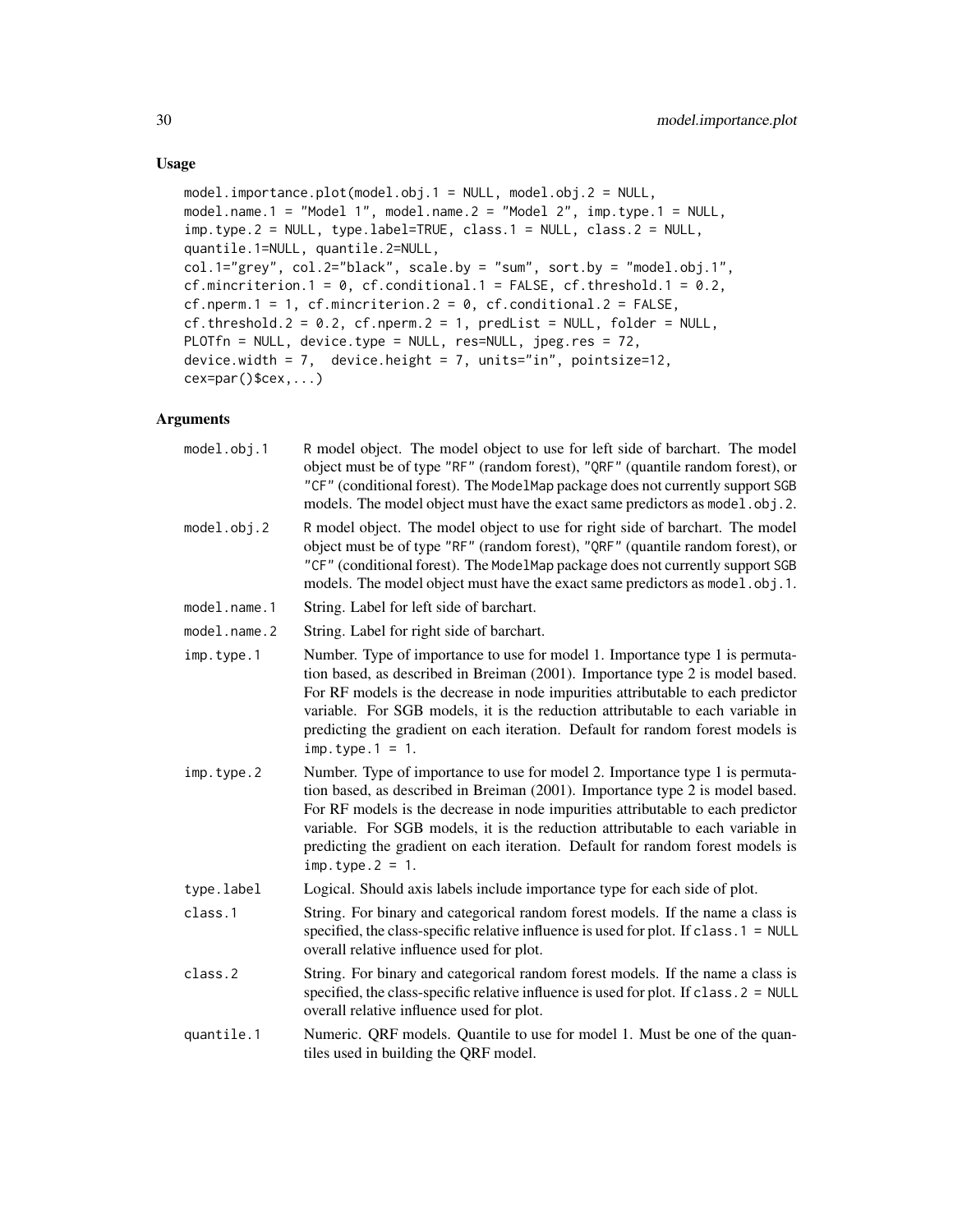| quantile.2        | Numeric. QRF models. Quantile to use for model 2. Must be one of the quan-<br>tiles used in building the QRF model.                                                                                                                                                                                                                                                                                                                                       |
|-------------------|-----------------------------------------------------------------------------------------------------------------------------------------------------------------------------------------------------------------------------------------------------------------------------------------------------------------------------------------------------------------------------------------------------------------------------------------------------------|
| col.1             | String. For binary and categorical random forest models. Color to use for bars<br>for model 1. Defaults to grey.                                                                                                                                                                                                                                                                                                                                          |
| col.2             | String. For binary and categorical random forest models. Color to use for bars<br>for model 2. Defaults to black.                                                                                                                                                                                                                                                                                                                                         |
| scale.by          | String. Scale by: "max" or "sum". When scale.by="max" the importance are<br>scaled for each model so that the maximum importance for each model fills the<br>graph. When scale.by="sum", the importance for each model are scaled to<br>sum to $100$ .                                                                                                                                                                                                    |
| sort.by           | String. Sort by: "model.obj.1", "model.obj.2", "predList". Gives the or-<br>der to draw the bars for the predictor variables. When sort.by="model.obj.1"<br>the predictors are sorted largest to smallest based on importance from model<br>1. When sort.by="model.obj.2" the predictors are sorted largest to smallest<br>based on importance from model 2. When sort.by="predList" the predictors<br>are sorted to match the order given in "predList". |
| cf.mincriterion.1 |                                                                                                                                                                                                                                                                                                                                                                                                                                                           |
|                   | Number. CF models. The value of the test statistic or 1 - p-value that must be<br>exceeded in order to include a split in the computation of the importance. The<br>default cf. mincriterion. $1 = 0$ guarantees that all splits are included.                                                                                                                                                                                                            |
| cf.conditional.1  |                                                                                                                                                                                                                                                                                                                                                                                                                                                           |
|                   | Logical. CF models. A logical determining whether unconditional or condi-<br>tional computation of the importance is performed for model.obj.1.                                                                                                                                                                                                                                                                                                           |
| cf.threshold.1    | Number. CF models. The value of the test statistic or 1 - p-value of the asso-<br>ciation between the variable of interest and a covariate that must be exceeded<br>inorder to include the covariate in the conditioning scheme for the variable of<br>interest (only relevant if conditional $=$ TRUE).                                                                                                                                                  |
| cf.nperm.1        | Number. CF models. The number of permutations performed.                                                                                                                                                                                                                                                                                                                                                                                                  |
| cf.mincriterion.2 |                                                                                                                                                                                                                                                                                                                                                                                                                                                           |
|                   | Number. CF models. The value of the test statistic or 1 - p-value that must be<br>exceeded in order to include a split in the computation of the importance. The<br>default cf. mincriterion. $2 = 0$ guarantees that all splits are included.                                                                                                                                                                                                            |
| cf.conditional.2  |                                                                                                                                                                                                                                                                                                                                                                                                                                                           |
|                   | Logical. CF models. A logical determining whether unconditional or condi-<br>tional computation of the importance is performed for model.obj.2.                                                                                                                                                                                                                                                                                                           |
|                   | cf.threshold.2 Number. CF models. The value of the test statistic or 1 - p-value of the asso-<br>ciation between the variable of interest and a covariate that must be exceeded<br>inorder to include the covariate in the conditioning scheme for the variable of<br>interest (only relevant if conditional $=$ TRUE).                                                                                                                                   |
| cf.nperm.2        | Number. CF models. The number of permutations performed.                                                                                                                                                                                                                                                                                                                                                                                                  |
| predList          | String. A character vector of the predictor short names used to build the models.<br>If sort.by="predList", then predList is used to specify the order to draw the<br>predictors in the barchart.                                                                                                                                                                                                                                                         |
| folder            | String. The folder used for all output. Do not add ending slash to path string. If<br>folder = NULL (default), a GUI interface prompts user to browse to a folder.<br>To use the working directory, specify $f$ older = getwd().                                                                                                                                                                                                                          |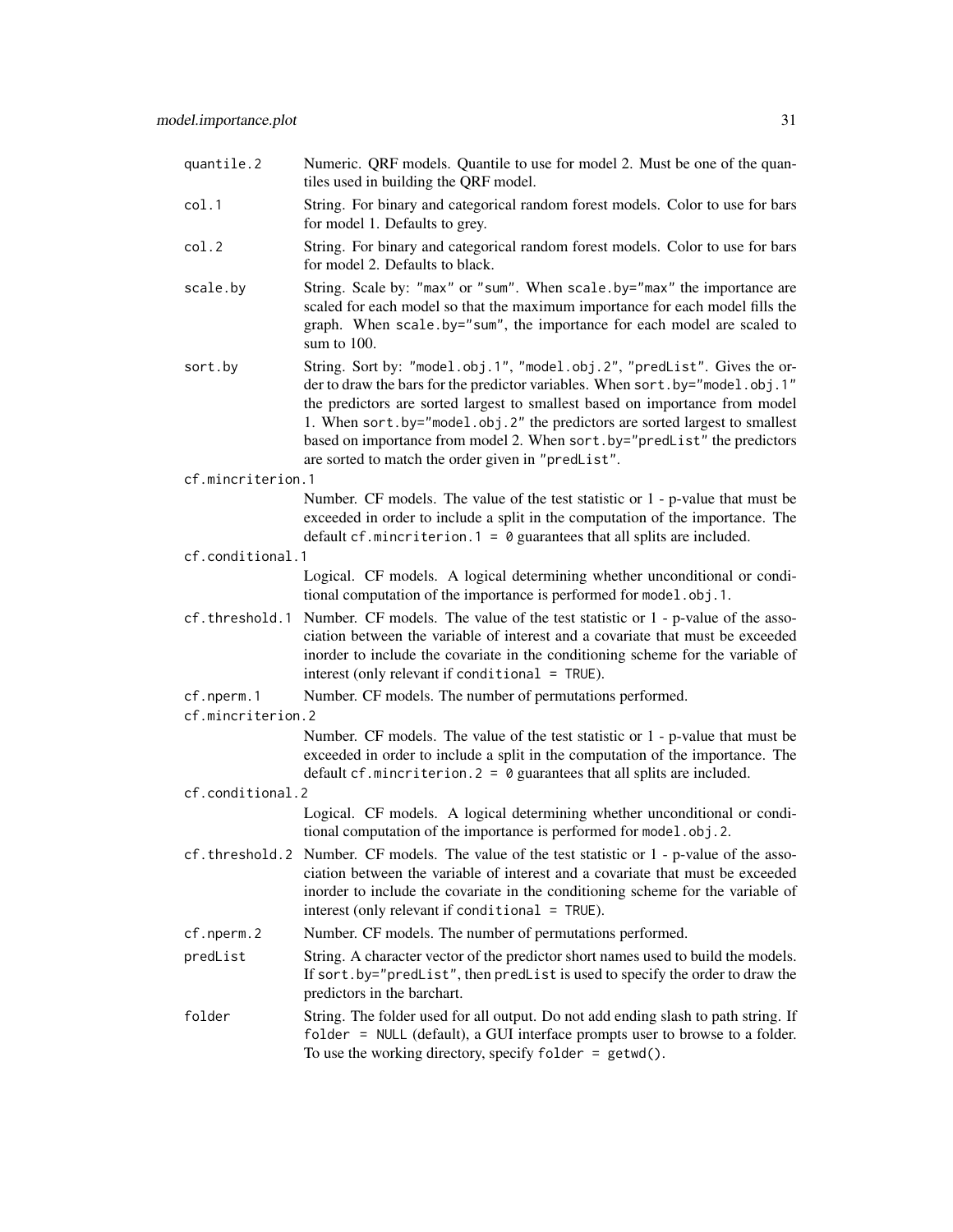<span id="page-31-0"></span>

| PLOTfn | String. The file name to use to save the generated graphical plots. If PLOT fn = NULL |
|--------|---------------------------------------------------------------------------------------|
|        | a default name is generated by pasting model.name.1_model.name.2. The file-           |
|        | name can be the full path, or it can be the simple basename, in which case the        |
|        | output will be to the folder specified by folder.                                     |

device.type String or vector of strings. Model validation. One or more device types for graphical output from model validation diagnostics. Current choices:

| "default"    | default graphics device      |
|--------------|------------------------------|
| "i           | *.jpg files                  |
| "none"       | no graphics device generated |
| "pdf"        | *.pdf files                  |
| $"$ png"     | *.png files                  |
| "postscript" | *.ps files                   |
| $"$ tiff"    | *.tif files                  |

| Integer. Model validation. Pixels per inch for jpeg, png, and tiff plots. The<br>default is 72dpi, good for on screen viewing. For printing, suggested setting is<br>$300$ dpi. |
|---------------------------------------------------------------------------------------------------------------------------------------------------------------------------------|
| Integer. Model validation. Deprecated. Ignored unless res not provided.                                                                                                         |
| Integer. Model validation. The device width for diagnostic plots in inches.                                                                                                     |
| Integer. Model validation. The device height for diagnostic plots in inches.                                                                                                    |
| Model validation. The units in which device, height and device, width are<br>given. Can be "px" (pixels), "in" (inches, the default), "cm" or "mm".                             |
| Integer. Model validation. The default pointsize of plotted text, interpreted as<br>big points $(1/72$ inch) at res ppi                                                         |
| Integer. Model validation. The cex for diagnostic plots.                                                                                                                        |
|                                                                                                                                                                                 |
|                                                                                                                                                                                 |

# Details

The importance measures used in this plot depend on the model type (RF verses SGB) and the response type (continuous, categorical, or binary).

Importance type 1 is permutation based, as described in Breiman (2001). Importance is calculated by randomly permuting each predictor variable and computing the associated reduction in predictive performance using Out Of Bag error for RF models and training error for SGB models. Note that for SGB models permutation based importance measures are still considered experimental. Importance type 2 is model based. For RF models, importance type 2 is calculated by the decrease in node impurities attributable to each predictor variable. For SGB models, importance type 2 is the reduction attributable to each variable in predicting the gradient on each iteration as described in described in Friedman (2001).

For RF models:

| response type | tvpe |             | <b>Importance Measure</b> |
|---------------|------|-------------|---------------------------|
| "continuous"  |      | permutation | %IncMSE                   |
| "binary"      |      | permutation | Mean Decrease Accuracy    |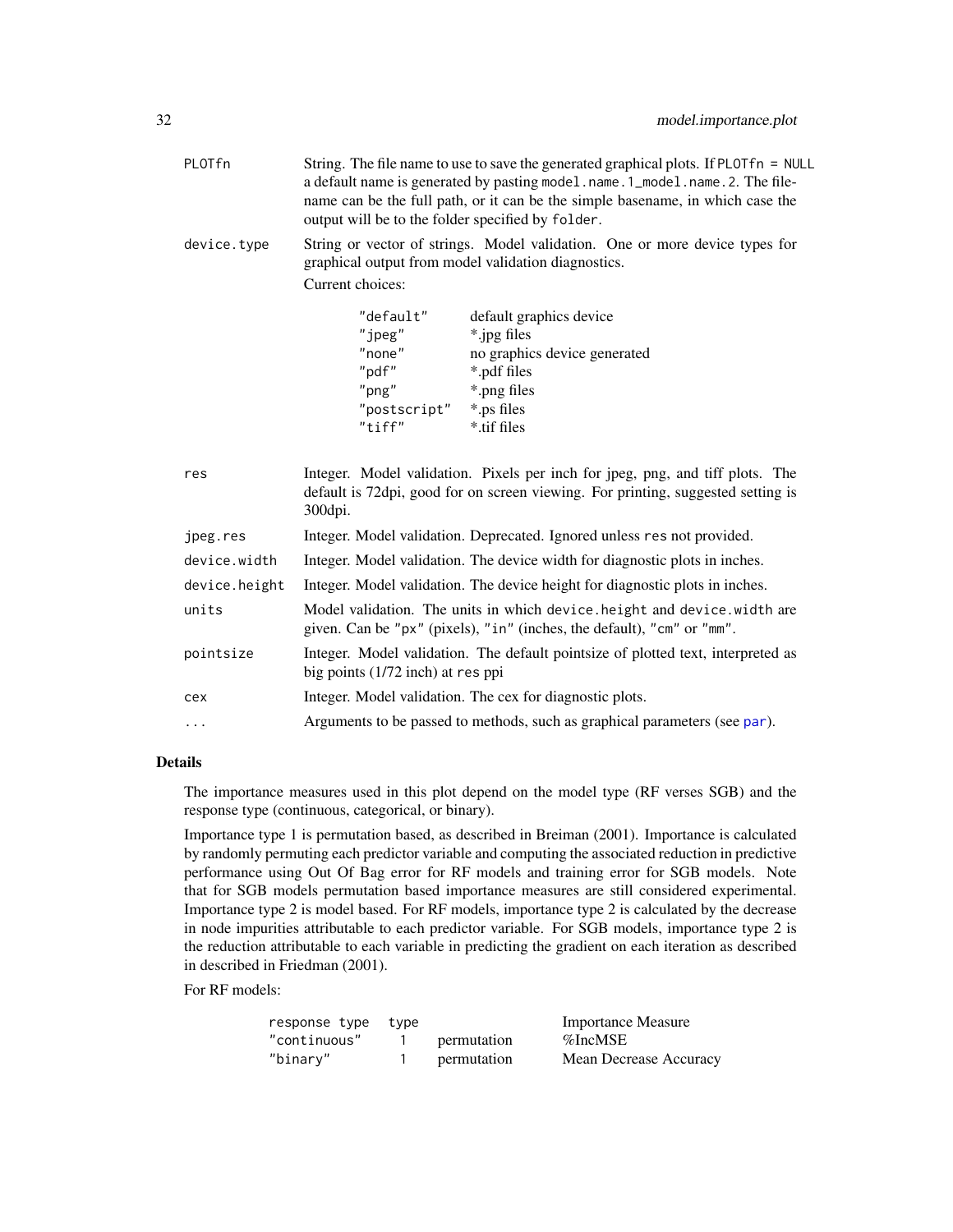| "categorical" | permutation   | Mean Decrease Accuracy  |
|---------------|---------------|-------------------------|
| "continuous"  | node impurity | Residual sum of squares |
| "binarv"      | node impurity | Mean Decrease Gini      |
| "categorical" | node impurity | Mean Decrease Gini      |

For Random Forest models, if imp.type not specified, importance type defaults to imp.type of 1 - permutation importance. For SGB models, permutation importance is considered experimental so importance defaults to imp.type of 2 - reduction of gradient of the loss function.

Also, for binary and categorical Random Forest models, class specific importance plots can be generated by the use of the class argument. Note that class specific importance is only available for Random Forest models with importance type 1.

For CF models:

| response type | type          |               | <b>Importance Measure</b> |
|---------------|---------------|---------------|---------------------------|
| "continuous"  |               | permutation   | Mean Decrease Accuracy    |
| "binary"      |               | permutation   | Mean Decrease Accuracy    |
| "categorical" |               | permutation   | Mean Decrease Accuracy    |
| "continuous"  |               | node impurity | Not Available             |
| "binary"      |               | node impurity | Mean Decrease in AUC      |
| "categorical" | $\mathcal{P}$ | node impurity | Not Available             |
|               |               |               |                           |

For binary CF models, ifimportance.type = 2, function uses AUC-based variables importances as described by Janitza et al. (2012). Here, the area under the curve instead of the accuracy is used to calculate the importance of each variable. This AUC-based variable importance measure is more robust towards class imbalance.

Also, for CF models, if cf.conditional = TRUE, the importance of each variable is computed by permuting within a grid defined by the covariates that are associated (with 1 - p-value greater than threshold) to the variable of interest. The resulting variable importance score is conditional in the sense of beta coefficients in regression models, but represents the effect of a variable in both main effects and interactions. See Strobl et al. (2008) for details. Conditional improtance can be slow for large datasets.

### Value

The function returns a two element list: IMP1 is the variable importance for model.obj.1; and, IMP2 is the variable importance for model.obj.2. This is mostly intended for CF models, where calculating the conditional importance can represent a considerable time investment. For other model types it would be just as easy to recalcuate importances on the fly as needed.

#### Note

Importance currently unavailable for QRF models.

#### Author(s)

Elizabeth Freeman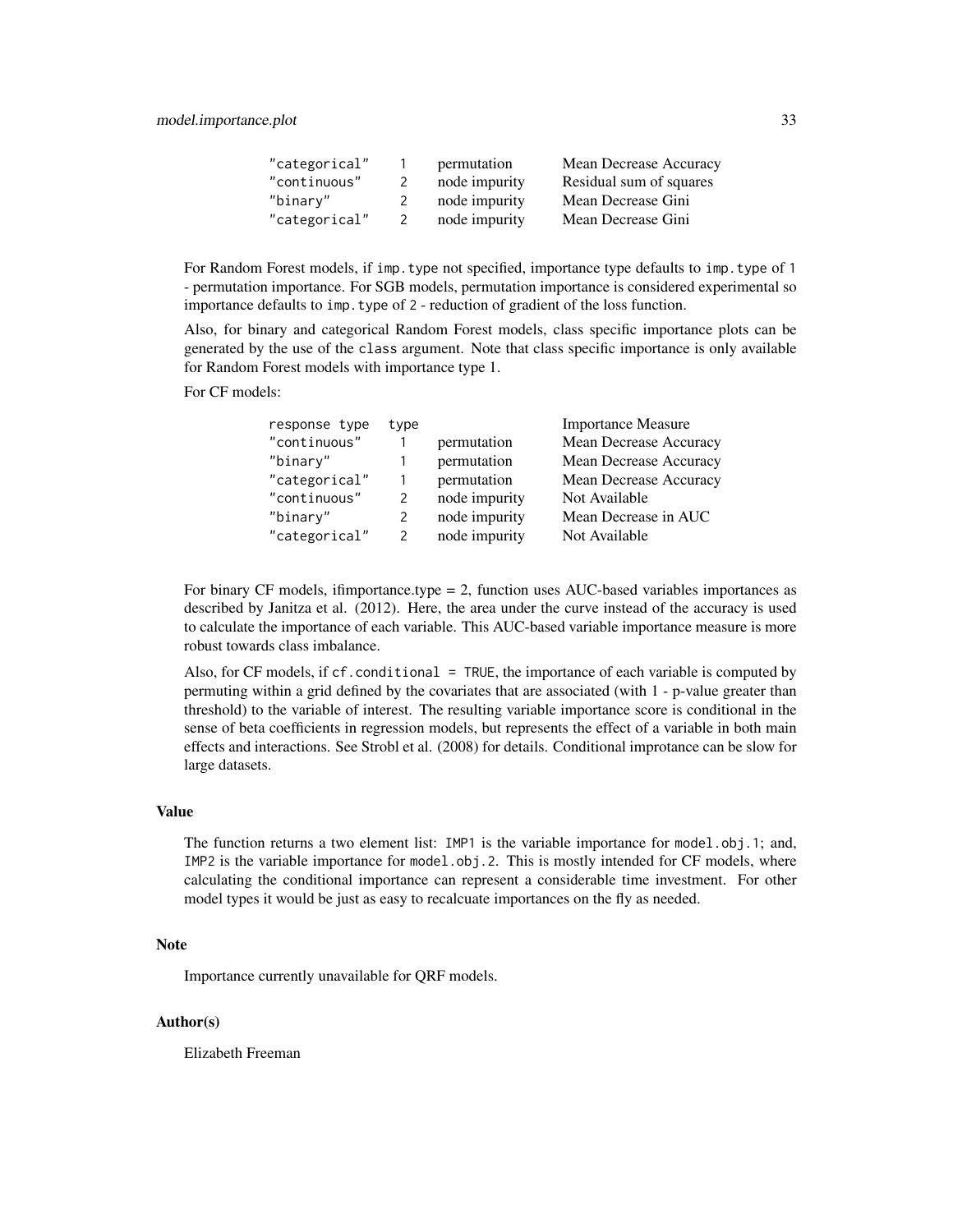#### References

Breiman, L. (2001) Random Forests. Machine Learning, 45:5-32.

Alexander Hapfelmeier, Torsten Hothorn, Kurt Ulm, and Carolin Strobl (2012). A New Variable Importance Measure for Random Forests with Missing Data. Statistics and Computing, http://dx.doi.org/10.1007/s11222- 012-9349-1

Torsten Hothorn, Kurt Hornik, and Achim Zeileis (2006b). Unbiased Recursive Partitioning: A Conditional Inference Framework. Journal of Computational and Graphical Statistics, 15 (3), 651- 674. Preprint available from http://statmath.wu-wien.ac.at/~zeileis/papers/Hothorn+Hornik+Zeileis-2006.pdf

Silke Janitza, Carolin Strobl and Anne-Laure Boulesteix (2013). An AUC-based Permutation Variable Importance Measure for Random Forests. BMC Bioinformatics.2013, 14 119. http://www.biomedcentral.com/1471- 2105/14/119

Carolin Strobl, Anne-Laure Boulesteix, Thomas Kneib, Thomas Augustin, and Achim Zeileis (2008). Conditional Variable Importance for Random Forests. BMC Bioinformatics, 9, 307. http://www.biomedcentral.com/1471-2105/9/307

#### See Also

[model.build](#page-7-1)

#### Examples

```
###########################################################################
############################# Run this set up code: #######################
###########################################################################
```
# set seed: seed=38

# Define training and test files:

qdata.trainfn = system.file("extdata", "helpexamples","DATATRAIN.csv", package = "ModelMap")

# Define folder for all output: folder=getwd()

#identifier for individual training and test data points

```
unique.rowname="ID"
```
################################################################## ########## Continuous Response, Continuous Predictors ############ ##################################################################

#file names: MODELfn.RF="RF\_Bio\_TC"

<span id="page-33-0"></span>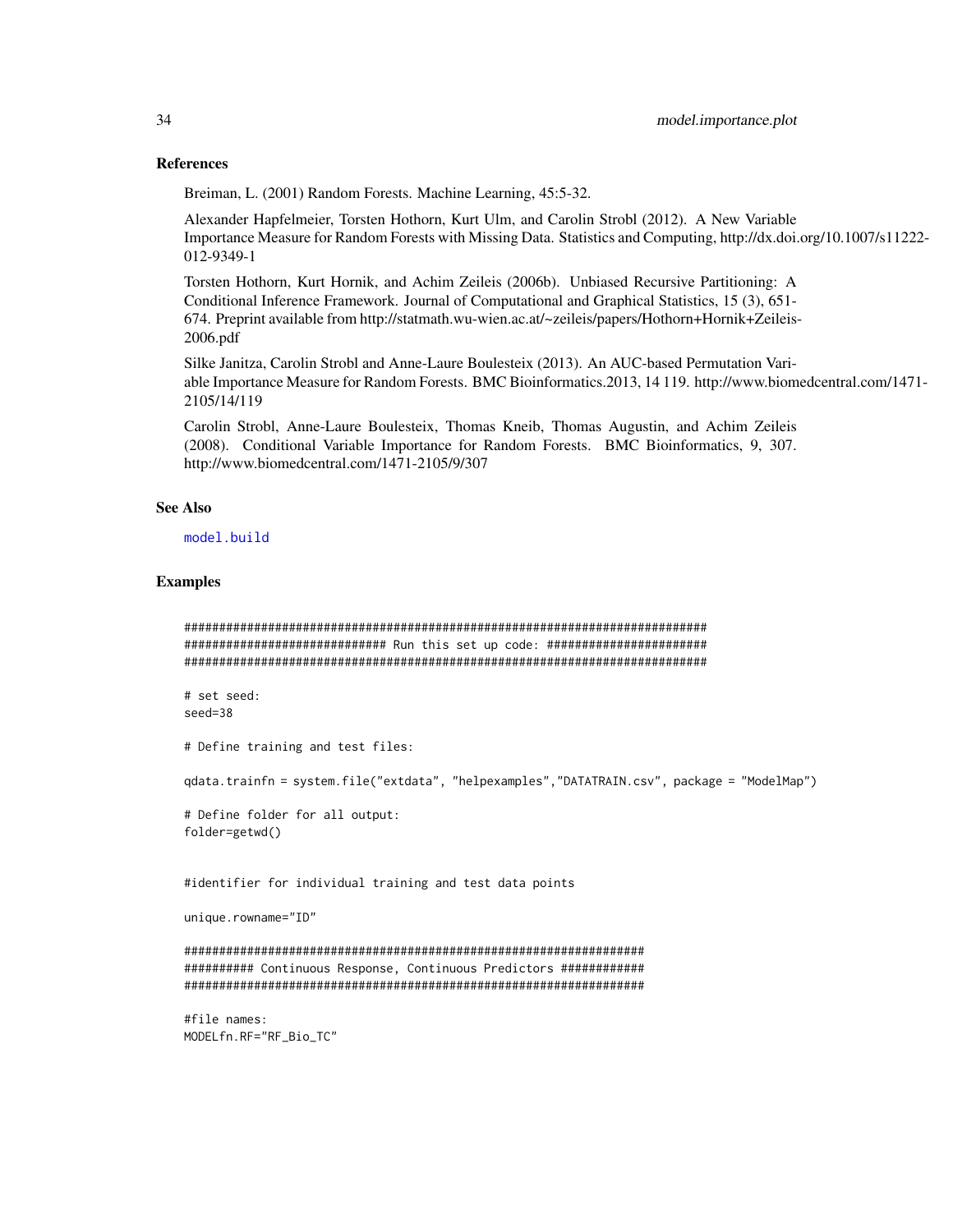### model.importance.plot 35

```
#predictors:
predList=c("TCB","TCG","TCW")
#define which predictors are categorical:
predFactor=FALSE
# Response name and type:
response.name="BIO"
response.type="continuous"
########## Build Models #################################
model.obj.RF = model.build( model.type="RF",
                       qdata.trainfn=qdata.trainfn,
                       folder=folder,
                       unique.rowname=unique.rowname,
                       MODELfn=MODELfn.RF,
                       predList=predList,
                       predFactor=predFactor,
                       response.name=response.name,
                       response.type=response.type,
                       seed=seed
\mathcal{L}########## Make Imortance Plot - RF Importance type 1 vs 2 #######
model.importance.plot( model.obj.1=model.obj.RF,
model.obj.2=model.obj.RF,
model.name.1="PercentIncMSE",
model.name.2="IncNodePurity",
imp.type.1=1,
imp.type.2=2,
scale.by="sum",
sort.by="predList",
predList=predList,
main="Imp type 1 vs Imp type 2",
device.type="default")
## Not run:
##################################################################
########## Categorical Response, Continuous Predictors ###########
##################################################################
file name:
MODELfn="RF_NLCD_TC"
predictors:
predList=c("TCB","TCG","TCW")
define which predictors are categorical:
predFactor=FALSE
```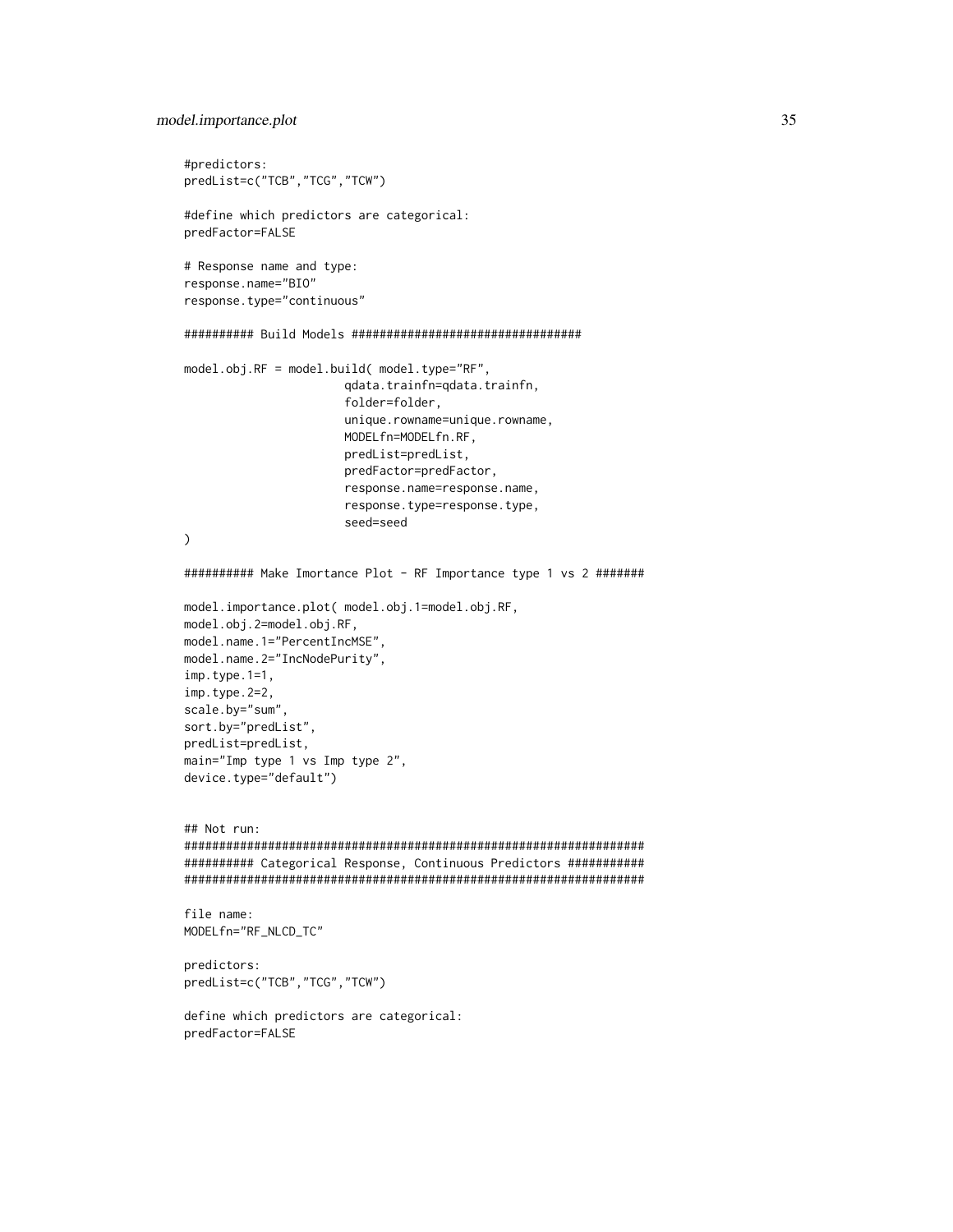```
Response name and type:
response.name="NLCD"
response.type="categorical"
########## Build Model #################################
model.obj.NLCD = model.build( model.type="RF",
                       qdata.trainfn=qdata.trainfn,
                       folder=folder,
                       unique.rowname=unique.rowname,
                       MODELfn=MODELfn,
                       predList=predList,
                       predFactor=predFactor,
                       response.name=response.name,
                       response.type=response.type,
                       seed=seed)
############## Make Imortance Plot ###################
model.importance.plot( model.obj.1=model.obj.NLCD,
model.obj.2=model.obj.NLCD,
model.name.1="NLCD=41",
model.name.2="NLCD=42",
class.1="41",
class.2="42",
scale.by="sum",
sort.by="predList",
predList=predList,
main="Class 41 vs. Class 42",
device.type="default")
##################################################################
############## Conditonal inference forest models ################
##################################################################
#predictors:
predList=c("TCB","TCG","TCW","NLCD")
#define which predictors are categorical:
predFactor=c("NLCD")
#binary response
response.name="CONIFTYP"
response.type="binary"
MODELfn.CF="CF_CONIFTYP_TCandNLCD"
####################### Build Model ##############################
model.obj.CF = model.build( model.type="CF",
                       qdata.trainfn=qdata.trainfn,
                       folder=folder,
                       unique.rowname=unique.rowname,
```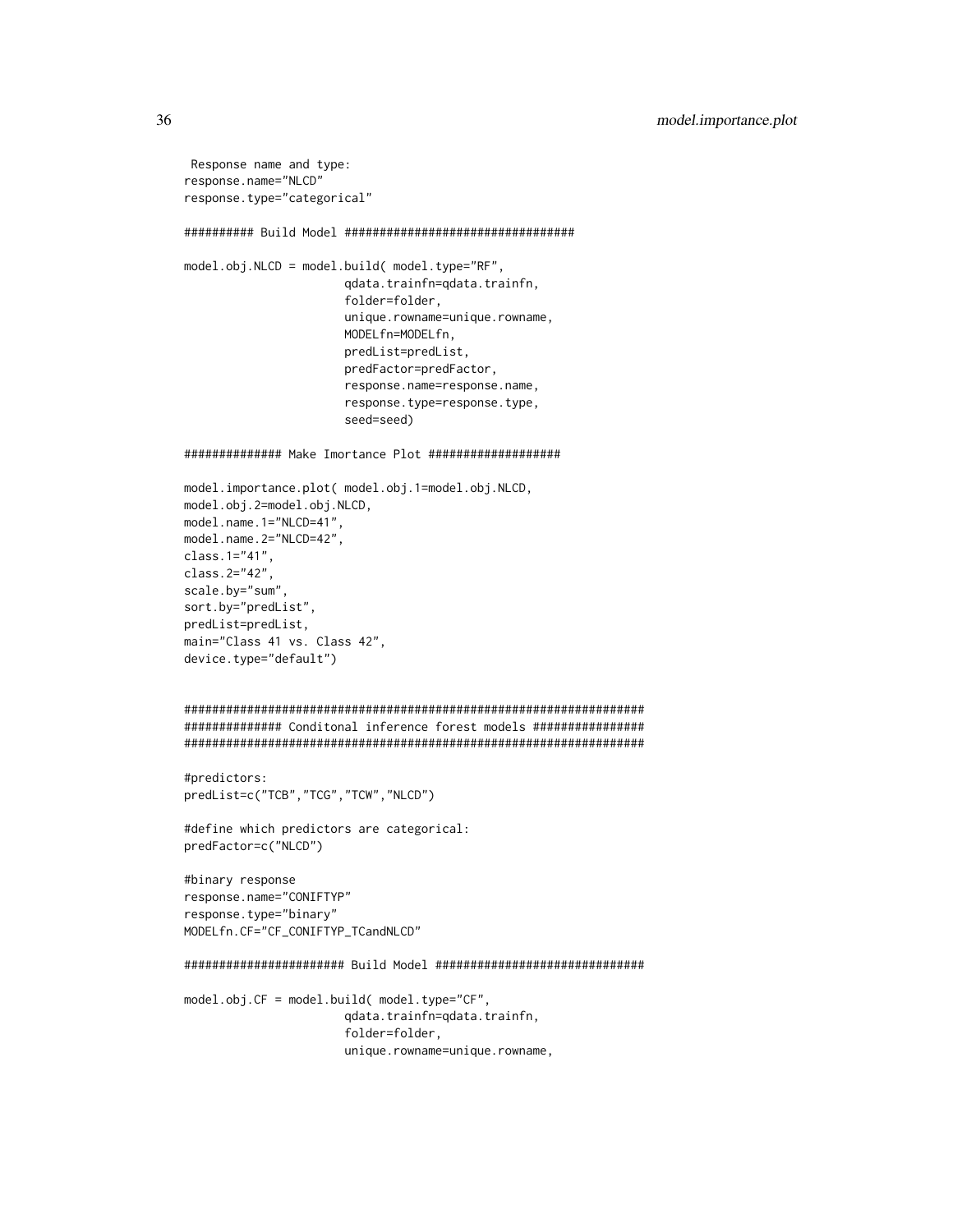```
MODELfn=MODELfn.CF,
                       predList=predList,
                       predFactor=predFactor,
                       response.name=response.name,
                       response.type=response.type,
                       seed=seed
)
################## Make Imortance Plot ##########################
#Conditional vs. Unconditional importance#
model.importance.plot( model.obj.1=model.obj.CF,
model.obj.2=model.obj.CF,
model.name.1="conditional",
model.name.2="unconditional",
imp.type.1=1,
imp.type.2=1,
cf.conditional.1=TRUE,
cf.conditional.2=FALSE,
scale.by="sum",
sort.by="predList",
predList=predList,
main="Conditional verses Unconditional",
device.type="default"
)
```
## End(Not run) # end dontRun

<span id="page-36-1"></span>model.interaction.plot

*plot of two-way model interactions*

# Description

Image or Perspective plot of two-way model interactions. Ranges of two specified predictor variables are plotted on X and Y axis, and fitted model values are plotted on the Z axis. The remaining predictor variables are fixed at their mean (for continuous predictors) or their most common value (for categorical predictors).

#### Usage

```
model.interaction.plot(model.obj = NULL, x = NULL, y = NULL,
response.category=NULL, quantiles=NULL, all=FALSE, obs=1, qdata.trainfn = NULL,
folder = NULL, MODELfn = NULL, PLOTfn = NULL, pred.means = NULL,
xlab = NULL, ylab = NULL, x.random = NULL, y.random = NULL,
z.range = NULL, ticktype = "detailed", theta = 55, phi = 40,
smooth = "none", plot.type = NULL, device.type = NULL,
```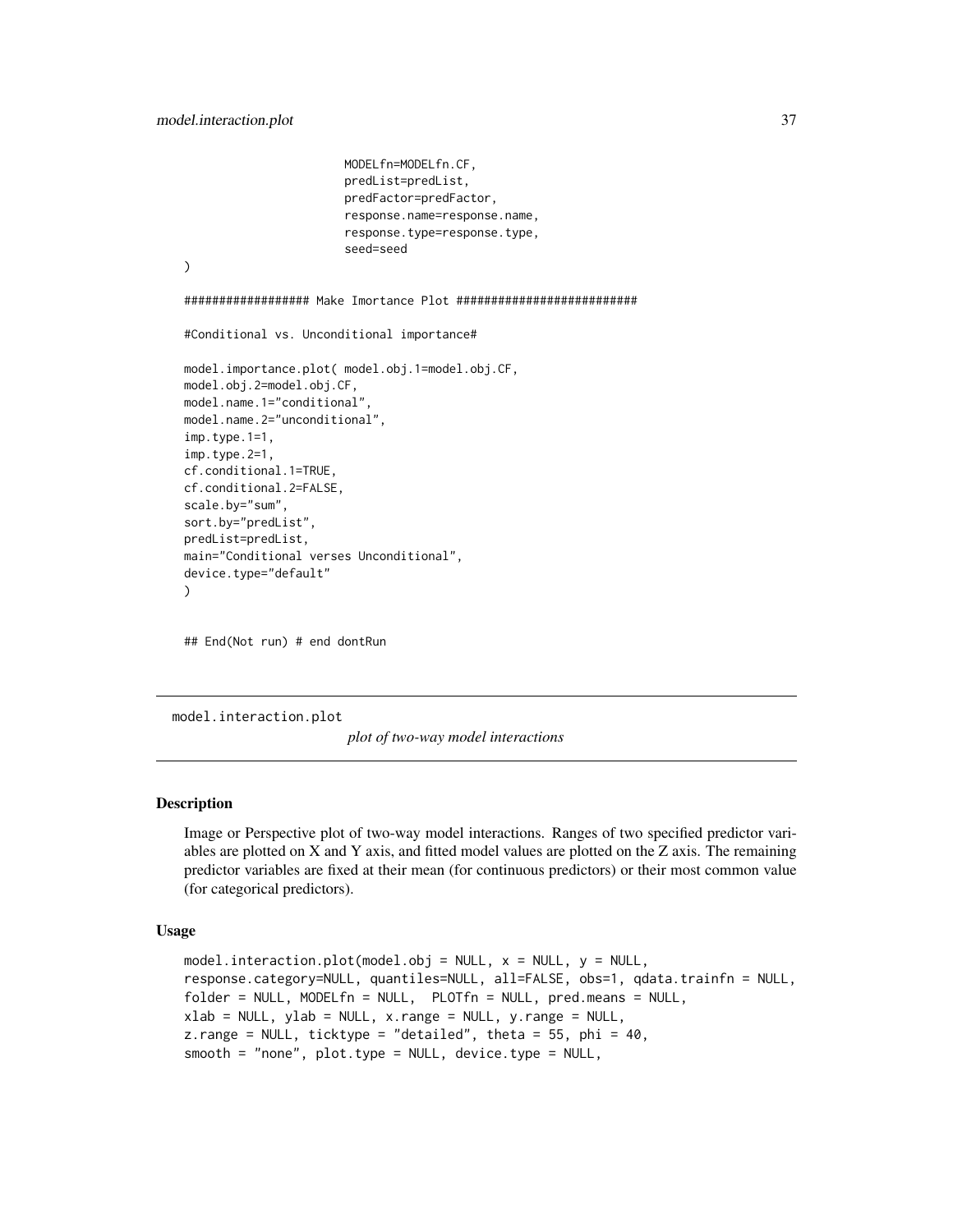```
res=NULL, jpeg.res = 72, device.width = 7, device.height = 7,
units="in", pointsize=12, cex=par()$cex,
col = NULL, xlim = NULL, ylim = NULL, zlim = NULL, ...
```
# Arguments

| model.obj         | R model object. The model object to use for prediction. The model object must<br>be of type "RF" (random forest), "QRF" (quantile random forest), or "CF" (con-<br>ditional forest). The ModelMap package does not currently support SGB models.                                                                                                                                                                                                                                                                                                                                                                                                                                             |
|-------------------|----------------------------------------------------------------------------------------------------------------------------------------------------------------------------------------------------------------------------------------------------------------------------------------------------------------------------------------------------------------------------------------------------------------------------------------------------------------------------------------------------------------------------------------------------------------------------------------------------------------------------------------------------------------------------------------------|
| x                 | String or Integer. Name of predictor variable to be plotted on the x axis. Alter-<br>nativly, can be a number indicating a variable name from predlist.                                                                                                                                                                                                                                                                                                                                                                                                                                                                                                                                      |
| у                 | String or Integer. Name of predictor variable to be plotted on the y axis. Alter-<br>natively, can be a number indicating a variable name from predlist.                                                                                                                                                                                                                                                                                                                                                                                                                                                                                                                                     |
| response.category |                                                                                                                                                                                                                                                                                                                                                                                                                                                                                                                                                                                                                                                                                              |
|                   | String. Used for categorical response models. Specify which category of re-<br>sponse variable to use. This category's probabilities will be plotted on the z<br>axis.                                                                                                                                                                                                                                                                                                                                                                                                                                                                                                                       |
| quantiles         | Numeric. Used for QRF models. Specify which quantile of response variable<br>to use. This quantile will be plotted on the z axis. Note: unlike other functions<br>model.interaction.plot will only use a single quantile. If quantiles is a<br>vector only the first value will be used.                                                                                                                                                                                                                                                                                                                                                                                                     |
| all               | Logical. Used for QRF models. A logical value. all=TRUE uses all observations<br>for prediction. all=FALSE uses only a certain number of observations per node<br>for prediction (set with argument obs). The default is all=FALSE.                                                                                                                                                                                                                                                                                                                                                                                                                                                          |
| obs               | Numeric. Used for QRF models. An integer number. Determines the maximal<br>number of observations per node to use for prediction. The input is ignored for<br>all=TRUE. The default is obs=1.                                                                                                                                                                                                                                                                                                                                                                                                                                                                                                |
| qdata.trainfn     | String. The name (full path or base name with path specified by folder) of<br>the training data file used for building the model (file should include columns<br>for both response and predictor variables). The file must be a comma-delimited<br>file *.csv with column headings. qdata.trainfn can also be an R dataframe.<br>If predictions will be made (predict $=$ TRUE or map=TRUE) the predictor col-<br>umn headers must match the names of the raster layer files, or a rastLUT must<br>be provided to match predictor columns to the appropriate raster and band. If<br>qdata.trainfn = NULL (the default), a GUI interface prompts user to browse<br>to the training data file. |
| folder            | String. The folder used for all output. Do not add ending slash to path string. If<br>folder = NULL (default), a GUI interface prompts user to browse to a folder.<br>To use the working directory, specify folder = $getwd()$ .                                                                                                                                                                                                                                                                                                                                                                                                                                                             |
| MODELfn           | String. The file name used to save the generated model object, only used if<br>PLOTfn = NULL. If MODELfn is supplied and If PLOTfn = NULL, a graphi-<br>cal file name is generated by pasting MODELfn_plot.type_x.name_y.name. If<br>PLOTfn = NULL and MODELfn = NULL, a default name is generated by pasting<br>model.type_response.type_response.name_plot.type_x.name_y.name. The<br>filename can be the full path, or it can be the simple basename, in which case<br>the output will be to the folder specified by folder.                                                                                                                                                              |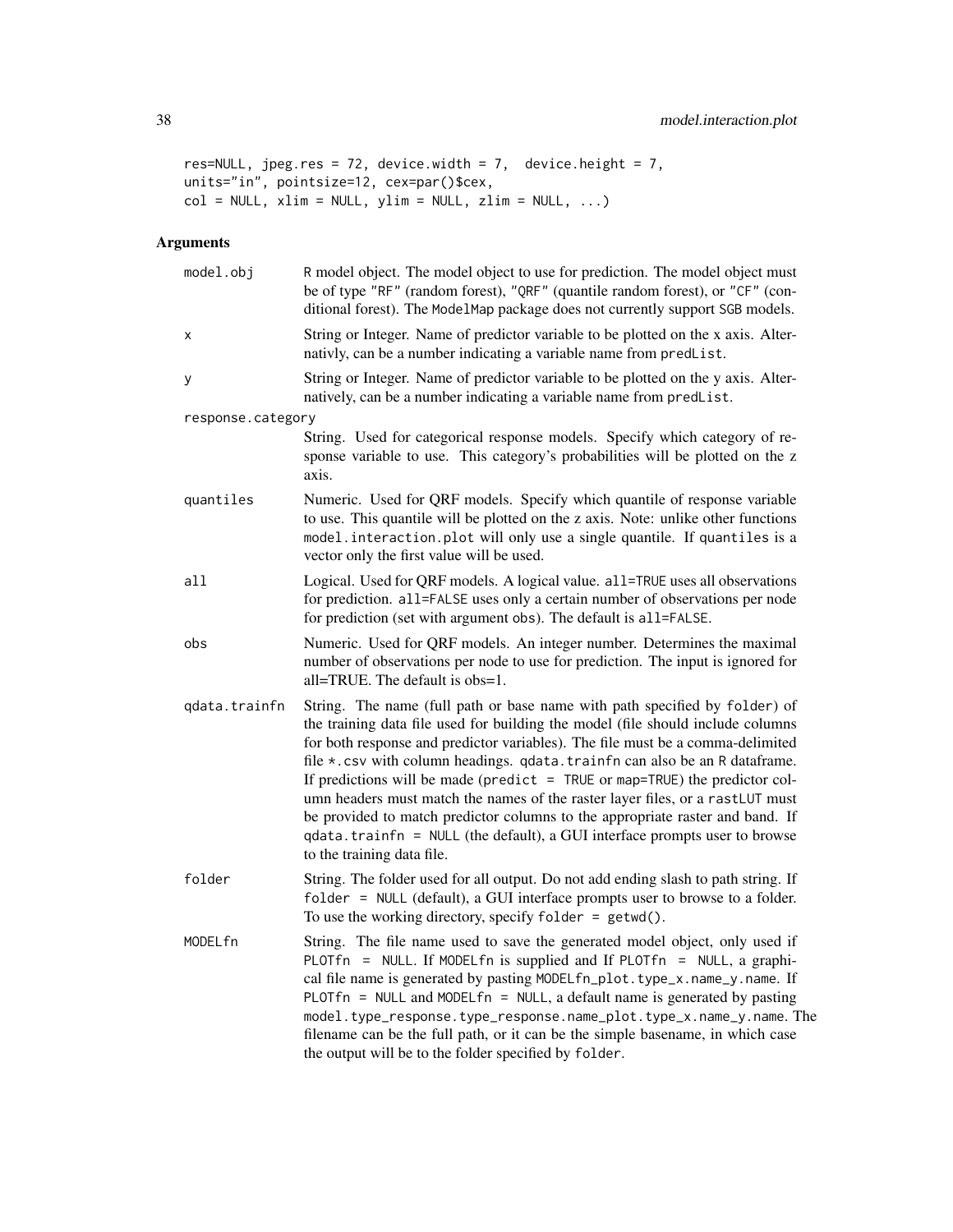| PLOTfn        | String. The file name to use to save the generated graphical plots. The filename<br>can be the full path, or it can be the simple basename, in which case the output<br>will be to the folder specified by folder.                                                 |
|---------------|--------------------------------------------------------------------------------------------------------------------------------------------------------------------------------------------------------------------------------------------------------------------|
| pred.means    | Vector. Allows specification of values for other predictor variables. If Null,<br>other predictors are set to their mean value (for continuous predictors) or their<br>most common value (for factored predictors).                                                |
| xlab          | String. Allows manual specification of the x label.                                                                                                                                                                                                                |
| ylab          | String. Allows manual specification of the y label.                                                                                                                                                                                                                |
| x.range       | Vector. Manual range specification for the x axis. Alternate argument name for<br>xlim. Use one or the other. Do not provide both x. range and xlim.                                                                                                               |
| y.range       | Vector. Manual range specification for the y axis. Alternate argument name for<br>ylim. Use one or the other. Do not provide both y. range and ylim.                                                                                                               |
| z.range       | Vector. Manual range specification for the z axis. Alternate argument name for<br>zlim. Use one or the other. Do not provide both z. range and zlim.                                                                                                               |
| ticktype      | Character: "simple" draws just an arrow parallel to the axis to indicate direction<br>of increase; "detailed" (default) draws normal ticks as per 2D plots. If X or y is<br>factored, ticks will be drawn on both axes.                                            |
| theta         | Numeric. Angles defining the viewing direction. theta gives the azimuthal<br>direction.                                                                                                                                                                            |
| phi           | Numeric. Angles defining the viewing direction. phi gives the colatitude.                                                                                                                                                                                          |
| smooth        | String. controls smoothing of the predicted surface. Options are "none" (de-<br>fault), "model" which uses a glm model to smooth the surface, and "average"<br>which applies a 3x3 smoothing average. Note: smoothing is not appropriate if X<br>or y is factored. |
| plot.type     | Character. "persp" gives a 3-D perspective plot. "image" gives an image plot.                                                                                                                                                                                      |
| device.type   | String or vector of strings. Model validation. One or more device types for<br>graphical output from model validation diagnostics.<br>Current choices:                                                                                                             |
|               | "default"<br>default graphics device<br>*.jpg files<br>"jpeg"<br>"none"<br>no graphics device generated<br>"pdf"<br>*.pdf files<br>"postscript"<br>*.ps files<br>"win.metafile"<br>*.emf files                                                                     |
| res           | Integer. Model validation. Pixels per inch for jpeg, png, and tiff plots. The<br>default is 72dpi, good for on screen viewing. For printing, suggested setting is<br>300dpi.                                                                                       |
| jpeg.res      | Integer. Model validation. Deprecated. Ignored unless res not provided.                                                                                                                                                                                            |
| device.width  | Integer. Model validation. The device width for diagnostic plots in inches.                                                                                                                                                                                        |
| device.height | Integer. Model validation. The device height for diagnostic plots in inches.                                                                                                                                                                                       |
| units         | Model validation. The units in which device. height and device. width are<br>given. Can be "px" (pixels), "in" (inches, the default), "cm" or "mm".                                                                                                                |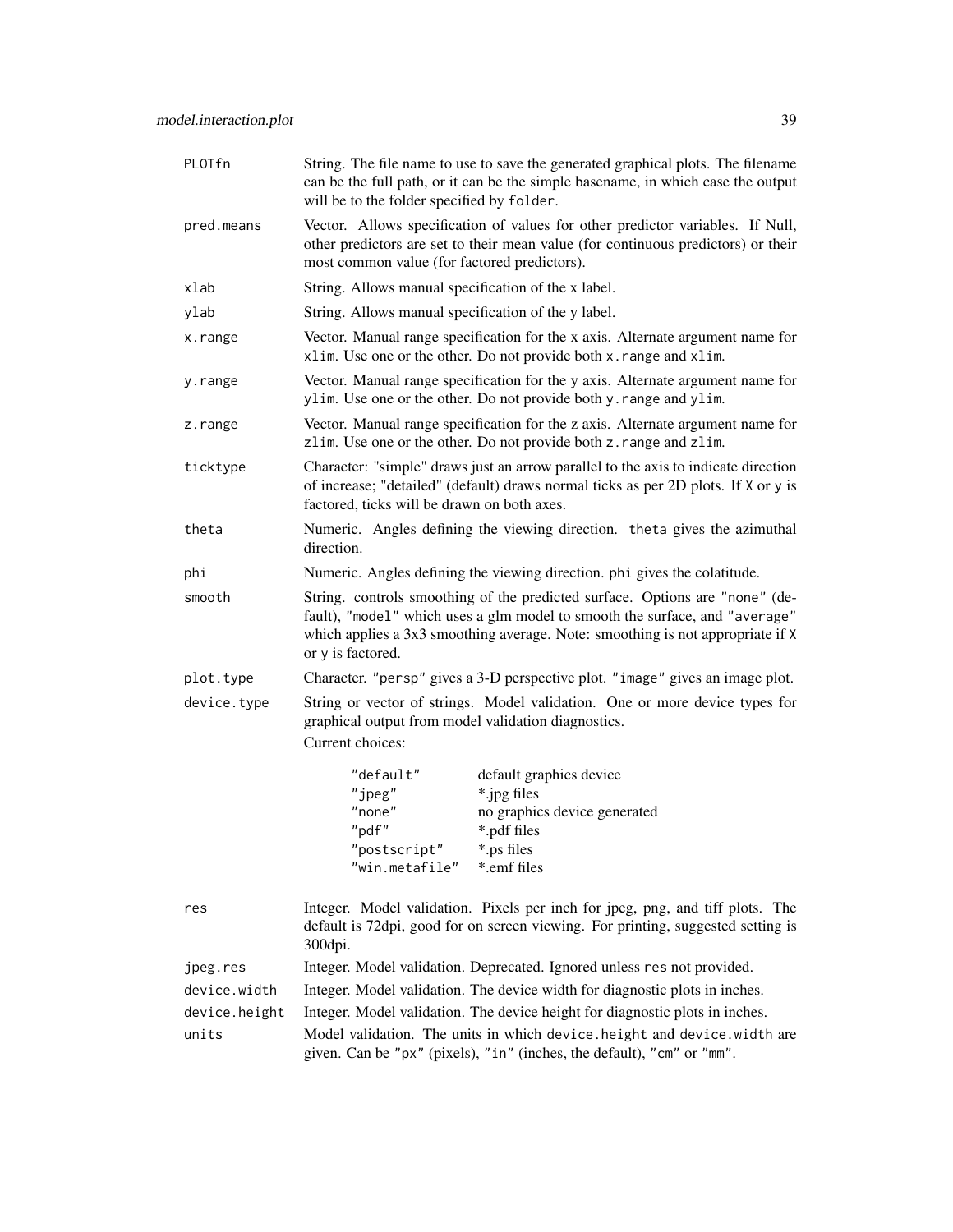<span id="page-39-0"></span>

| pointsize  | Integer. Model validation. The default point size of plotted text, interpreted as<br>big points $(1/72$ inch) at res ppi   |
|------------|----------------------------------------------------------------------------------------------------------------------------|
| cex        | Integer. Model validation. The cex for diagnostic plots.                                                                   |
| col        | Vector. Color table to use for image plots (see help file on image for details).                                           |
| xlim       | Vector. X limits. Alternate argument name for x. range. Use one or the other.<br>Do not provide both x. range and xlim.    |
| ylim       | Vector. Y limits. Alternate argument name for y range. Use one or the other.<br>Do not provide both y. range and ylim.     |
| zlim       | Vector. Z limits. Alternate argument name for $z$ , range. Use one or the other.<br>Do not provide both z. range and zlim. |
| $\ddots$ . | additional graphical parameters (see par).                                                                                 |
|            |                                                                                                                            |

#### Details

This function provides a diagnostic plot useful in visualizing two-way interactions between predictor variables. Two of the predictor variables from the model are used to produce a grid of possible combinations of predictor values over the range of both variables. The remaining predictor variables from the model are fixed at either their means (for continuous predictors) or their most common value (for categorical predictors). Model predictions are generated over this grid and plotted as the z axis.

This function works with both continuous and categorical predictors, though the perspective plot should be interpreted with care for categorical predictors. In particular, the smooth option is not appropriate if either of the two selected predictor variables is categorical.

For categorical response models, a particular value must be specified for the response using the response.category argument.

#### Author(s)

Elizabeth Freeman

#### References

This function is adapted from gbm.perspec version 2.9 April 2007, J Leathwick/J Elith. See appendix S3 from:

Elith, J., Leathwick, J. R. and Hastie, T. (2008). A working guide to boosted regression trees. Journal of Animal Ecology. 77:802-813.

#### Examples

```
###########################################################################
############################# Run this set up code: #######################
###########################################################################
# set seed:
seed=38
```
# Define training and test files: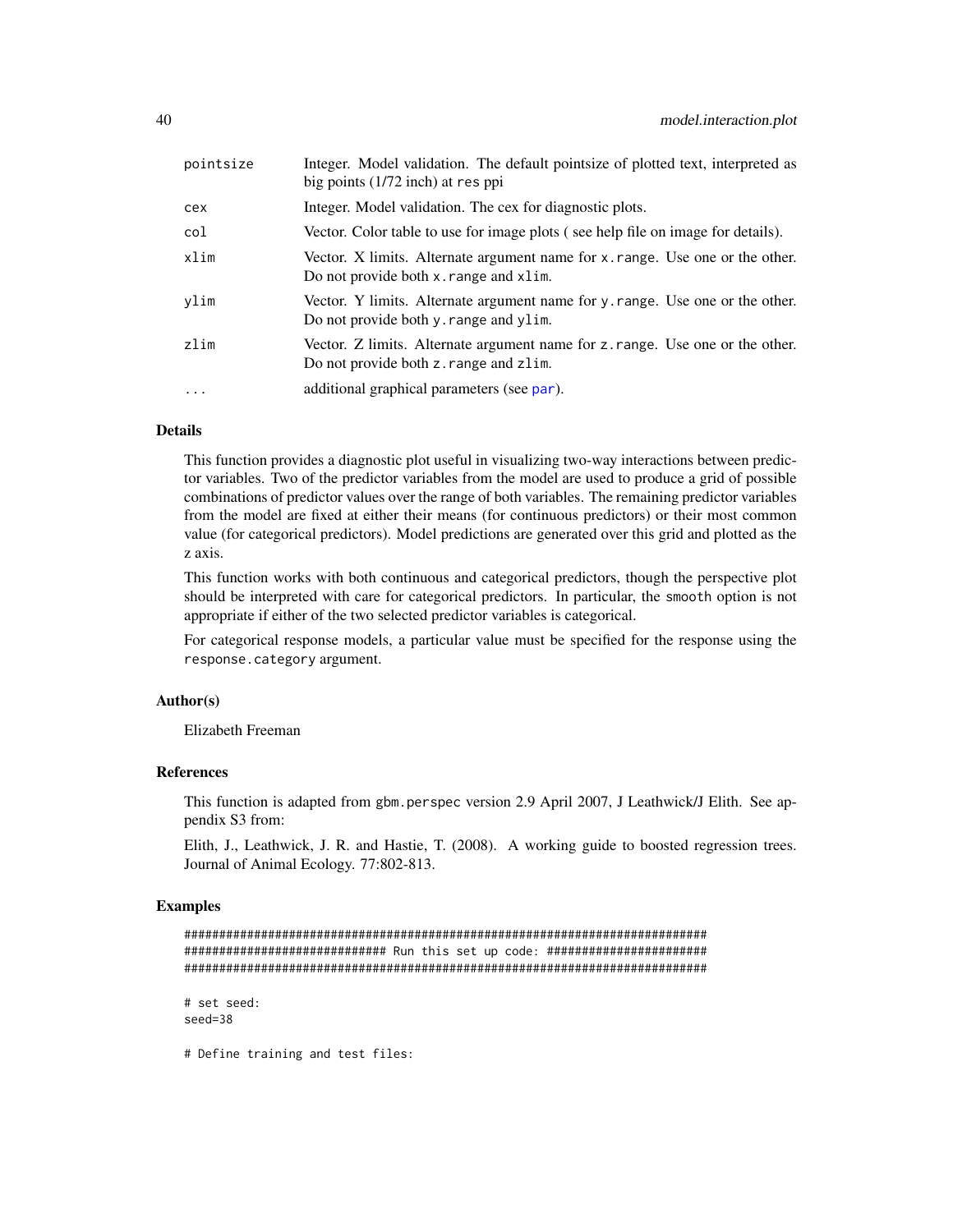#### model.interaction.plot 41

```
qdata.trainfn = system.file("extdata", "helpexamples","DATATRAIN.csv", package = "ModelMap")
qdata.testfn = system.file("extdata", "helpexamples","DATATEST.csv", package = "ModelMap")
# Define folder for all output:
folder=getwd()
########## Continuous Response, Categorical Predictors ############
#file name to store model:
MODELfn="RF_BIO_TCandNLCD"
#predictors:
predList=c("TCB","TCG","TCW","NLCD")
#define which predictors are categorical:
predFactor=c("NLCD")
# Response name and type:
response.name="BIO"
response.type="continuous"
#identifier for individual training and test data points
unique.rowname="ID"
###########################################################################
########################### build model: ##################################
###########################################################################
### create model ###
model.obj = model.build( model.type="RF",
                       qdata.trainfn=qdata.trainfn,
                       folder=folder,
                       unique.rowname=unique.rowname,
                       MODELfn=MODELfn,
                       predList=predList,
                       predFactor=predFactor,
                       response.name=response.name,
                       response.type=response.type,
                       seed=seed,
                       na.action=na.roughfix
)
###########################################################################
###################### make interaction plots: ############################
###########################################################################
```
#########################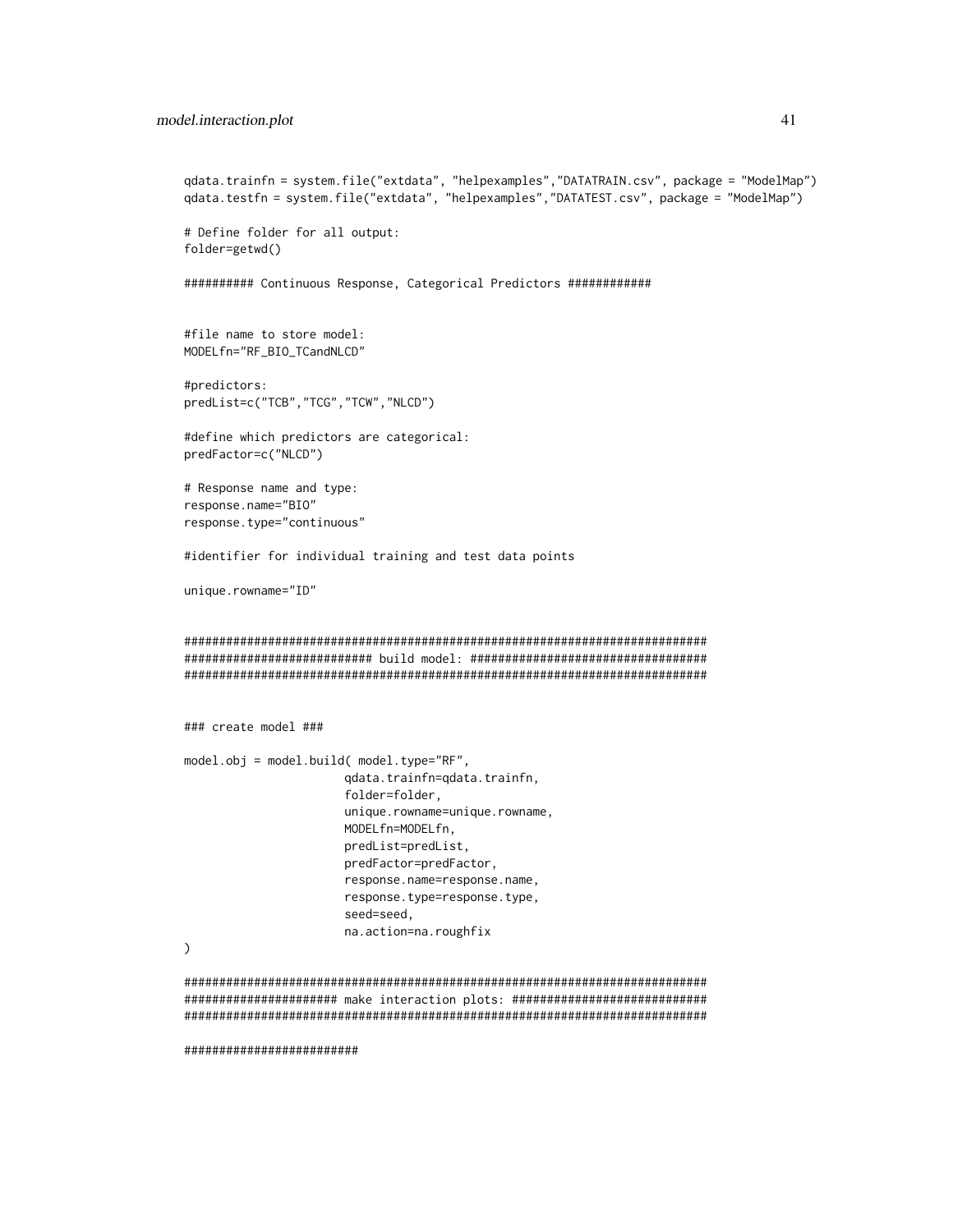```
### Perspective Plots ###
#########################
### specify first and third predictors in 'predList (both continuous) ###
model.interaction.plot( model.obj,
x=1,y=3,
main=response.name,
plot.type="persp",
device.type="default")
## Not run:
### specify predictors in 'predList' by name (one continuous one factored) ###
model.interaction.plot(model.obj,
x="TCB", y="NLCD",
main=response.name,
plot.type="persp",
device.type="default")
###################
### Image Plots ###
###################
### same as previous example, but image plot ###
l <- seq(100,0,length.out=101)
c < - seq(0,100, length.out=101)
col.random < - hcl(h = 120, c = c, l = l)model.interaction.plot( model.obj,
x="TCB", y="NLCD",
main=response.name,
plot.type="image",
device.type="default",
col = col.random#########################
### 3-way Interaction ###
#########################
### use 'pred.means' argument to fix values of additional predictors ###
### factored 3rd predictor ###
interaction between TCG and TCW for 3 most common values of NLCD
nlcd<-levels(model.obj$predictor.data$NLCD)
```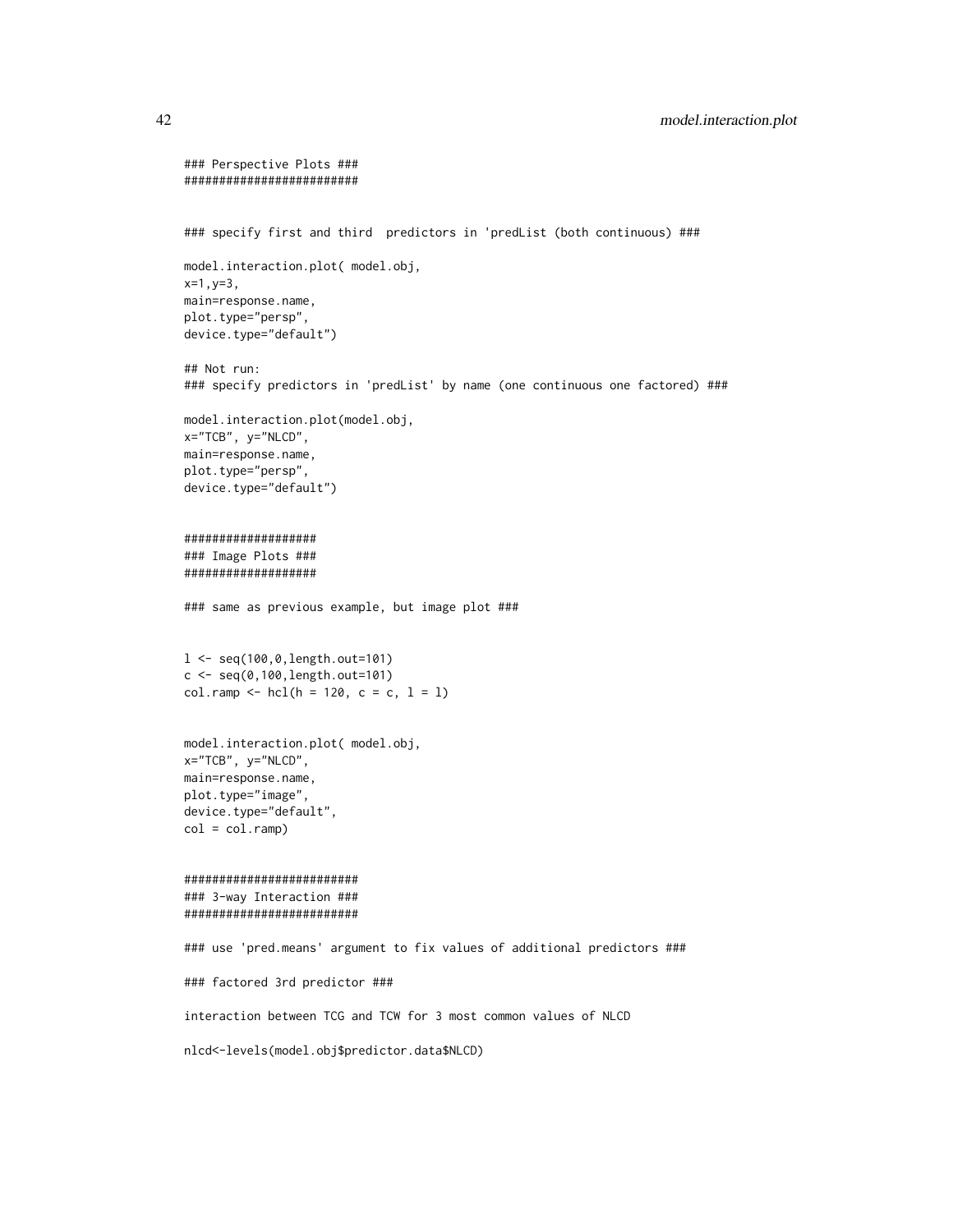```
nlcd.counts<-table(model.obj$predictor.data$NLCD)
nlcd.ordered<-nlcd[order(nlcd.counts,decreasing=TRUE)]
for(i in nlcd.ordered[1:3]){
pred.means=list(NLCD=i)
model.interaction.plot( model.obj,
x="TCG", y="TCW",
main=paste("NLCD=",i," (",nlcd.counts[i]," plots)", sep=""),
pred.means=pred.means,
z.range=c(0,110),
theta=290,
plot.type="persp",
device.type="default")
}
### continuos 3rd predictor ###
tcb<-seq( min(model.obj$predictor.data$TCB),
max(model.obj$predictor.data$TCB),
length=3)
tcb<-signif(tcb,2)
for(i in tcb){
pred.means=list(TCB=i)
model.interaction.plot( model.obj,
x="TCG", y="TCW",
main=paste("TCB =",i),
pred.means=pred.means,
z.range=c(0,120),
theta=290,
plot.type="persp",
device.type="default")
}
### 4-way Interesting combos ###
tcb=c(1300,2900,3400)
nlcd=c(11,90,95)
for(i in 1:3){
pred.means=list(TCB=tcb[i],NLCD=nlcd[i])
model.interaction.plot( model.obj,
x="TCG", y="TCW",
```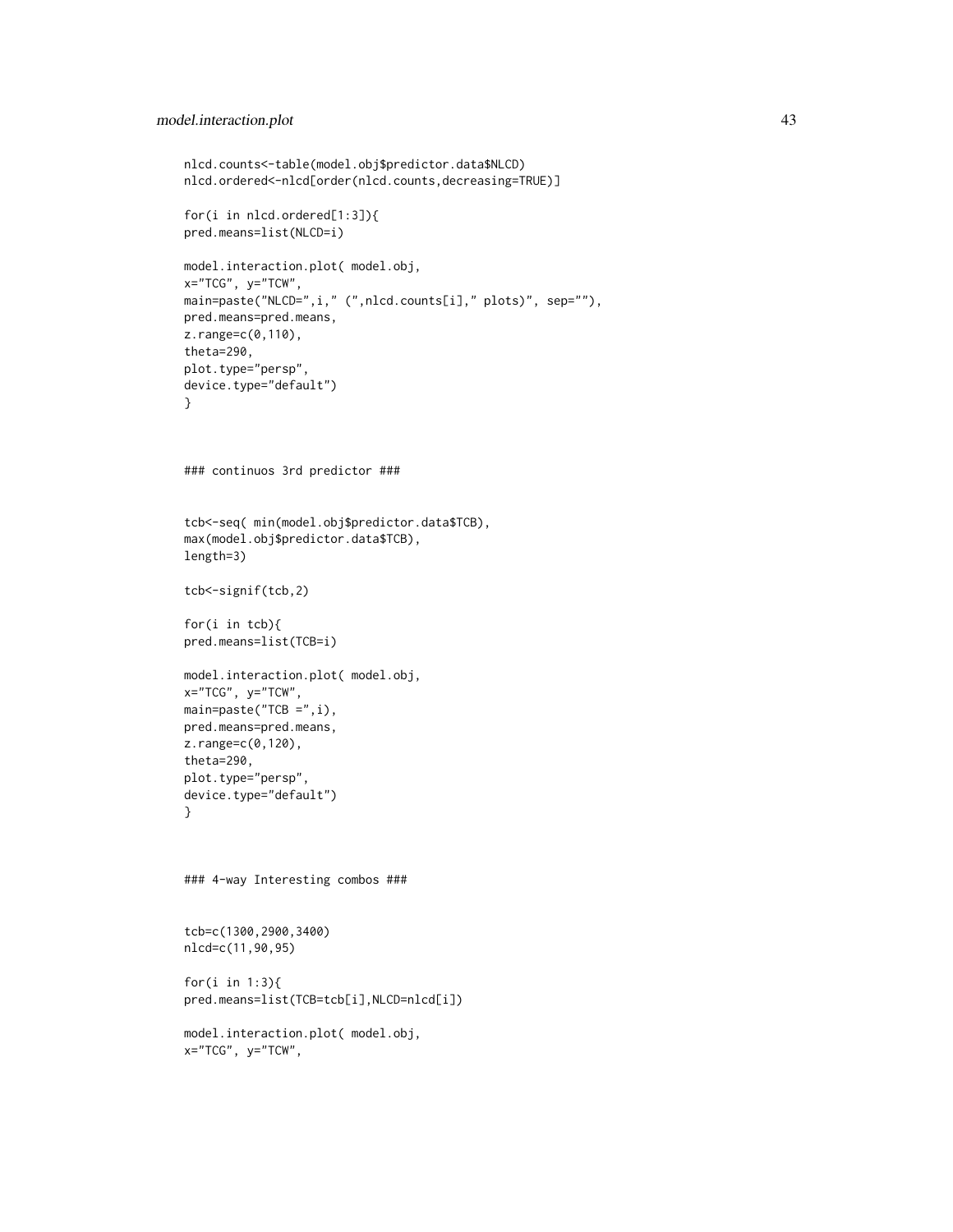```
main=paste("TCB =",tcb[i]," NLCD =",nlcd[i]),
pred.means=pred.means,
z.range=c(0,120),
theta=290,
plot.type="persp",
device.type="default")
}
## End(Not run) #end dontRun
```
<span id="page-43-1"></span>model.mapmake *Map Making*

# Description

Applies models to either ERDAS Imagine image (.img) files or ESRI Grids of predictors to create detailed prediction surfaces. It will handle large predictor files for map making, by reading in the .img files in rows, and output to the .img file the prediction for each data row, before reading the next row of data.

#### Usage

```
model.mapmake(model.obj= NULL, folder = NULL, MODELfn = NULL,
rastLUTfn = NULL, na.action = NULL, na.value=-9999, keep.predictor.brick=FALSE,
map.sd = FALSE, OUTPUTfn = NULL, quantiles=NULL)
```
#### Arguments

| model.obj | R model object. The model object to use for prediction. The model object must<br>be of type "RF" (random forest), "QRF" (quantile random forest), or "CF" (con-<br>ditional forest). The ModelMap package does not currently support SGB models.                                                                                                                                                                                                                             |
|-----------|------------------------------------------------------------------------------------------------------------------------------------------------------------------------------------------------------------------------------------------------------------------------------------------------------------------------------------------------------------------------------------------------------------------------------------------------------------------------------|
| folder    | String. The folder used for all output from predictions and/or maps. Do not<br>add ending slash to path string. If folder = NULL (default), a GUI inter-<br>face prompts user to browse to a folder. To use the working directory, specify<br>$folder = getwd()$ .                                                                                                                                                                                                           |
| MODELfn   | String. The file name to use to save the generated model object. If MODEL fn = NULL<br>(the default), a default name is generated by pasting model. type_response. type_response. name.<br>If the other output filenames are left unspecified, MODEL fn will be used as the<br>basic name to generate other output filenames. The filename can be the full path,<br>or it can be the simple basename, in which case the output will be to the folder<br>specified by folder. |
| rastLUTfn | String. The file name (full path or base name with path specified by folder)<br>of a .csv file for a rastLUT. Alternatively, a dataframe containing the same<br>information. The rast LUT must include 3 columns: (1) the full path and name<br>of the raster file; (2) the shortname of each predictor $\ell$ raster layer (band); (3)<br>the layer (band) number. The shortname (column 2) must match the names                                                            |

<span id="page-43-0"></span>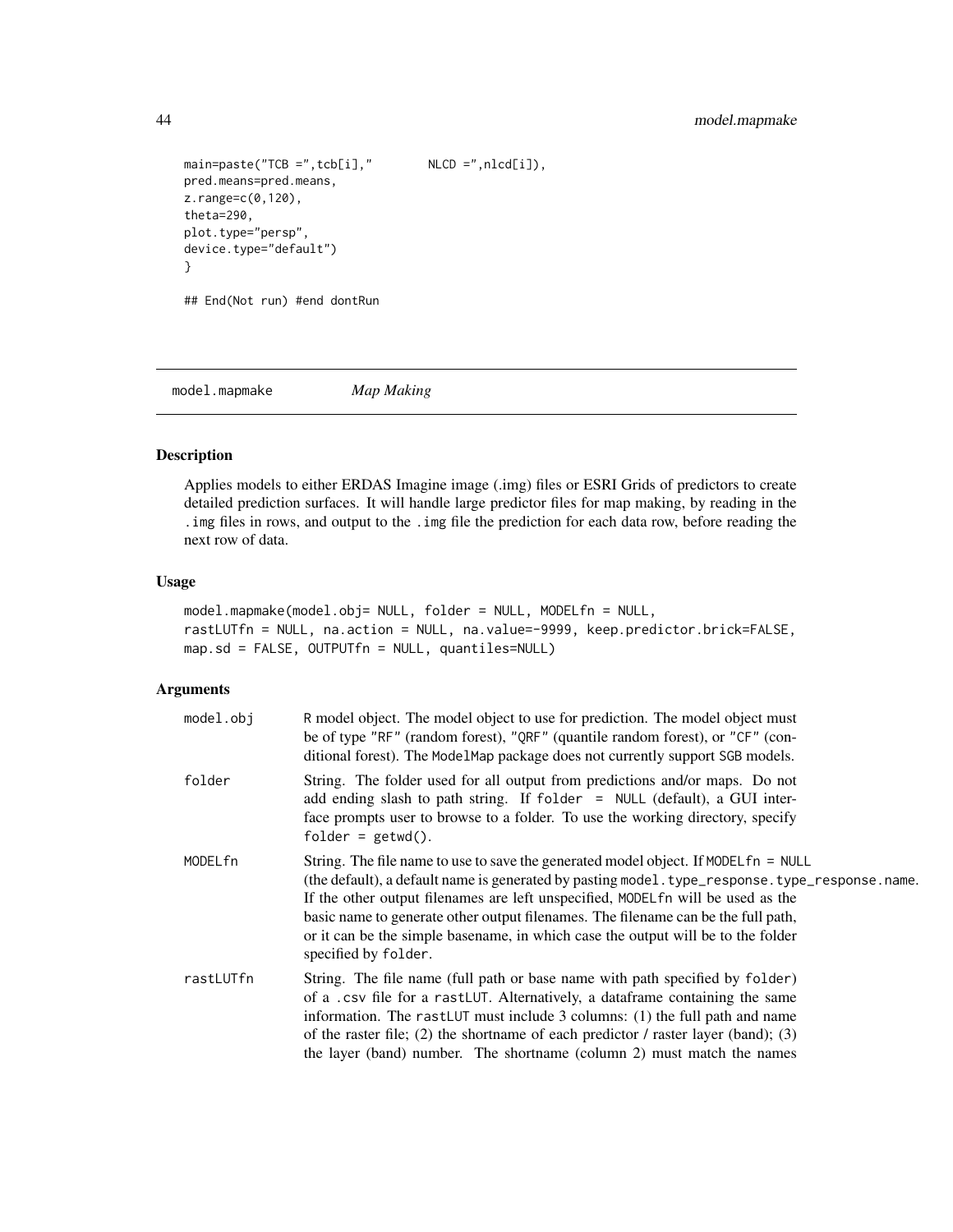<span id="page-44-0"></span>predList, the predictor column names in training/test data set (qdata.trainfn and qdata.testfn, and the predictor names in model.obj. Example of comma-delimited file:

C:/button\_test/tc99\_2727subset.img, tc99\_2727subsetb1, 1 C:/button\_test/tc99\_2727subset.img, tc99\_2727subsetb2, 2 C:/button\_test/tc99\_2727subset.img, tc99\_2727subsetb3, 3

- na.action String. Model validation. Specifies the action to take if there are NA values in the prediction data or if there is a level or class of a categorical predictor variable in the validation test set or the production (mapping) data set, but not in the training data set. Currently, the only supported option for map making is na.action  $=$  "na.omit" (the default) where any data point or pixel with any new levels for any of the factored predictors is returned as NA (na.value, defaults to -9999).
- na.value Number. Value that indicates NA in the predictor rasters. Defaults to -9999. Note: all predictor rasters must use the same value for NA.

keep.predictor.brick

Logical. Map Production. If TRUE then the raster brick containing the predictors from the model object is saved as a native raster package format file. If FALSE a temporary brick is created and then deleted at the end of map production.

map.sd Logical. Map Production. If map.sd = TRUE, maps of mean, standard deviation, and coefficient of variation of the predictions from all the trees are generated for each pixel. If map. sd = FALSE (the default), only the predicted probability map will be built.

> This option is only available if the model.type = "RF" and the response.type = "continuous". Note: This option requires much more available memory.

The names of the additional maps default to:

folder/model.type\_response.type\_response.name\_mean.img folder/model.type\_response.type\_response.name\_stdev.img folder/model.type\_response.type\_response.name\_coefv.img

OUTPUTfn String. Map Production. Filename of output file for map production. The filename can be the full path, or it can be the simple basename, in which case the output will be to the folder specified by folder. If OUTPUTfn = NULL (the default), a name is created by pasting modelfn and "\_map".

> The raster package uses the filename extension to determine the output format of the map object. See the raster package function [writeFormats](#page-0-0) for a list of valid write formats. Because of this, only use the "." in output filenames if it is indicating a valid file extension.

> If the output filename does not include an extension, the default extension of ".img" will be added.

> For continuous random forest models with map.sd = TRUE then OUTPUT fn is also used to create output file names for maps of the mean, standard deviation and coeficient of variation of all the trees predictions for each pixel.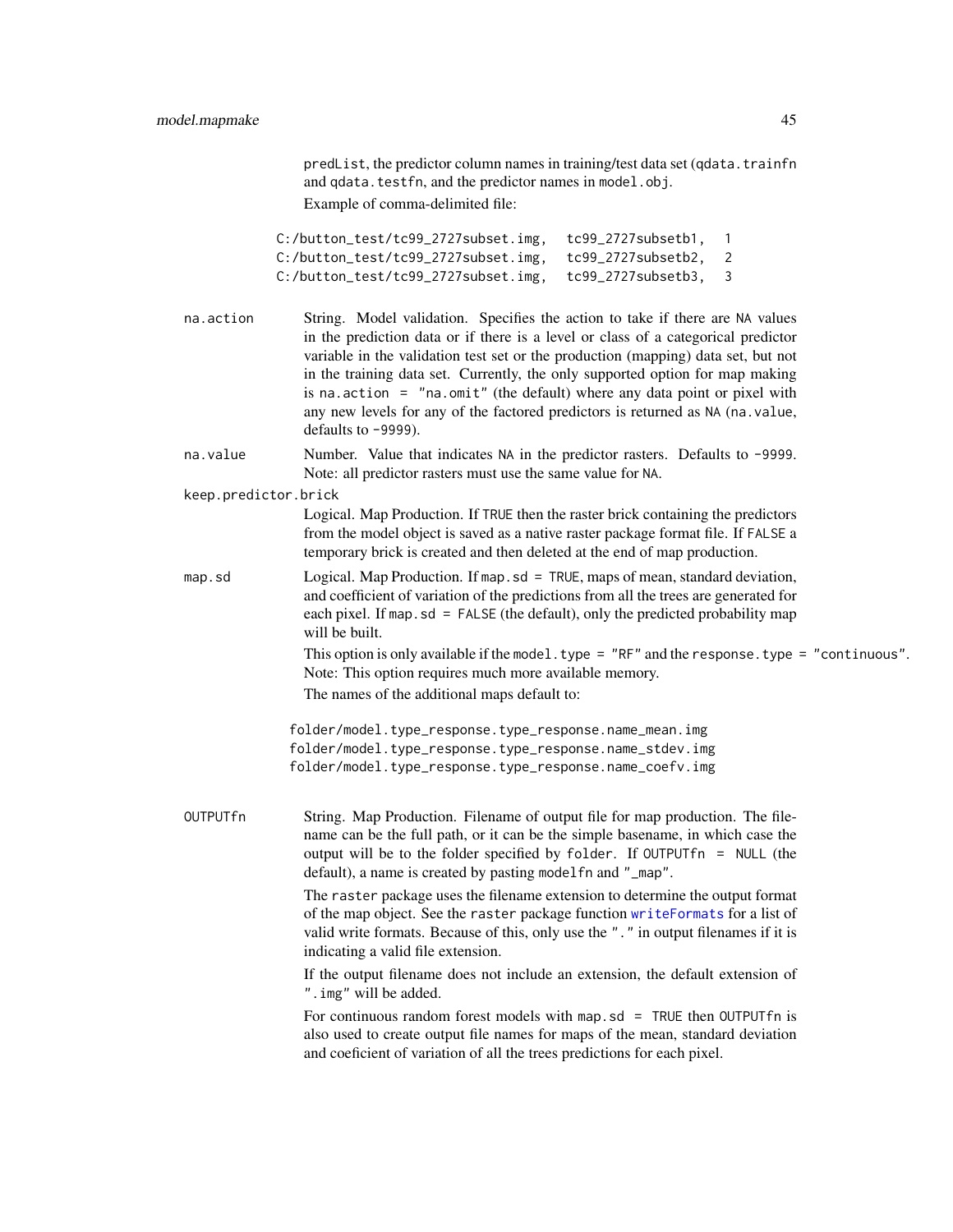<span id="page-45-0"></span>quantiles Numeric Vector. QRF models. The quantiles to predict. A numeric vector with values between zero and one. The quantile map output will be a multilayer raster with one layer for each quantile. If model.obj was created with the ModelMap package, there will also be a single layer outputraster giving the ordinary RF mean predicted values.

#### Details

model.mapmake() can be run in a traditional R command mode, where all arguments are specified in the function call. However it can also be used in a full push button mode, where you type in the simple command model.mapmake(), and GUI pop up windows will ask questions about the type of model, the file locations of the data, etc...

When running model.mapmake() on non-Windows platforms, file names and folders need to be specified in the argument list, but other pushbutton selections are handled by the select.list() function, which is platform independent.

The R package raster is used to read spatial rasters into R. The data for production mapping should be in the form of pixel-based raster layers representing the predictors in the model. If there is more than one predictor or raster layer, the layers must all have the same number of columns and rows. The layers must also have the same extent, projection, and pixel size, for effective model development and accuracy. The raster package function compareRaster() is used to check predictor layers for consistency.

The layers must also be in (single or multi-band) raster data formats that can be read by package raster, for example ESRI Grid or ERDAS Imagine image files. The predictor layers must have continuous or categorical data values. See [writeRaster](#page-0-0) for a list of available formats.

To improve processing speed, the raster package is used to create a raster brick object with a layer for each predictor in the model. By default, this brick is a temporary file that is automatically deleated as soon as the map is completed. If keep.predictor.brick=TRUE, the predictor brick with be saved as a native raster package file, with a file name created by appending '\_brick' to the OUTPUTfn. Warning: these bricks can be quite large, as they contain all the predictor data for every pixel in the map.

When creating maps of non-rectangular study regions there may be large portions of the rectangle where you have no predictors, and are uninterested in making predictions. The suggested value for the pixels outside the study area is -9999. These pixels will be ignored in the predictions, thus saving computing time.

The function model.mapmake() outputs an rater file of map information suitable to be imported into a GIS. Maps can also be imported back into R using the function raster() from the raster package. The file extension of OUTPUTfn determines the write format. If OUTPUTfn does not include a file extension, output will default to an ERDAS Imagine image file with extension ".img"

For Binary response models the output is in the form of predicted probability of presence for each pixel. For Continuous response models the output is the predicted value for each pixel. For Categorical response models the map output depends on the category labels. If the categorical response variable is numeric, the map output will use the original numeric categories. If the categories are non-numeric (for example, character strings), map output is in the form of integer class codes for each pixel, coded for each level of the factored response, and a CSV file containing a look up table is also generated to associate the integer codes with the original values of the response categories.

The first predictor from predList is used to determine projection of output Imagine Image file.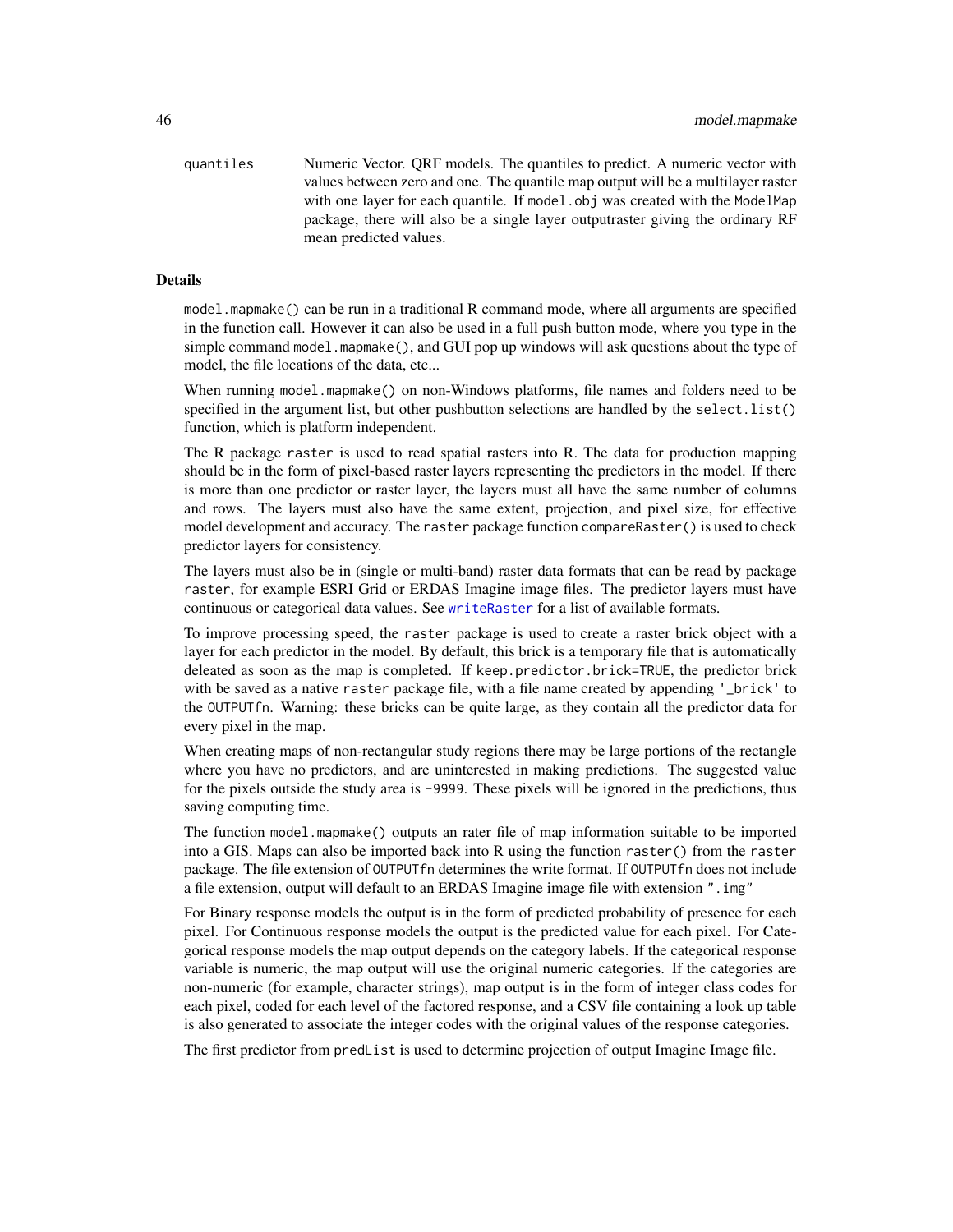#### <span id="page-46-0"></span>model.mapmake 47

#### Value

The model.mapmake() function does not return a value, instead it writes a raster file of map information (suitable for importing into a GIS) to the specified folder. The output raster is saved in the format specifed by the file extension of OUTPUTfn

The model.mapmake() function also writes a text file listing the projections of all predictor rasters.

For categorical response models, a csv file map key is written giving the integer code associated with each response category.

If keep.predictor.brick = TRUE then a raster brick of all the predictor rasters from the model is also saved to the specified folder. If keep.predictor.brick =  $FALSE$  (the default) then the predictor brick is written to a temprary file, and deleted. Warning: the predictor bricks can be quite large, and saving them can require quite a bit of memory.

#### Note

If model.mapmake() is interupted it may leave orphan .gri and .grd files in your temporary directory. The raster package functions showTmpFiles and removeTmpFiles can be used to locate and remove these files, or they can be deleated manually from the temporary directory.

#### Author(s)

Elizabeth Freeman and Tracey Frescino

# References

Breiman, L. (2001) Random Forests. Machine Learning, 45:5-32.

Liaw, A. and Wiener, M. (2002). Classification and Regression by randomForest. R News 2(3), 18–22.

Ridgeway, G., (1999). The state of boosting. Comp. Sci. Stat. 31:172-181

Simpson, E. H. (1949). Measurement of diversity. Nature.

# See Also

[get.test](#page-5-1), [model.build](#page-7-1), [model.diagnostics](#page-14-1), [compareRaster](#page-0-0), [writeRaster](#page-0-0)

# Examples

########################################################################### ############################# Run this set up code: ####################### ########################################################################### # set seed: seed=38

# Define training and test files:

qdata.trainfn = system.file("extdata", "helpexamples","DATATRAIN.csv", package = "ModelMap")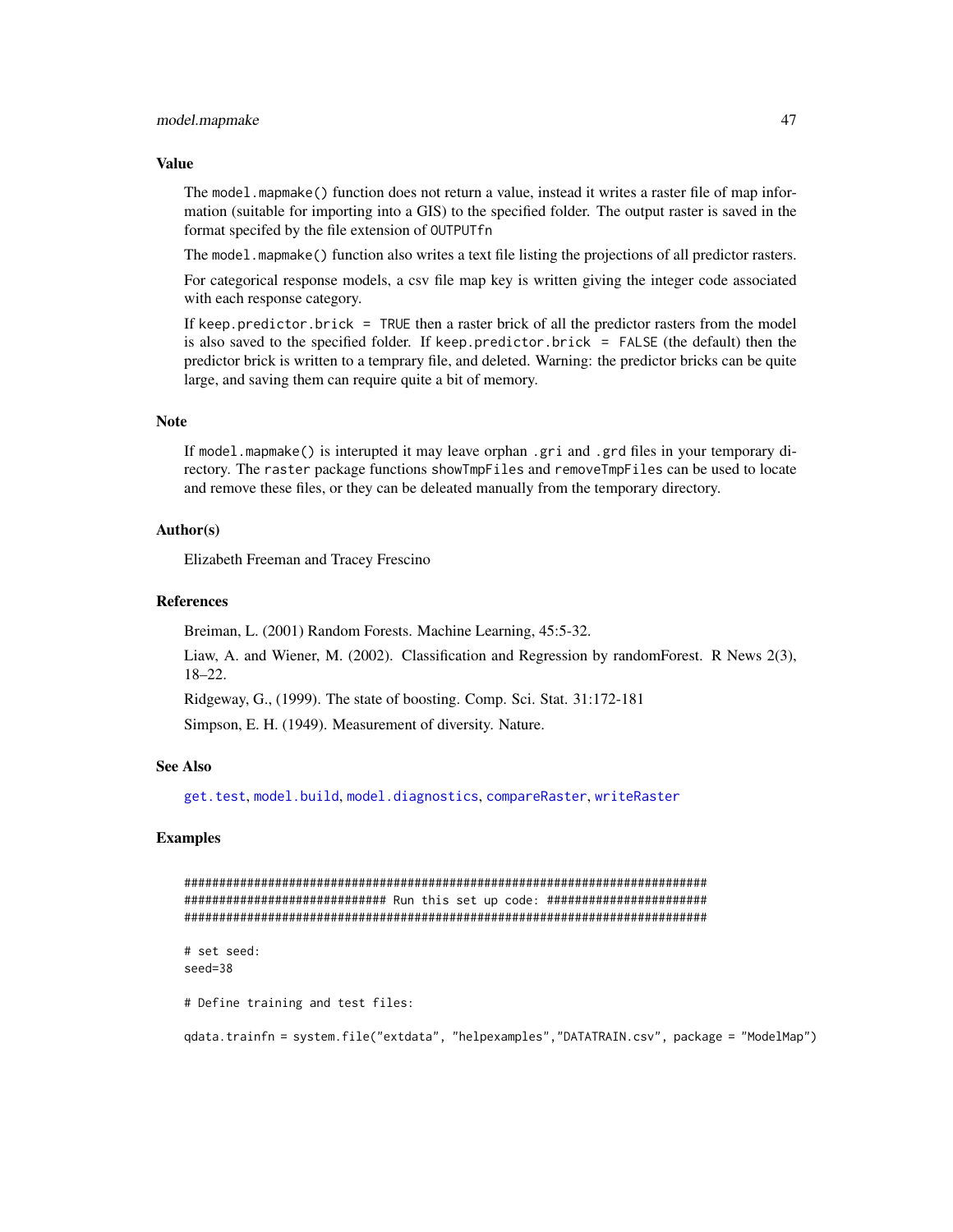```
#identifier for individual training and test data points
unique.rowname="ID"
###########################################################################
######################## Define the model: ################################
###########################################################################
########## Continuous Response, Continuous Predictors ############
#file name to store model:
MODELfn="RF_Bio_TC"
#predictors:
predList=c("TCB","TCG","TCW")
#define which predictors are categorical:
predFactor=FALSE
# Response name and type:
response.name="BIO"
response.type="continuous"
###########################################################################
########################### build model: ##################################
###########################################################################
### create model ###
model.obj = model.build( model.type="RF",
                       qdata.trainfn=qdata.trainfn,
                       folder=folder,
                       unique.rowname=unique.rowname,
                       MODELfn=MODELfn,
                       predList=predList,
                       predFactor=predFactor,
                       response.name=response.name,
                       response.type=response.type,
                       seed=seed,
```
na.action="na.roughfix"

 $\mathcal{L}$ 

# Define folder for all output:

folder=getwd()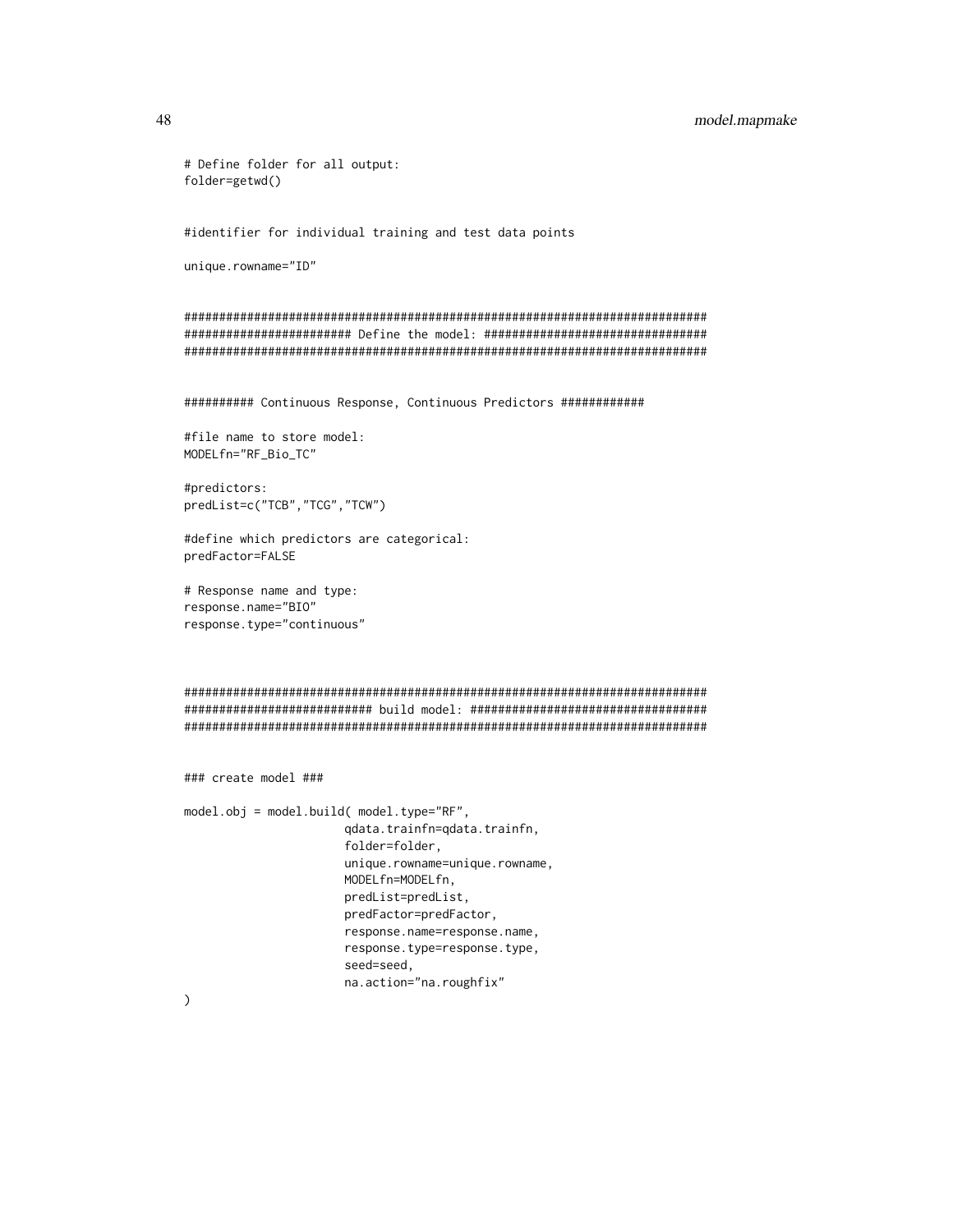# model.mapmake 49

```
###########################################################################
############ Then Run this code to predict map pixels #####################
###########################################################################
### Create a the filename (including path) for the rast Look up Tables ###
rastLUTfn.2001 <- system.file( "extdata",
"helpexamples",
"LUT_2001.csv",
package="ModelMap")
### Load rast LUT table, and add path to the predictor raster filenames in column 1 ###
rastLUT.2001 <- read.table(rastLUTfn.2001,header=FALSE,sep=",",stringsAsFactors=FALSE)
for(i in 1:nrow(rastLUT.2001)){
rastLUT.2001[i,1] <- system.file("extdata",
"helpexamples",
rastLUT.2001[i,1],
package="ModelMap")
}
### Define filename for map output ###
OUTPUTfn.2001 <- "RF_BIO_TCandNLCD_01.img"
OUTPUTfn.2001 <- paste(folder,OUTPUTfn.2001,sep="/")
### Create image files of predicted map data ###
model.mapmake( model.obj=model.obj,
               folder=folder,
               rastLUTfn=rastLUT.2001,
           # Mapping arguments
               OUTPUTfn=OUTPUTfn.2001
               \mathcal{L}###########################################################################
################ run this code to create maps in R ########################
###########################################################################
### Define Color Ramp ###
l <- seq(100,0,length.out=101)
```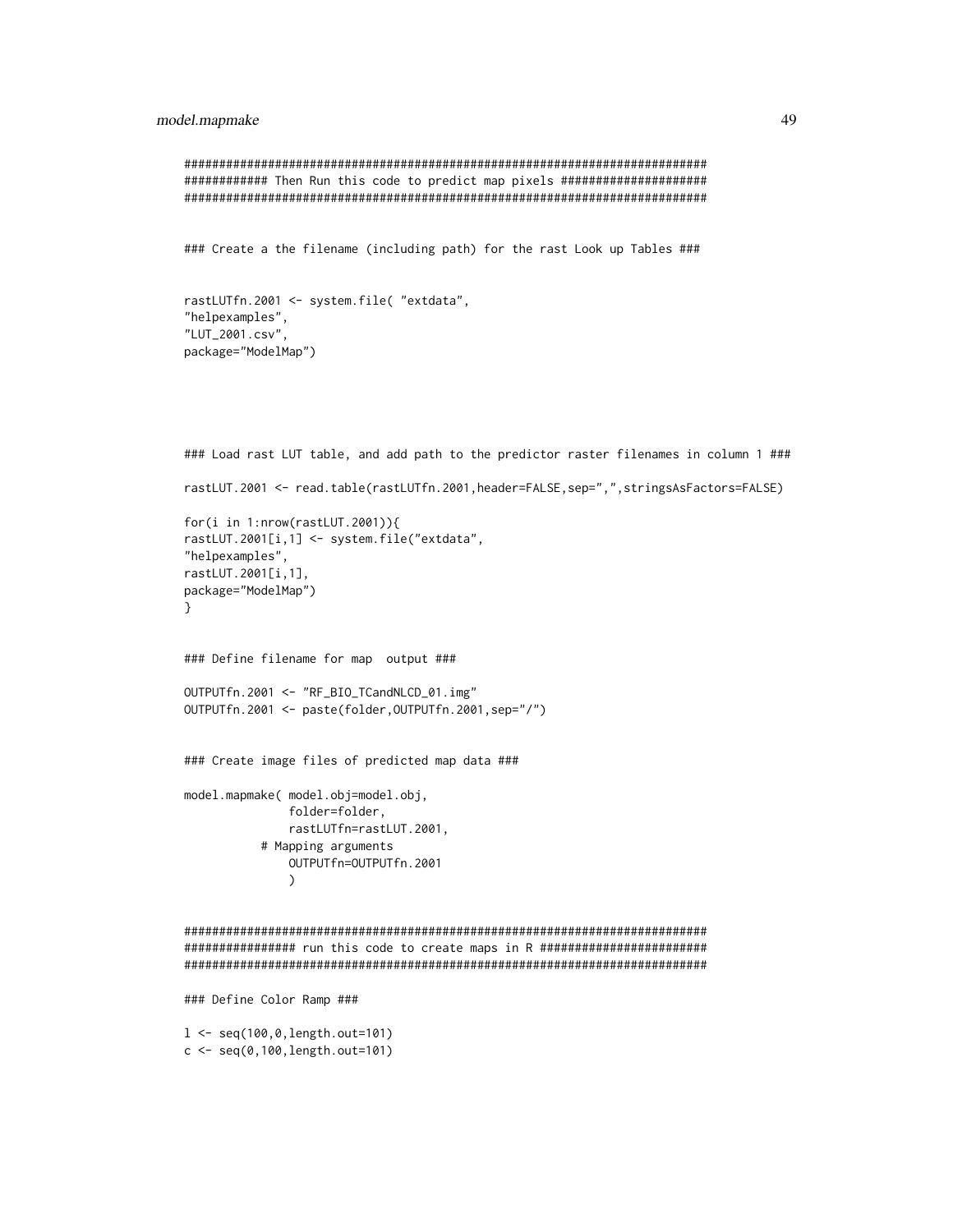```
col.ramp <- hcl(h = 120, c = c, l = l)### read in map data ###
mapgrid.2001 <- raster(OUTPUTfn.2001)
#mapgrid.2001 <- setMinMax(mapgrid.2001)
### create map ###
dev.new(width = 5, height = 5)opar <- par(mar=c(3,3,2,1),oma=c(0,0,3,4),xpd=NA)
zlim <- c(0,max(maxValue(mapgrid.2001)))
legend.label<-rev(pretty(zlim,n=5))
legend.colors<-col.ramp[trunc((legend.label/max(legend.label))*100)+1]
image( mapgrid.2001, col = col.ramp, zlim=zlim, asp=1, bty="n",
        xaxt="n", yaxt="n", main="", xlab="", ylab="")
mtext("2001 Imagery",side=3,line=1,cex=1.2)
legend( x=xmax(mapgrid.2001),y=ymax(mapgrid.2001),
legend=legend.label,
fill=legend.colors,
bty="n",
cex=1.2
\mathcal{L}mtext("Predictions",side=3,line=1,cex=1.5,outer=TRUE)
par(opar)
```